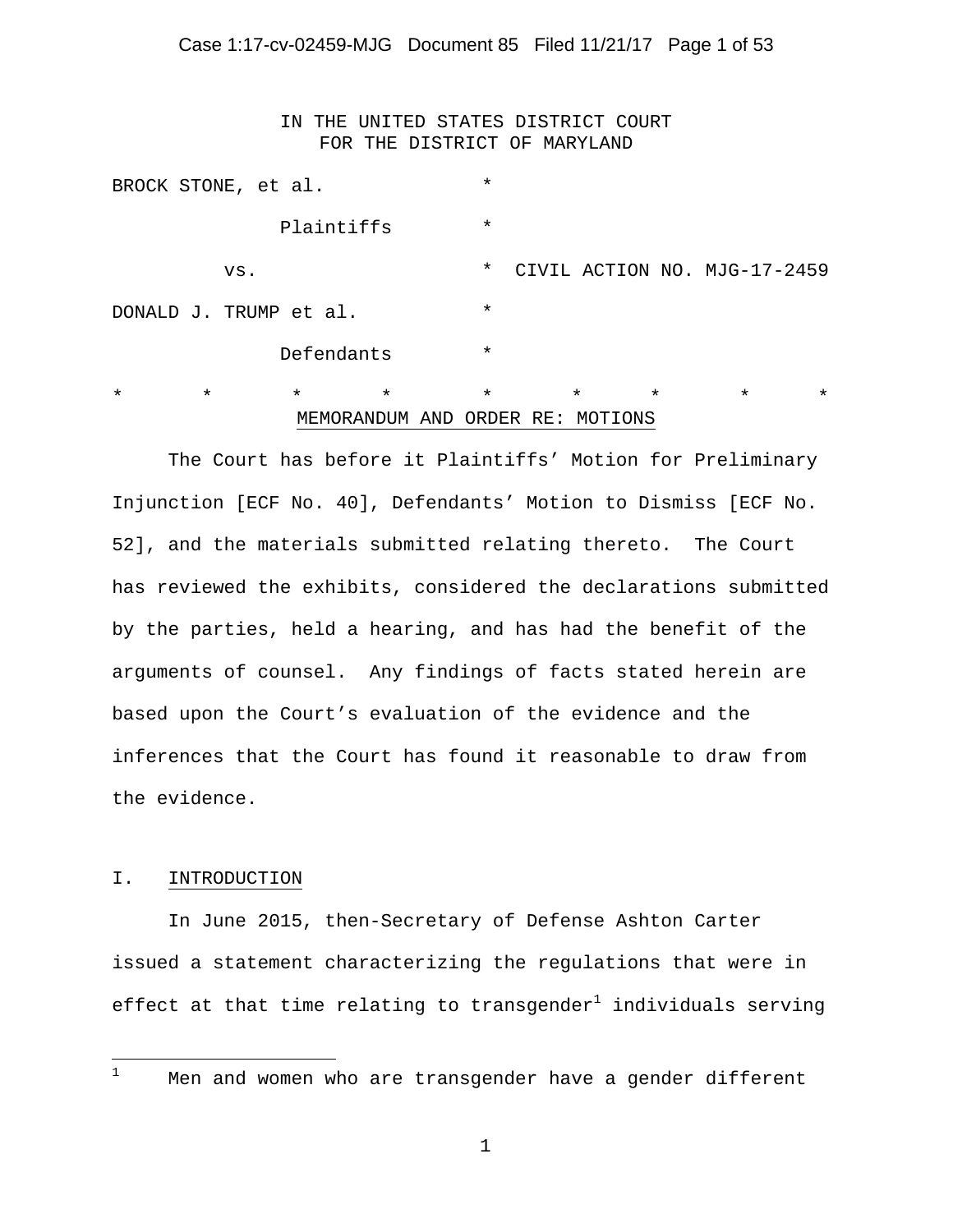#### Case 1:17-cv-02459-MJG Document 85 Filed 11/21/17 Page 2 of 53

in the military as "an outdated, confusing, inconsistent approach that's contrary to our value of service and individual merit causing uncertainty that distracts commanders from our core missions." Statement by Secretary of Defense Ash Carter on DoD $^2$  Transgender Policy (July 13, 2015), Pls.' Mot. Ex. 28, ECF No. 40-31. Secretary Carter created a working group to study "the policy and readiness implications of welcoming transgender persons to serve openly." Id. The working group included representatives of the leadership of the Armed Forces; the Joint Chiefs of Staff; the service secretaries; and personnel, training, readiness, and medical specialists from across the Department. <u>See id.</u>; Carson ¶¶  $1$ , 8-10, ECF No. 40-37.<sup>3</sup> The working group performed a systematic review including commissioning studies $^4$  and meetings with transgender service members, outside experts, medical personnel, military leaders, allied militaries, and others. Carson ¶¶ 1, 8–27. After the year-long study, the working group ultimately concluded that "[o]pen service by transgender service members would not impose

from the one assigned to them at birth. See, e.g., Brown Decl. ¶¶ 20-23, ECF No. 40-32; Pls.' Mot. Ex. C ("the RAND Report") 5- 6, 75, ECF No. 40-35.

2 Department of Defense.

i

3 The Hon. Brad R. Carson served as the Acting Under Secretary of Defense for Personnel and Readiness from April 2, 2015 to April 8, 2016. Carson ¶ 1, ECF No. 40-37. 4 Including a study conducted by the RAND Corporation—a nonpartisan, nonprofit military think tank founded by the U.S. Air Force. Rand Report, ECF No. 40-35.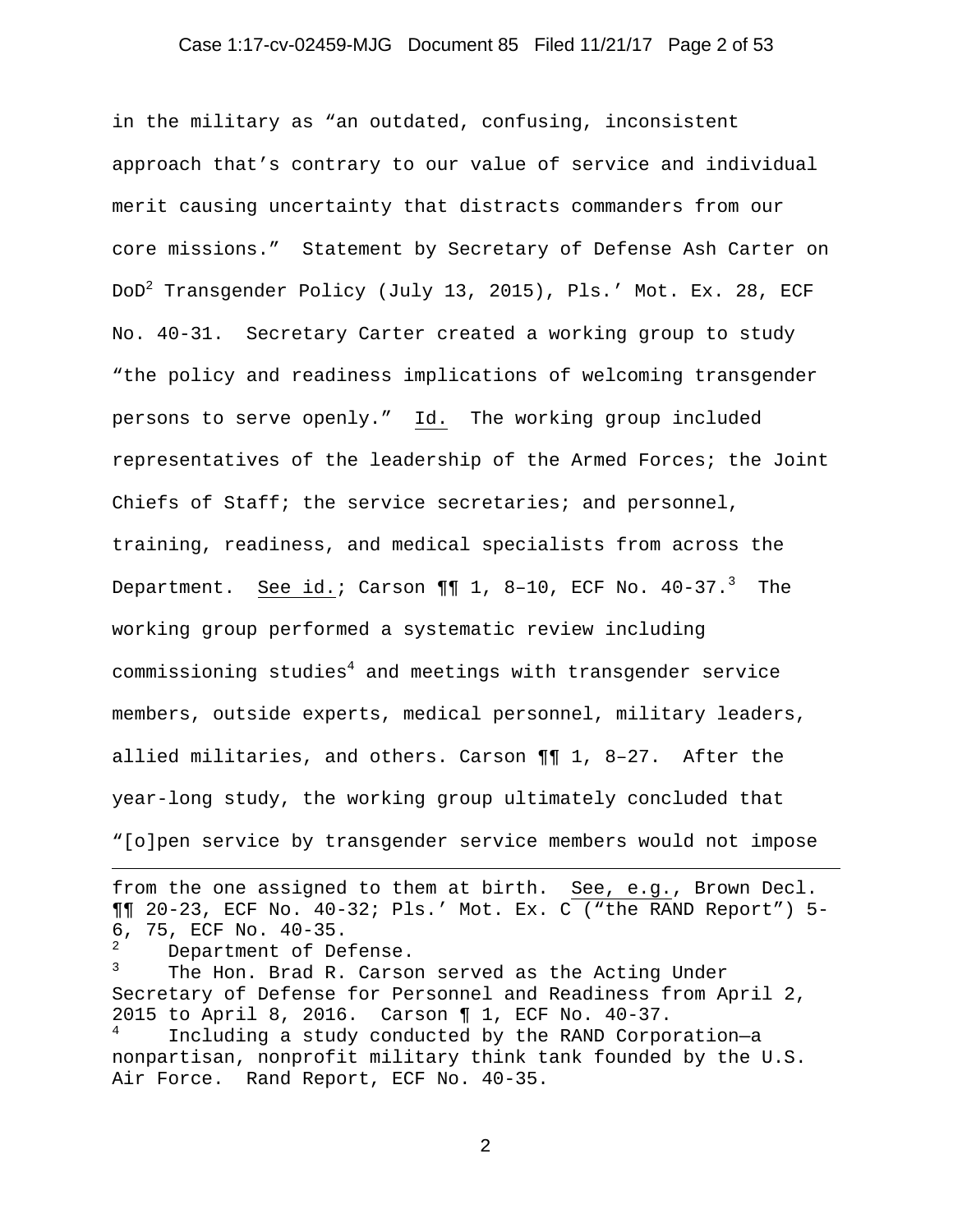# Case 1:17-cv-02459-MJG Document 85 Filed 11/21/17 Page 3 of 53

any significant burdens on readiness, deployability, or unit cohesion." Wilmoth ¶ 23, ECF No. 40-38.

On June 30, 2016, then-Secretary of Defense Carter issued a directive rescinding the policy of discriminating against men and women who are transgender. Open Serv. Dir., Pls.' Mot. Ex. 1, ECF No. 40-4. The Open Service Directive provided that "no otherwise qualified Service member may be involuntarily separated, discharged or denied reenlistment or continuation of service, solely on the basis of their gender identity." Id. at Attach. § 1(a). Men and women who are transgender are "subject to the same standards as any other Service member of the same gender." Id. at Attach. § 1(b). The Directive further provided that medical conditions affecting transgender service members would be treated "in a manner consistent with a Service member whose ability to serve is similarly affected for reasons unrelated to gender identity or gender transition." Id. at Attach. § 1(c). These medical services included medical treatment necessary to transition gender while serving. Id. at Attach. § 3(a). The Directive also announced that individuals wishing to join the military would not be prohibited from doing so solely because they are transgender, although there were additional stringent medical requirements to ensure fitness for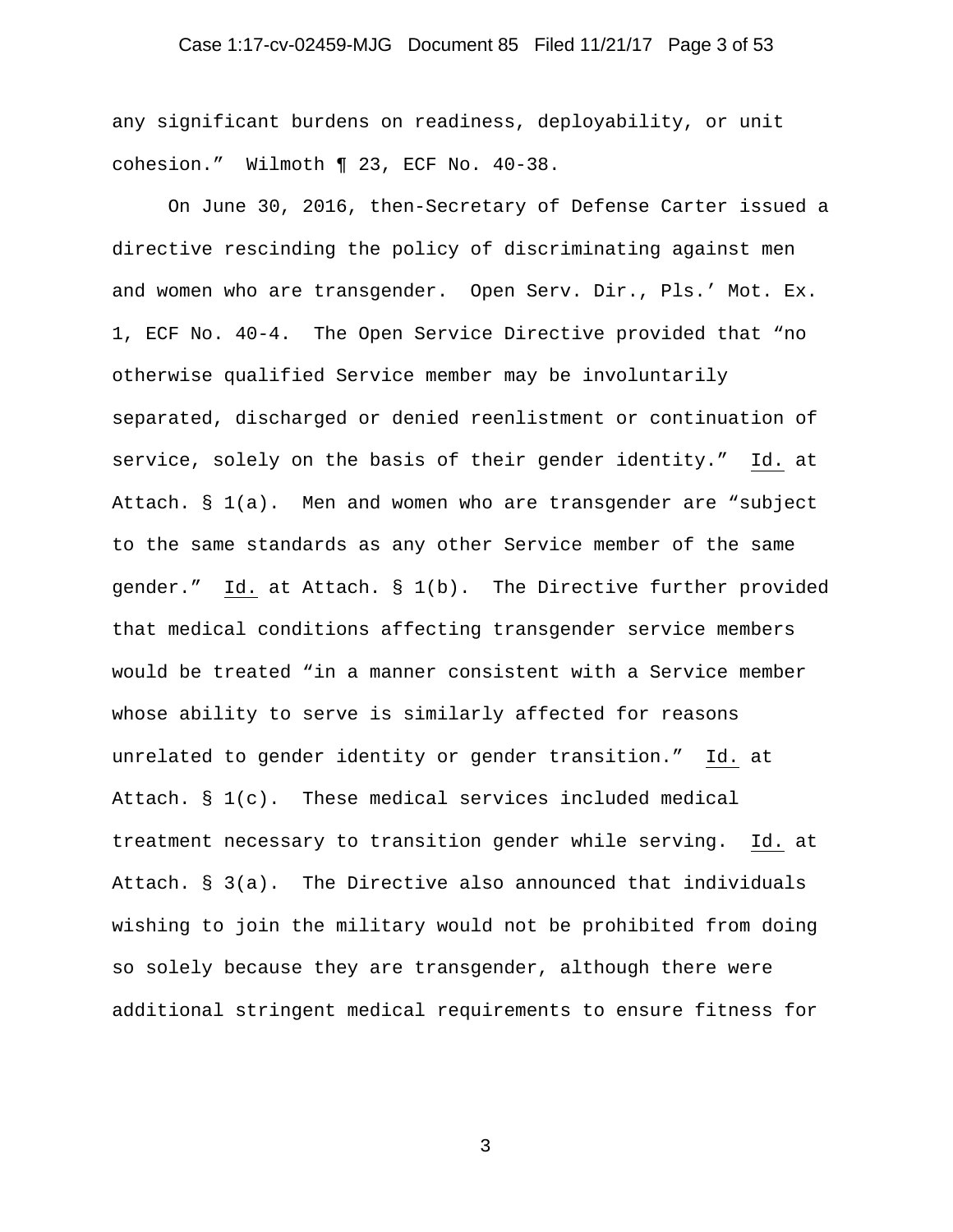# Case 1:17-cv-02459-MJG Document 85 Filed 11/21/17 Page 4 of 53

duty.  $\underline{Id.}$  at Attach. § 2. The implementation of the accession<sup>5</sup> policy was scheduled to begin "[n]ot later than July 1, 2017. $^{\prime\prime}$   $^6$ Id. at Attach. § 2(a).

On June 30, 2017, the day before new enlistments of transgender persons were scheduled to begin, current Secretary of Defense Jim Mattis announced that it was necessary to defer new transgender enlistments for an additional six months to January 1, 2018, while he reviewed the policy. Mattis Mem., Pls.' Mot. Ex. 8, ECF No. 40-11. He added that his announcement did not otherwise change the Open Service Directive and that "we will continue to treat all Service members with dignity and respect." Id.

Shortly thereafter, on July 26, 2017, President Trump precipitated a change to the policy in force by announcing on Twitter $^7$  that "the United States will not accept or allow Transgender individuals to serve in any capacity in the U.S. Military." Pls.' Mot. Ex. 19, ECF No. 40-22. President Trump

i

<sup>5</sup> Accession refers to the process of bringing new enlisted recruits and officer candidates into the military.

<sup>6</sup> The deadline allowed the DoD a year to prepare for implementation. Given that the pre-established date for the Presidential election was November 8, 2016, it was understood that the deadline extended into a new Administration.

<sup>7</sup> President Trump later claimed that his Twitter announcement did the military a "great favor" by ending the "confusing issue" of transgender service. Cooper, Trump Says Transgender Ban Is a 'Great Favor' for the Military, N.Y. Times (Aug. 10, 2017), Pls'. Mot. Ex. 9, ECF No. 40-12.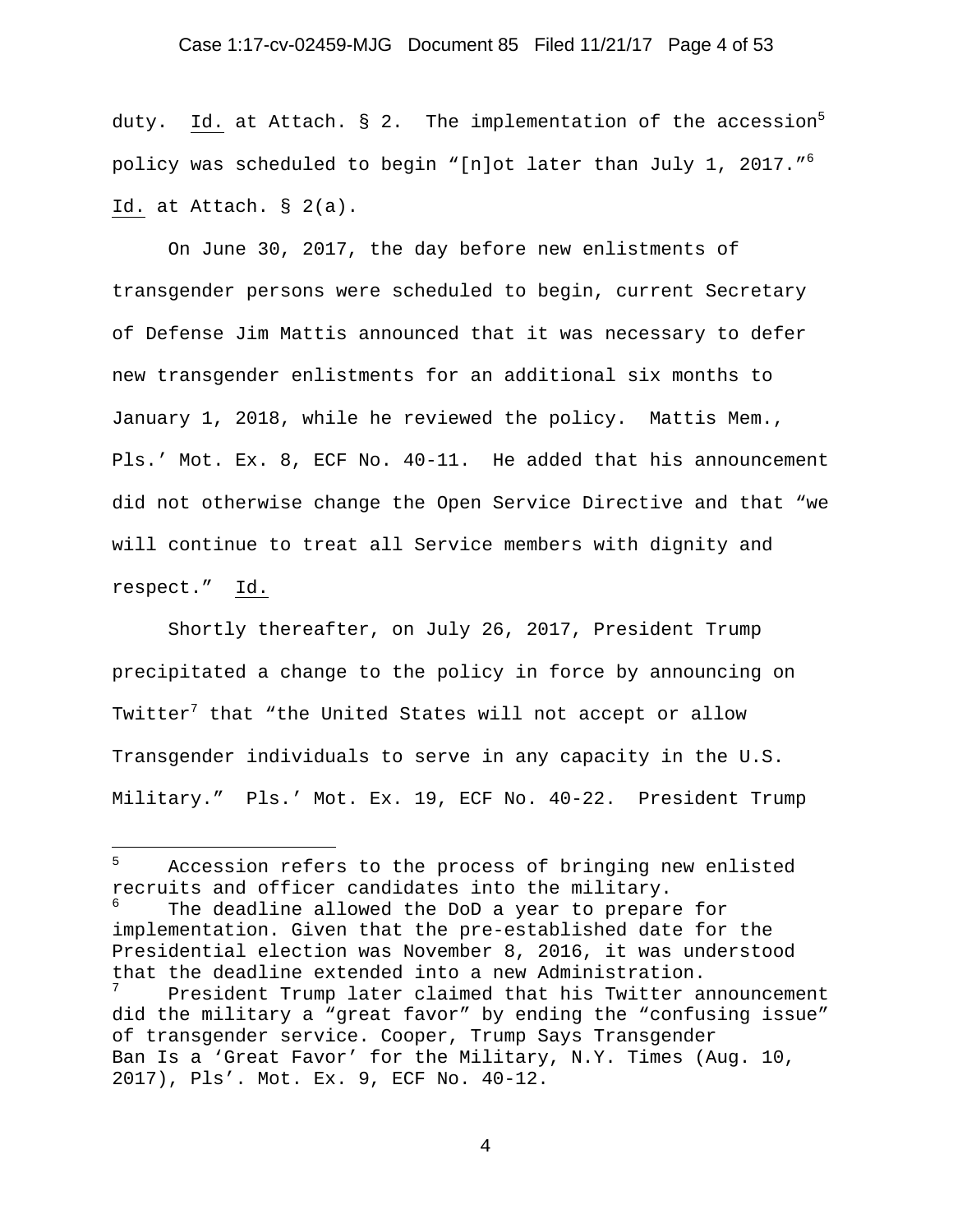### Case 1:17-cv-02459-MJG Document 85 Filed 11/21/17 Page 5 of 53

formalized the transgender service member ban on August 25, 2017, in a Memorandum ("the President's Memorandum") stating that in his judgment, the DoD had "failed to identify a sufficient basis to conclude" that the Open Service Directive "would not hinder military effectiveness and lethality, disrupt unit cohesion, or tax military resources." President's Mem. § 1(a), Pls.' Mot. Ex. 18, ECF No. 40-21. The memorandum addressed, and rescinded, each component of the Open Service Directive. Id. at §§ 1(b), 2.

The instant lawsuit was filed on August 8, 2017, and three others<sup>8</sup> have been filed in response to the President's policy change. Plaintiffs here seek declaratory and injunctive relief (including a Motion for Preliminary Injunction). Defendants seek dismissal of the Amended Complaint [ECF No. 39] pursuant to Federal Rules of Civil Procedure  $12(b)(1)$  and  $12(b)(6)$  and denial of Plaintiffs' Motion for Preliminary Injunction.

For reasons as stated herein, the Court GRANTS Plaintiffs' Motion for Preliminary Injunction [ECF No. 40], and GRANTS IN

i

<sup>8</sup> Doe 1 v. Trump, No. 17-cv-0159-CKK, filed Aug. 9, 2017 in the United States District Court for the District of Columbia; Karnoski v. Trump, No. 17-cv-01297-MJP, filed Aug. 28, 2017 in the United States District Court for the Western District of Washington at Seattle; Stockman v. Trump, No. 17-cv-1799-JGB-KK, filed on Sept. 5, 2017 in the United States District Court for the Central District of California.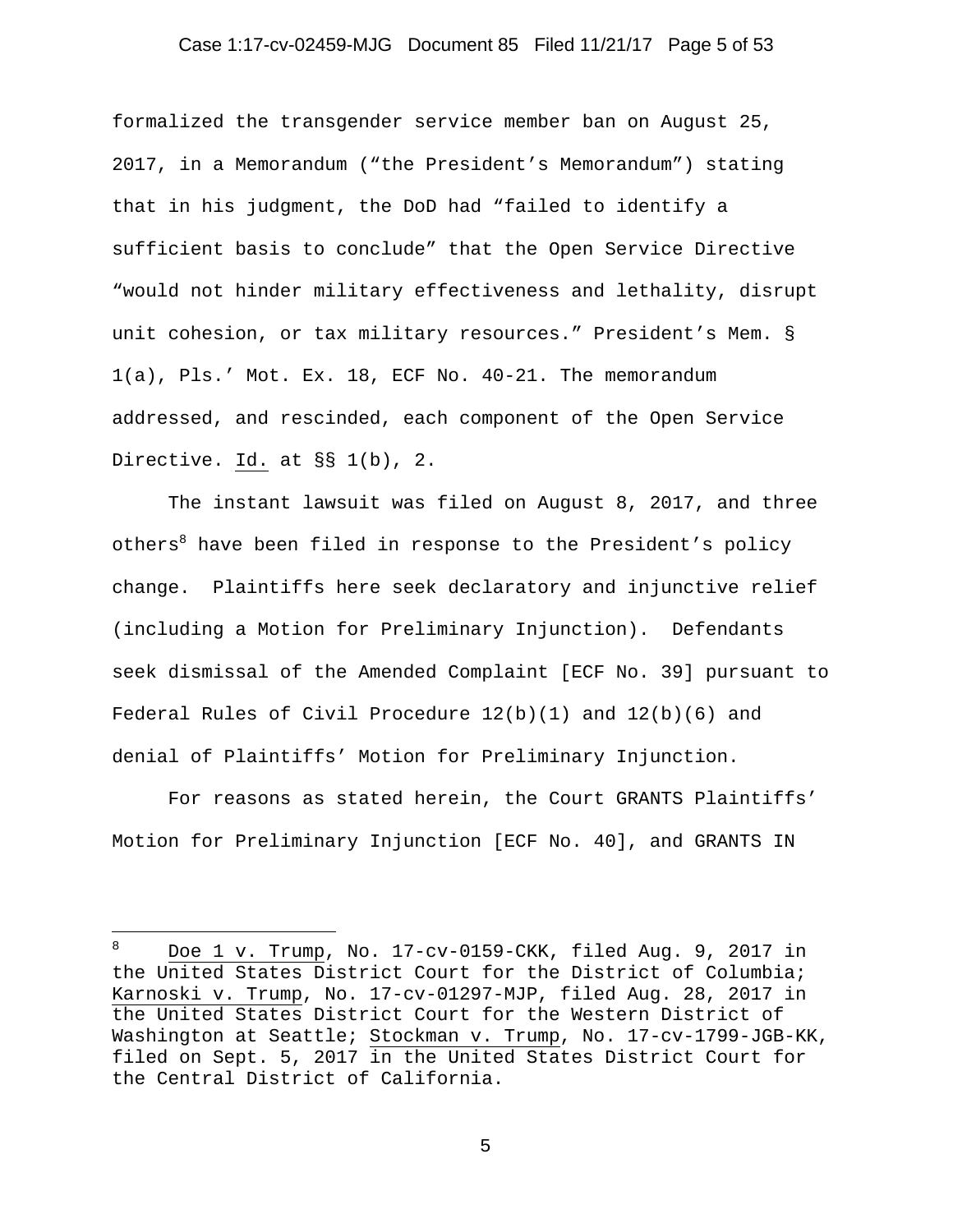#### Case 1:17-cv-02459-MJG Document 85 Filed 11/21/17 Page 6 of 53

PART and DENIES IN PART Defendants' Motion to Dismiss [ECF No. 52].

#### II. BACKGROUND

#### A. Transgender Military Policy Prior to June 2016

"On September 20, 2011, the military policy known as 'Don't Ask, Don't Tell' (DADT) ended, allowing gay, lesbian and bisexual service members to serve openly." Gates & Herman, Transgender Military Service in the United States (May 2014), ECF No. 40-7. However, until June 2016, military policies continued to exclude transgender people from serving openly. Id. Transgender individuals wanting to join the military were prohibited from doing so, and transgender individuals already serving were subject to discharge if their condition became known. Id. See also Brown Decl. 9-14, ECF No. 40-32 (noting that pre-2016 military policy listed "Sexual Gender and Identity Disorders" among conditions that rendered a service member unfit and subject to discharge).

### B. Transgender Open Service Directive

On June 30, 2016, after a year-long study, then-Secretary of Defense Carter issued a Directive–type Memorandum ("DTM") mandating the establishment of policy and procedures for "the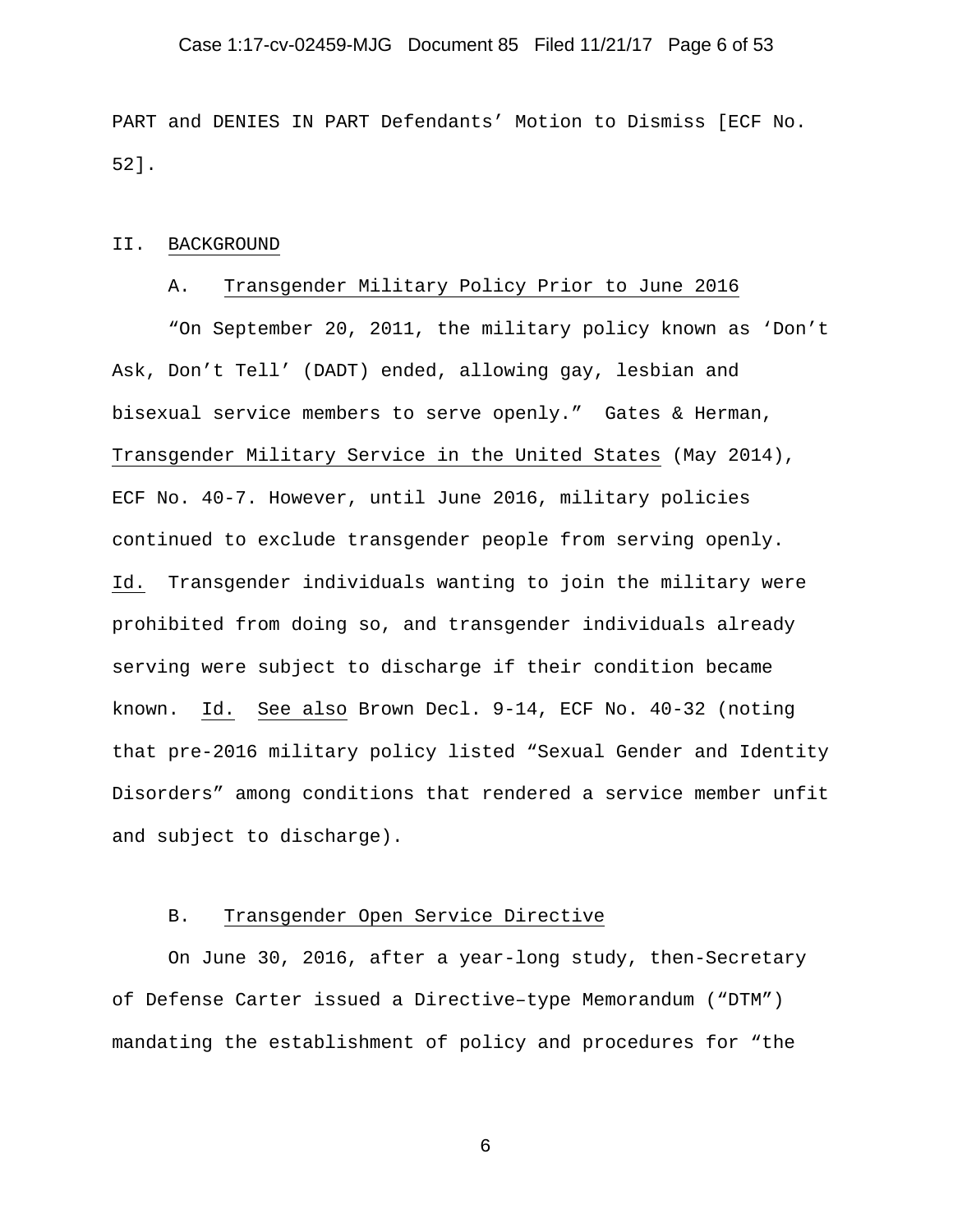#### Case 1:17-cv-02459-MJG Document 85 Filed 11/21/17 Page 7 of 53

retention, accession, separation, in-service transition, and medical coverage for transgender personnel serving in the Military Services." Open Serv. Dir., Pls.' Mot. Ex. 1, ECF No. 40-4. The DTM stated:

> The policy of the Department of Defense is that service in the United States military should be open to all who can meet the rigorous standards for military service and readiness. Consistent with the policies and procedures set forth in this memorandum, transgender individuals shall be allowed to serve in the military.

Id. at 2.

The DTM procedures included three main components.

First, retention. Effective June 30, 2016, "no otherwise qualified Service member may be involuntarily separated, discharged or denied reenlistment or continuation of service, solely on the basis of their gender identity." Id. at Attach. § 1(a). Transgender service members became subject to the same standards as any other service member of the same gender. Id. at Attach. § 1(b).

Second, accession. Not later than July 1, 2017, the DoD Instruction 6130.03 was to be updated to reflect changed policies and procedures related to medical standards for entry into the military. Id. at Attach. § 2(a). A history of gender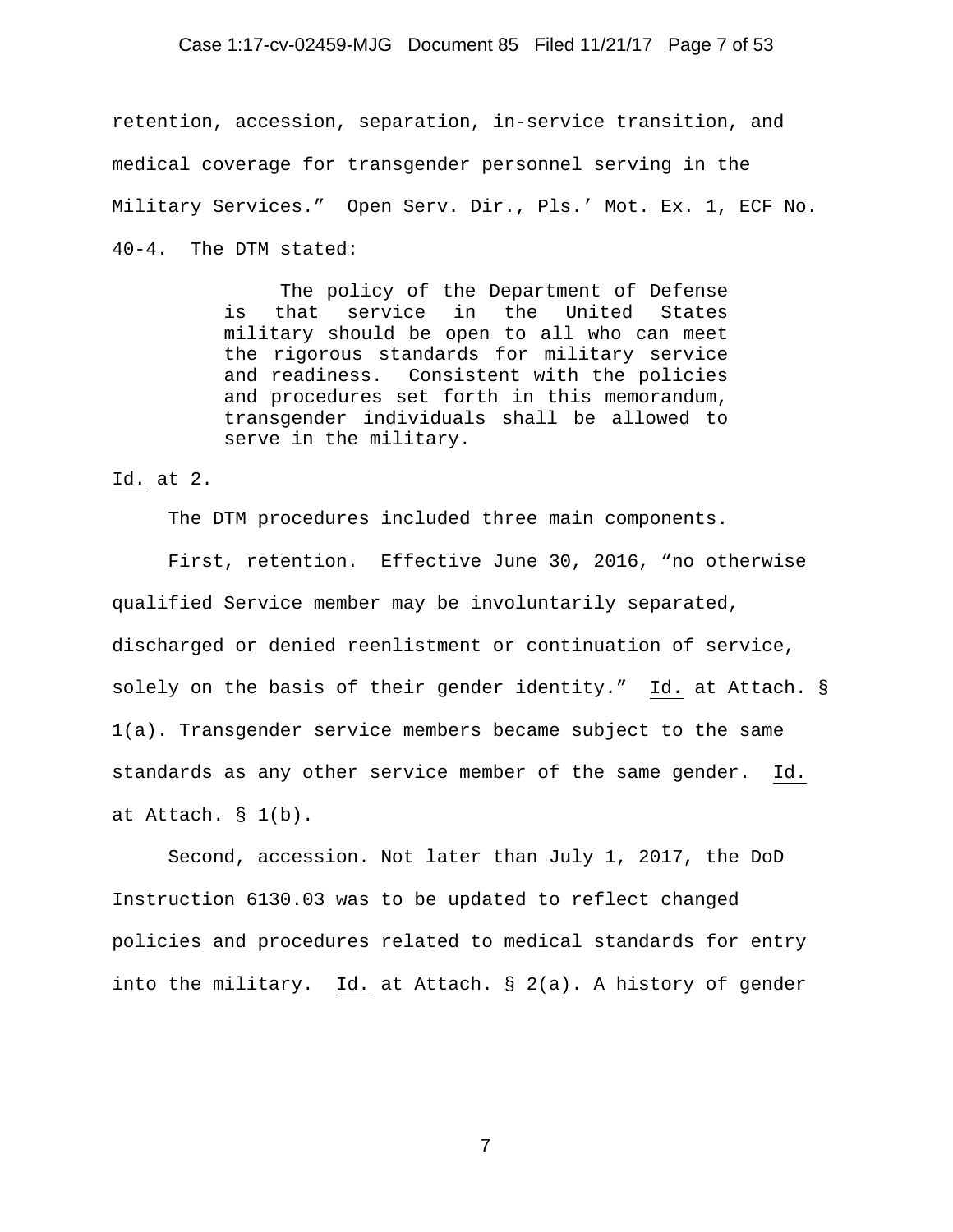### Case 1:17-cv-02459-MJG Document 85 Filed 11/21/17 Page 8 of 53

dysphoria $^{\circ}$  continued to be disqualifying unless the applicant was medically-certified as having been "stable without clinically significant distress or impairment in social, occupational, or other important areas of functioning for 18 months." Id. Also, a history of medical treatment with gender transition continued to be disqualifying unless the applicant had completed medical treatment and had been stable in the preferred gender for 18 months, and if the applicant was receiving hormone treatment, the individual had been stable on such treatment for 18 months. Id. Further, a history of sex-reassignment surgery continued to be disqualifying unless a period of 18 months had passed since the most recent surgery, no additional surgeries were required, and the applicant had no functional limitations or complications persisting from the surgery. Id. The Secretaries of the Military Departments and Commandant of the United States Coast Guard could waive the 18-month period in individual cases. Id. at Attach. § 2(b).

Third, sex reassignment surgery. Effective October 1, 2016, the DTM procedures allowed for in-service gender transition and

i

<sup>9</sup> Transgender status alone does not constitute a medical condition; some transgender individuals experience significant distress due to the gender-sex mismatch and are considered to have a medical condition called gender dysphoria. RAND Report 5-6, 75, ECF No. 40-35. This condition can be medically treated with some combination of psychosocial, pharmacological (mainly hormonal), or surgical care. Id. at 6.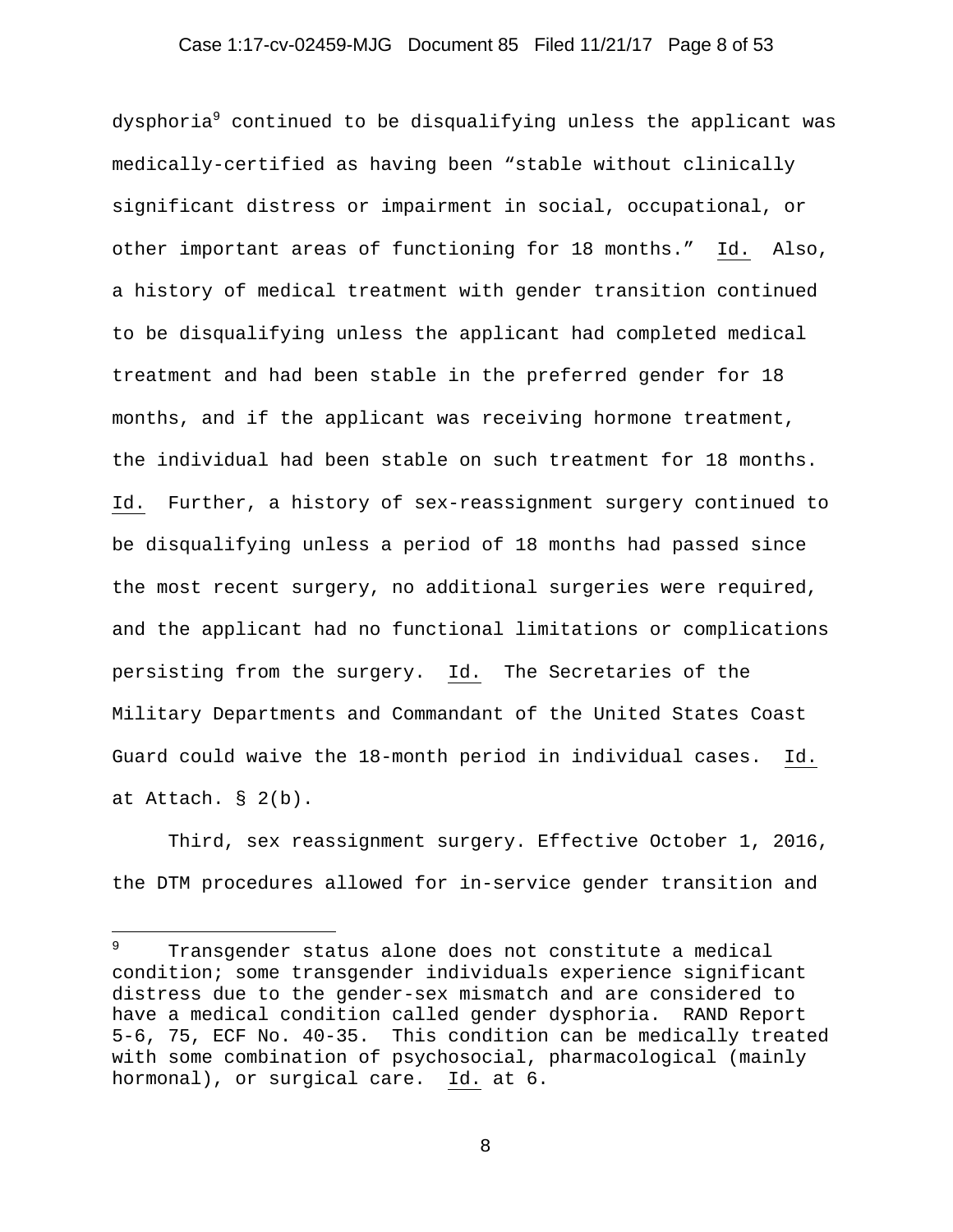#### Case 1:17-cv-02459-MJG Document 85 Filed 11/21/17 Page 9 of 53

provided for further guidance on the provision of necessary medical care and treatment to transgender service members. Id. at Attach. §§ 3, 4.

In addition, the DTM included an equal opportunity statement and clarified the DoD's position, "consistent with the U.S. Attorney General's opinion, that discrimination based on gender identity is a form of sex discrimination." Id. at Attach. § 5(a). Education and training materials were to be developed and disseminated to each Military Department by no later than October 1, 2016, and each Military Department was directed to issue implementing guidance and a written training and education plan by November 1, 2016. Id. at Attach. §§ 6, 7.

Consistent with the DTM directives, the DoD issued an Implementation Handbook on September 30, 2016. DoD, Transgender Service in the U.S. Military: An Implementation Handbook, ECF No. 40-9.

### C. President's Memorandum and Interim Guidance

On June 30, 2017, Secretary of Defense James Mattis deferred implementation of the DTM's directive regarding accession until January 1, 2018. Mattis Mem., Pls.' Mot. Ex. 8, ECF No. 40-11.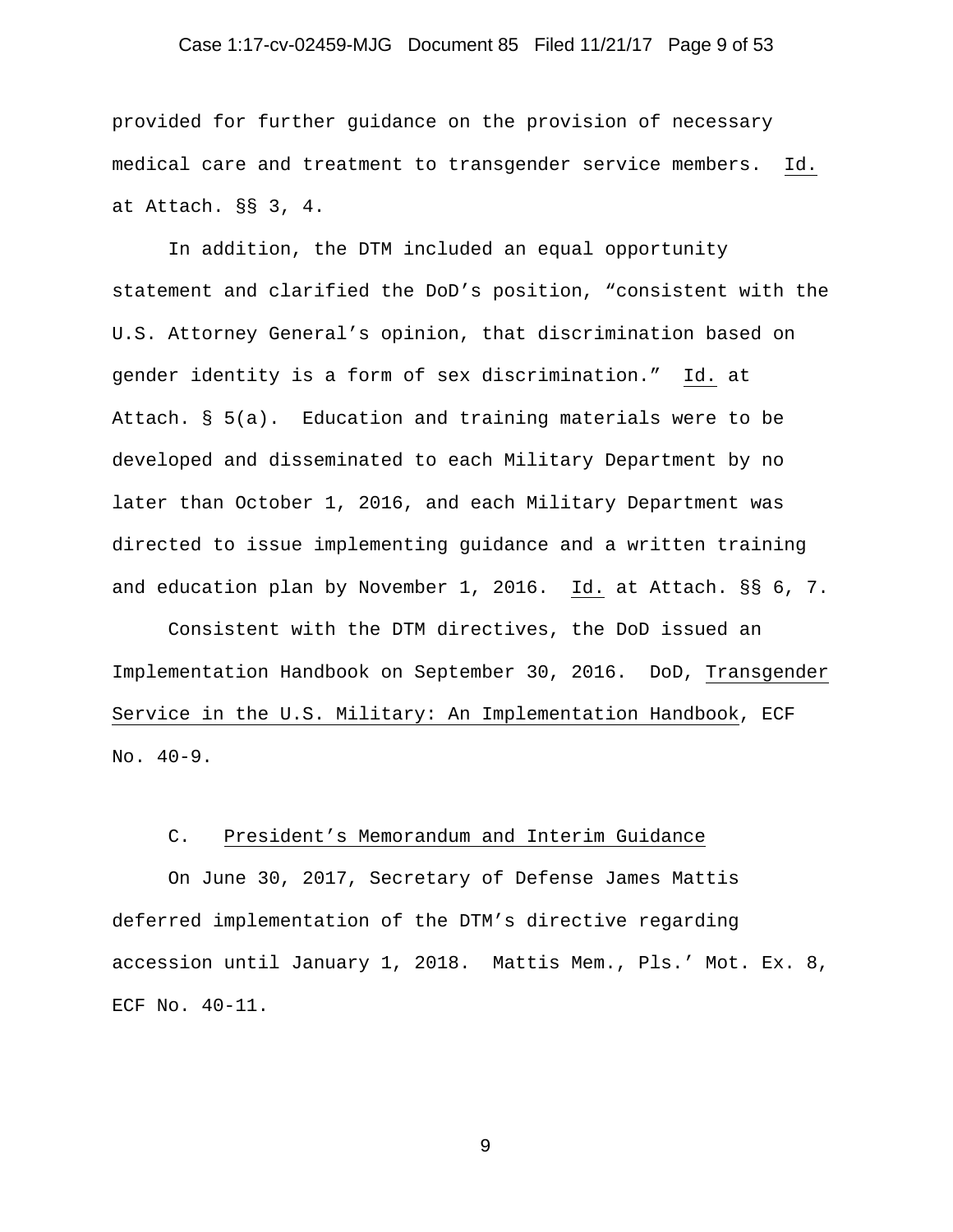On July 26, 2017, President Trump published three tweets

under the handle @realDonaldTrump:

| Donald J. Trump @ @realDonaldTrump · Jul 26<br>After consultation with my Generals and military experts, please be advised that<br>the United States Government will not accept or allow                            |  |  |  |  |  |  |  |  |
|---------------------------------------------------------------------------------------------------------------------------------------------------------------------------------------------------------------------|--|--|--|--|--|--|--|--|
| T 1 42K<br>119K<br>25K                                                                                                                                                                                              |  |  |  |  |  |  |  |  |
| <b>Donald J. Trump @</b> @realDonaldTrump · Jul 26<br>Transgender individuals to serve in any capacity in the U.S. Military. Our<br>military must be focused on decisive and overwhelming<br>1 1 44K<br>129K<br>45K |  |  |  |  |  |  |  |  |
| <b>Donald J. Trump O</b> @realDonaldTrump Jul 26                                                                                                                                                                    |  |  |  |  |  |  |  |  |
|                                                                                                                                                                                                                     |  |  |  |  |  |  |  |  |

Pls.' Mot. Ex. 19, ECF No. 40-22.

Approximately a month later, on August 25, 2017, President Trump issued a memorandum entitled "Presidential Memorandum for the Secretary of Defense and the Secretary of Homeland Security." President's Mem., Pls.' Mot. Ex. 18, ECF No. 40-21. In the first section, President Trump stated:

> Until June 2016, the Department of Defense (DoD) and the Department of Homeland Security (DHS) (collectively, the Departments) generally prohibited openly transgender individuals from accession into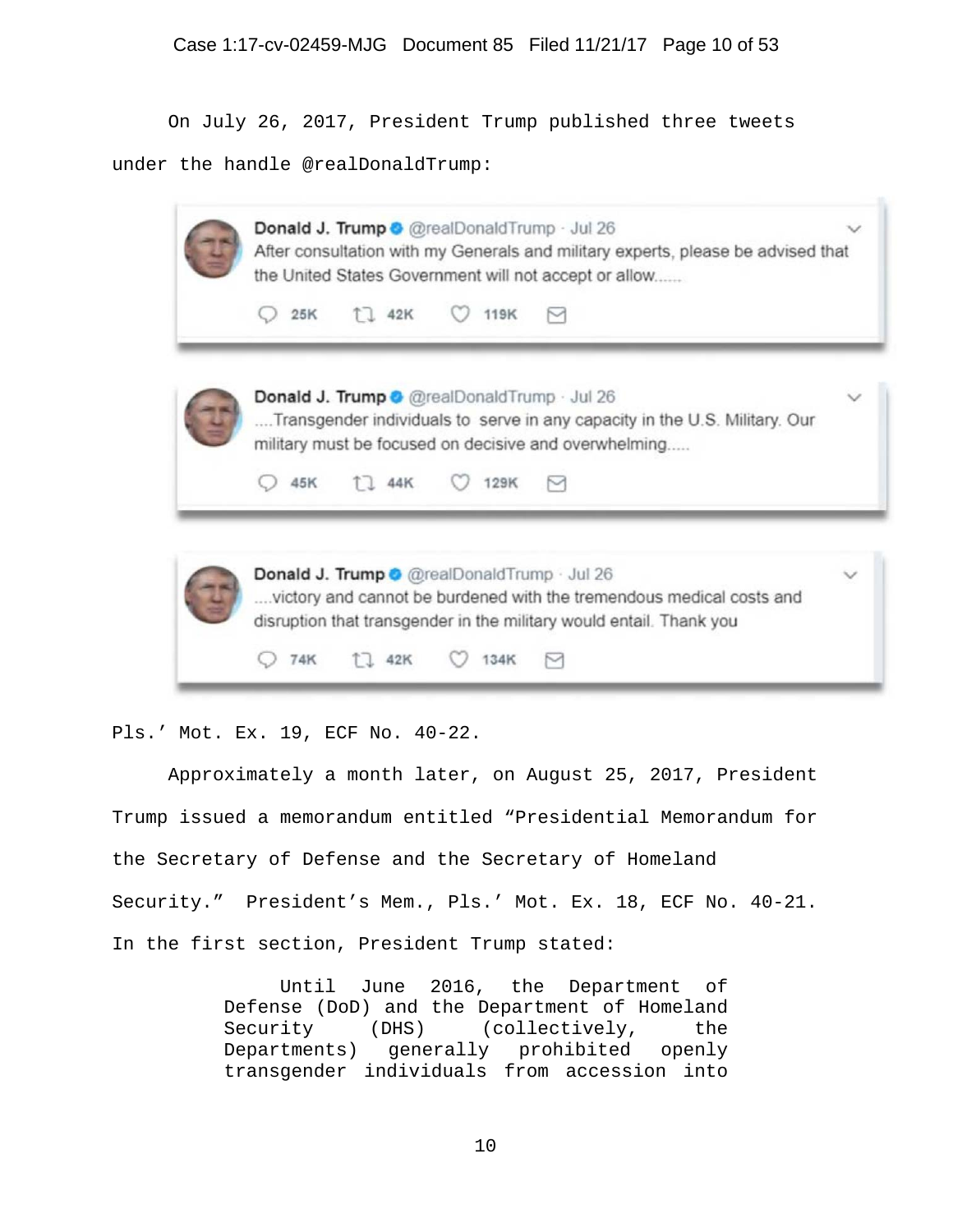the United States military and authorized the discharge of such individuals.

#### Id. at § 1.

President Trump directed the Departments' Secretaries "to return to the longstanding policy and practice on military service by transgender individuals that was in place prior to June 2016 . . . ." Id. at  $S_1(b)$  ("the Retention Directive"). He further directed the Secretaries to "maintain the currently effective policy regarding accession of transgender individuals into military service beyond January 1, 2018 . . . ." Id. at  $\S$ 2(a) ("the Accession Directive"). President Trump also directed the Secretaries to "halt all use of DoD or DHS resources to fund sex-reassignment surgical procedures for military personnel, except to the extent necessary to protect the health of an individual who has already begun a course of treatment to reassign his or her sex." Id. at § 2(b) ("the Sex Reassignment Surgery Directive").

The Accession Directive is to take effect on January 1, 2018; the Retention Directive and the Sex Reassignment Surgery Directive are to take effect on March 23, 2018. Id. at § 3.

President Trump further directed:

By February 21, 2018, the Secretary of Defense, in consultation with the Secretary of Homeland Security, shall submit to me a plan for implementing both the general policy set forth in section 1(b) of this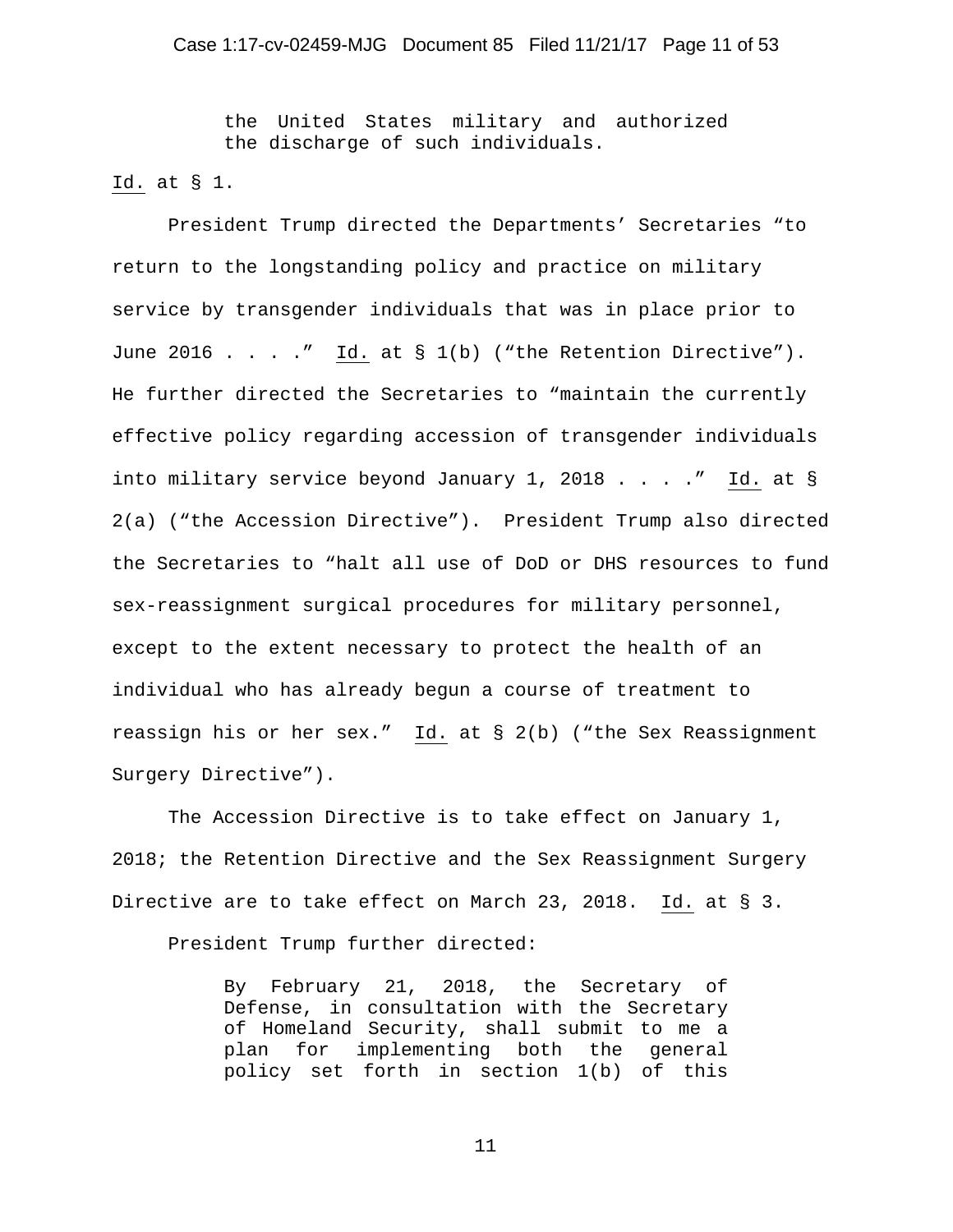memorandum and the specific directives set forth in section 2 of this memorandum.

Id. He added that "no action may be taken" under the Retention Directive against transgender individuals currently serving in the United States military until the Secretary of Defense has determined how to address such individuals. Id.

On September 14, 2017, Secretary of Defense James Mattis issued a memorandum establishing an interim policy until the directives take effect. Defs.' Mem., ECF No. 45, Ex. 1 ("Interim Guidance"). Under the Interim Guidance policy, there is no immediate effect on individual service members pending the implementation plan. Id. The Interim Guidance states that "[n]ot later than February 21, 2018, [Secretary Mattis] will present the President with a plan to implement the policy and directives in the Presidential Memorandum." Id. at 1.

### D. The Instant Lawsuit

The individual plaintiffs $^{10}$  and the American Civil Liberties Union of Maryland, Inc. ("ACLU") (collectively, "the Plaintiffs") have sued Donald J. Trump in his official capacity as the President of the United States, James Mattis in his official capacity as Secretary of Defense, Ryan McCarthy in his official capacity as Acting Secretary of the U.S. Department of

#### $10$ Described individually herein in Section II.E.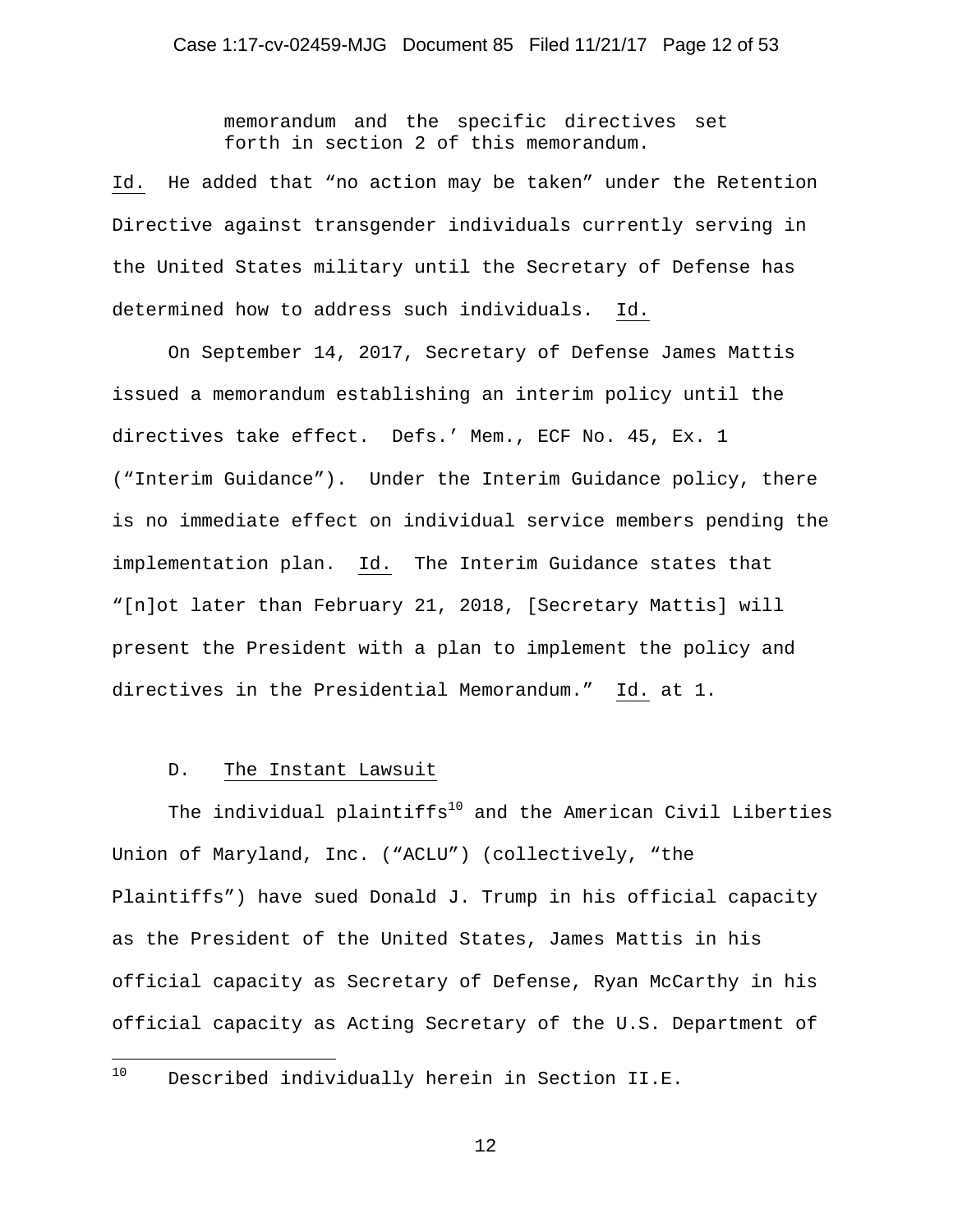#### Case 1:17-cv-02459-MJG Document 85 Filed 11/21/17 Page 13 of 53

the Army, Richard Spencer in his official capacity as Secretary of the U.S. Department of the Navy, and Heather Wilson in her official capacity as Secretary of the U.S. Department of the Air Force (collectively, "the Defendants") for declaratory and injunctive relief. Am. Compl., ECF No. 39.

Plaintiffs seek a declaratory judgment that the policies and directives encompassed in President Trump's Memorandum dated August 25, 2017, violate the Fifth Amendment's guarantee of equal protection and substantive due process and are invalid on their face and as applied to Plaintiffs. The Amended Complaint asserts three causes of action:

- Count I Violation of the Equal Protection Component of the Fifth Amendment's Due Process Clause
- Count II Violation of Substantive Due Process
- Count III Violation of 10 U.S.C. § 1074.

Plaintiffs' Motion for Preliminary Injunction [ECF No. 40] seeks to bar Defendants from enforcing the policies and directives encompassed in President Trump's August 25, 2017, Memorandum until such time as the Court renders a final judgment on the merits of this action.

On October 12, 2017, Defendants filed a Motion to Dismiss [ECF No. 52], seeking dismissal pursuant to Rules<sup>11</sup> 12(b)(1) and

#### $11$ 11 All "Rule" references cited herein are to the Federal Rules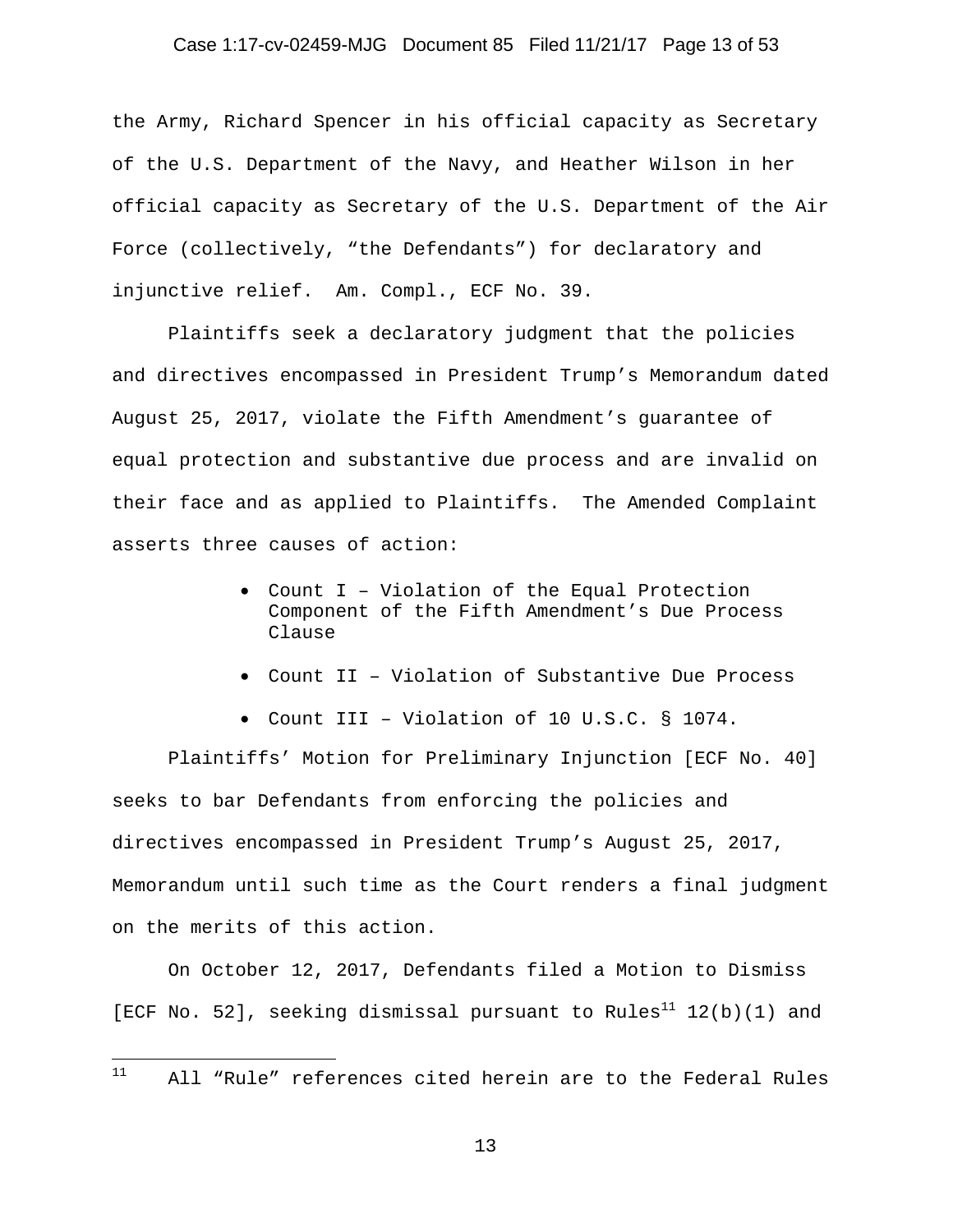### Case 1:17-cv-02459-MJG Document 85 Filed 11/21/17 Page 14 of 53

12(b)(6) and denial of any Preliminary Injunction. Defendants assert that this Court does not have jurisdiction over this action because Plaintiffs have not suffered an injury sufficient to establish standing and because the issues presented are not ripe for review. Defendants contend that "Plaintiffs have not stated plausible claims that the President's decision to maintain the status quo while Secretary Mattis studies military service by transgender individuals violates equal protection, due process, or Federal statutes." Reply 14, ECF No. 77.

In addition to the parties' briefs and arguments, the Court has received and considered the following briefs from Amicus Curiae in support of Plaintiffs' Motion for Preliminary Injunction:

- The Trevor Project<sup>12</sup> [ECF No. 62],
- Retired Military Officers and Former National Security Officials [ECF No. 71], and
- Amici States Massachusetts, California, Connecticut, Delaware, Hawaii, Illinois, Iowa, Maryland, New Mexico, New York, Oregon, Pennsylvania, Rhode Island, Vermont, and the District of Columbia [ECF No. 73].

of Civil Procedure.

i<br>Li

Described as "the nation's largest lesbian, gay, bisexual, transgender, queer, and questioning ("LGBTQ") youth crisis intervention and suicide prevention organization." Trevor Project Amicus Brief 1, ECF No. 62.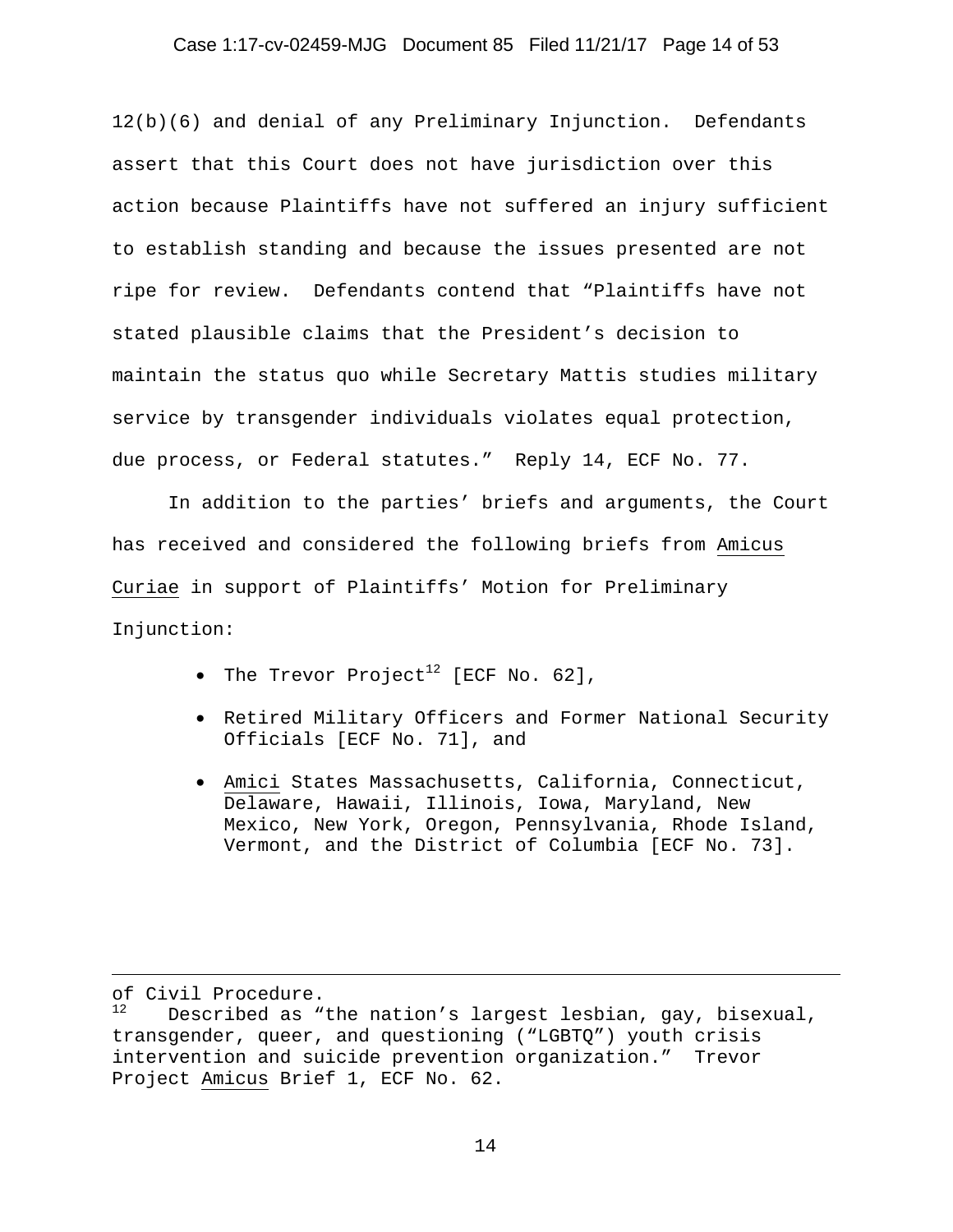# E. The Individual Plaintiffs<sup>13</sup>

#### 1. Petty Officer First Class Brock Stone

Brock Stone ("Stone") is 34 years old and has served 11 years in the United States Navy, including a 9-month deployment to Afghanistan. Stone is currently assigned, until August 2020, to a unit at Fort Meade in Maryland, where he works as a computer analyst. Stone was awarded an achievement medal in connection with his deployment, and he has received multiple other commendations, including the Joint Commendation Medal, the Navy Commendation Medal, the Afghan Campaign Medal, a flag letter of commendation, and multiple recommendations for early promotion. He is currently eligible for promotion to Chief Petty Officer. Stone's goal is to serve for at least 20 years and qualify for retirement benefits. His current contract runs until 2023, which would end three years short of his achieving enough years in service to meet his retirement goal.

Stone has been undergoing hormone therapy as a medicallynecessary part of his gender transition. Since arriving at Fort Meade in July 2017, he has received medically-necessary treatment related to his gender transition at Walter Reed National Military Medical Center in Bethesda, Maryland. Prior to

 $13$ Plaintiffs' genders are referred to herein by the gender as recognized by the Defense Enrollment Eligibility Report System ("DEERS"), except in one case as noted where the formal changed gender remains pending.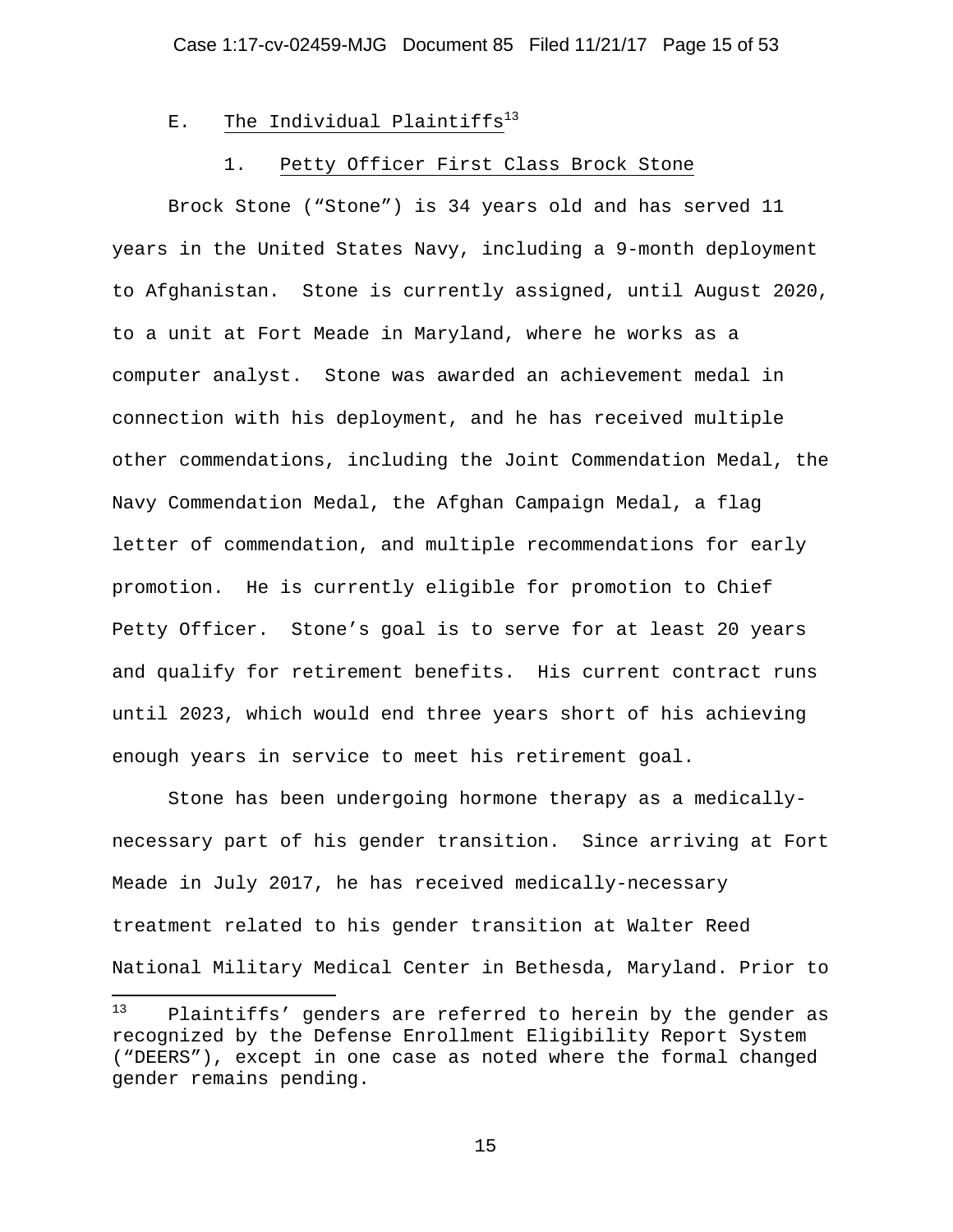### Case 1:17-cv-02459-MJG Document 85 Filed 11/21/17 Page 16 of 53

his transfer to Fort Meade, Stone was close to finalizing a medical treatment plan that included surgery. After the transfer in July 2017, he had to restart the treatment plan, but it is now in the final approval stage. The treatment plan will be sent to the medical review board at Walter Reed in November 2017 and thereafter will be submitted to Navy Medical East for final medical approval. Plaintiffs assert that it is "highly likely that Petty Officer Stone will not receive one or both of his medically-necessary surgeries before March 23[, 2018]." Opp. Dismiss 11, ECF No. 66.

### 2. Staff Sergeant Kate Cole

Kate Cole ("Cole") is 27 years old and has served in the United States Army for almost ten years, including a one-year deployment to Afghanistan where she served as a team leader and designated marksman. Cole is currently stationed at Fort Polk, Louisiana, working as a Cavalry Scout, where she operates with a tank unit. Since enlisting at age 17, Cole has received seven achievement medals and two Army commendation medals. She recently received orders to enroll in Drill Sergeant School starting on January 3, 2018, with an anticipated graduation date of March 7, 2018. Following her return from Drill Sergeant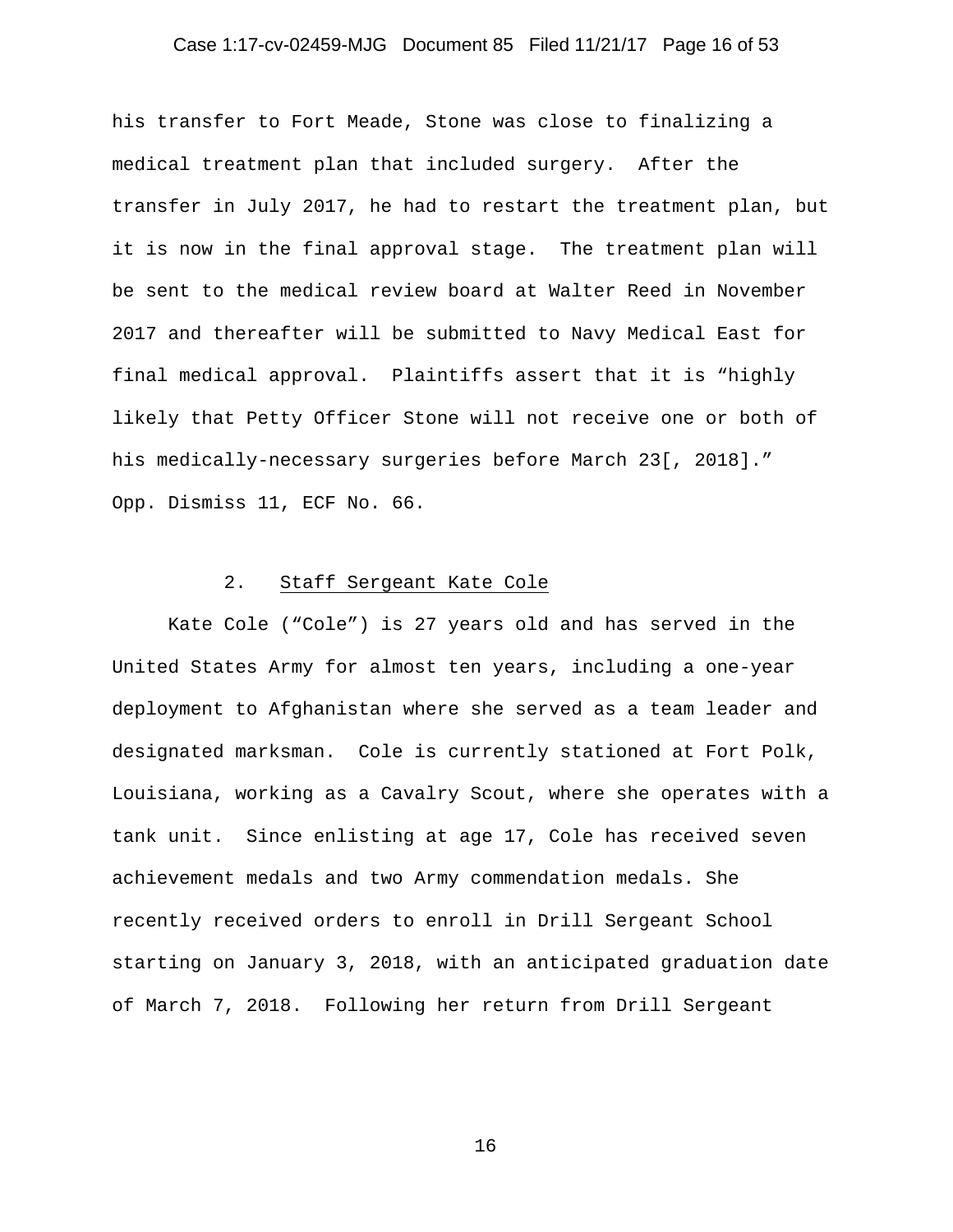#### Case 1:17-cv-02459-MJG Document 85 Filed 11/21/17 Page 17 of 53

School, she is scheduled to change station from Fort Polk, Louisiana to Fort Benning, Georgia.

Cole has been undergoing hormone therapy and was scheduled to receive medically-necessary surgery related to her gender transition in or around September 2017. On September 8, 2017, she was informed that her surgical treatment was denied and her pre-surgical consultation was cancelled. Cancellation has been remedied, but "Cole's treatment plan calls for two additional surgeries, neither of which she will be able to undergo before March 23[, 2018], and one of which she is not even eligible for until after that date." Opp. Dismiss 11, ECF No. 66.

#### 3. Senior Airman John Doe

John Doe ("Doe") is 25 years old and has served for approximately six years on active duty in the United States Air Force, during which he was awarded "airman of the year." Doe also served in Qatar for a six-month deployment. Doe is currently stationed at Little Rock Air Force Base, Arkansas and serves as the suicide prevention and interpersonal violence instructor for the base and is pursuing cryogenics certification. Doe reenlisted on September 9, 2017.

In 2014, Doe began his gender transition, including undergoing certain surgeries, for which he paid out-of-pocket.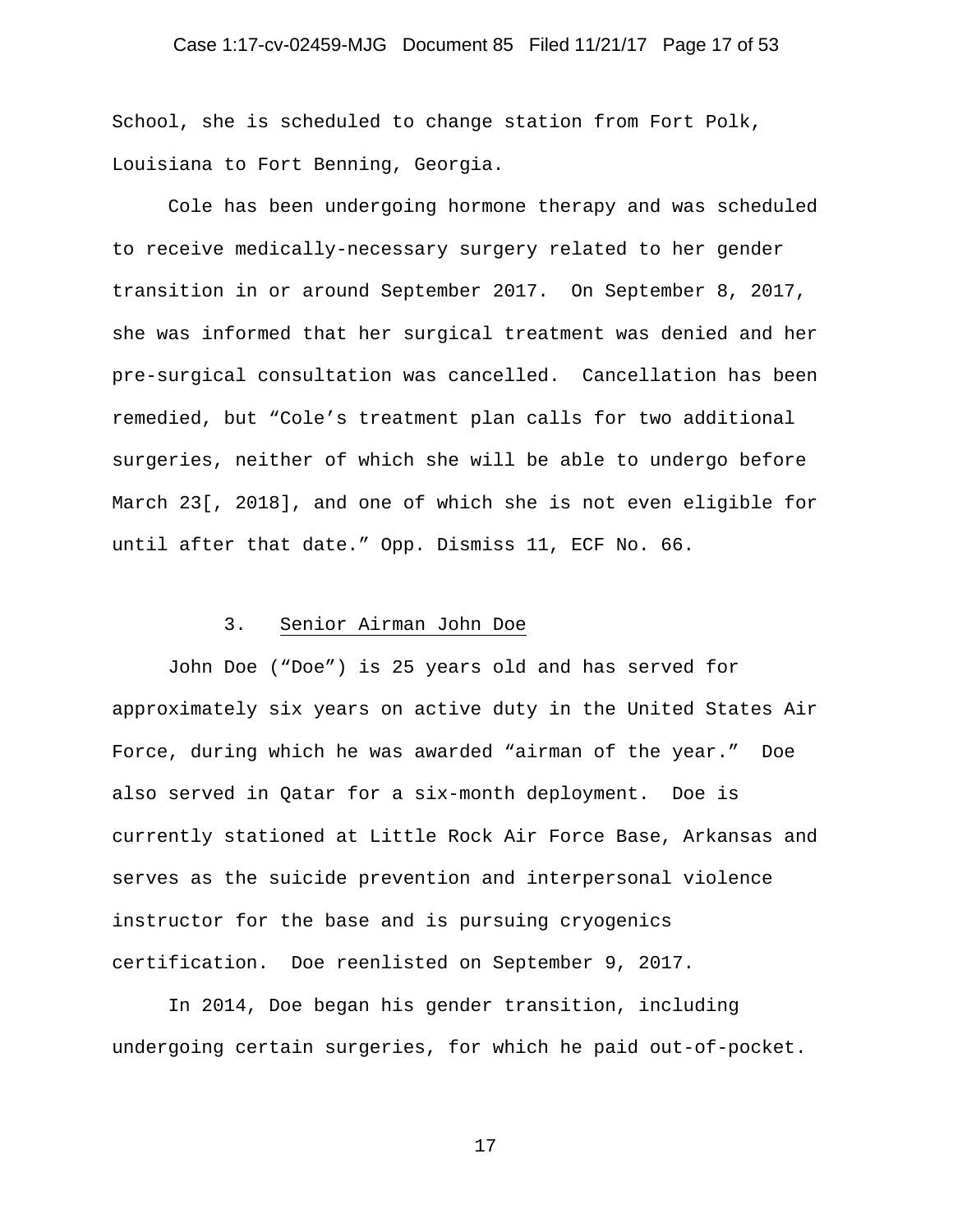# Case 1:17-cv-02459-MJG Document 85 Filed 11/21/17 Page 18 of 53

He has been undergoing hormone therapy as a medically-necessary part of his gender transition and planned to receive an additional medically-necessary surgery in August 2017. Doe was informed by email from the medical command at the base where he was scheduled to undergo the surgery that all gender-transitionrelated surgeries were on hold. Defendants assure that, pursuant to the Interim Guidance, the surgery was not deleted from Doe's treatment plan and can be rescheduled at his request.

#### 4. Airman First Class Seven Ero George

Seven Ero George ("George") is 41 years old and has been enlisted in the Air National Guard since 2015. George is currently stationed at the Selfridge Air National Guard Base, Michigan and serves in the base security force, where he is a member of the base Honor Guard. He performs military funeral honors for deceased veterans, retirees, and active duty members; provides dignified transfers, and performs color guard details. George has a Bachelor's Degree in General Studies from the University of Michigan and is currently taking additional training as a nurse. He is scheduled to complete his Associate's Degree in nursing in December 2017 and plans to pursue a program to earn his Bachelor's Degree in nursing, which he expects to be able to complete in 12-18 months.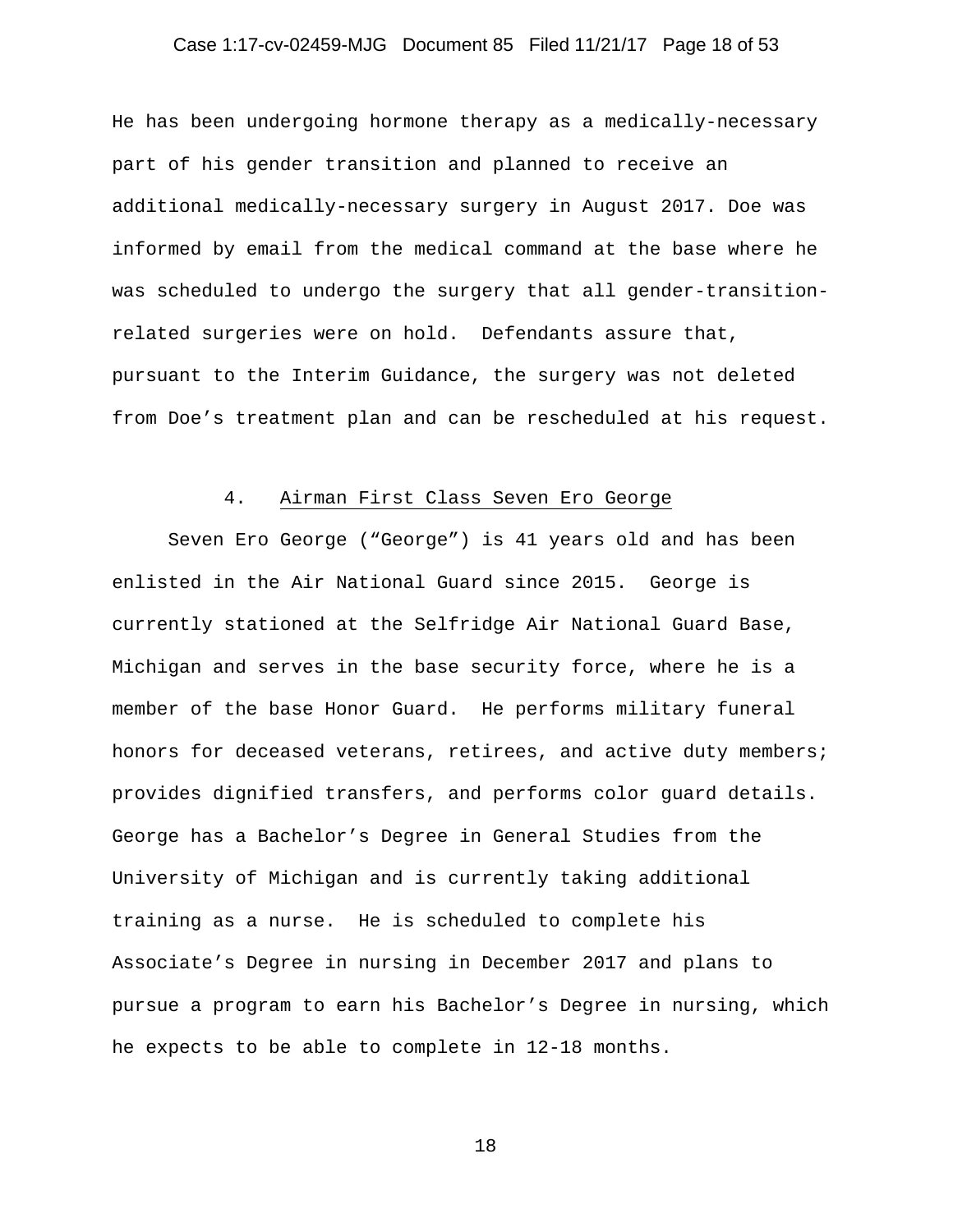### Case 1:17-cv-02459-MJG Document 85 Filed 11/21/17 Page 19 of 53

George intends to seek a commission, which subjects him to the Army's accession policies. He has been unable to pursue a commission to date because the historical ban has not yet expired and because his gender has not yet been updated in the Defense Enrollment Eligibility Report System ("DEERS"), which still lists him as female. George believes all required paperwork has been submitted to update his DEERS gender, his letters of recommendation are lined up, and he expects to be ready to commission immediately upon the lift of the ban in January 2018.

As a medically-necessary part of his gender transition, George has been undergoing hormone therapy and has undergone a medically-necessary surgery, but no further surgeries are required under his medical treatment plan.

#### 5. Petty Officer First Class Teagan Gilbert

Teagan Gilbert ("Gilbert") is 31 years old and has served in the United States Navy for 13 years, including a one-year deployment to Afghanistan. Gilbert is currently serving as an information and space systems technician in the Naval Reserve stationed in Phoenix, Arizona. She has been pursuing an undergraduate degree as a prerequisite to commission as an officer and is scheduled to complete her Bachelor's Degree in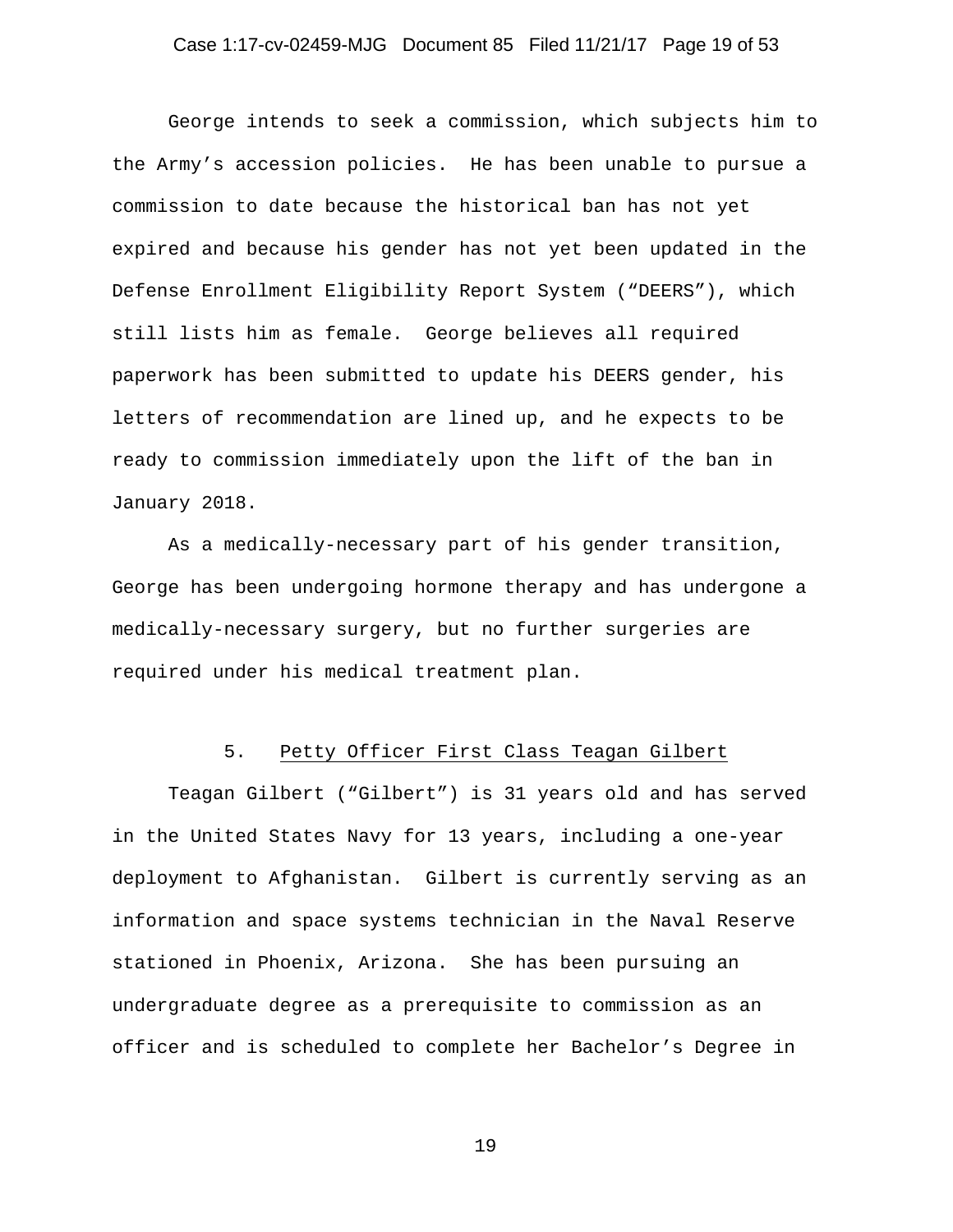## Case 1:17-cv-02459-MJG Document 85 Filed 11/21/17 Page 20 of 53

Earth and Space Exploration in the Spring of 2019, as well as an undergraduate certificate in Geographic Information Systems. Gilbert's current term of service expires in February 2018, and she is in the process of reenlisting in the Navy for another six-year term.

Gilbert has been undergoing hormone therapy as a medicallynecessary part of her gender transition. She has a medical appointment scheduled for January 2018 to update her treatment plan to include medically-indicated surgical treatment.

## 6. Technical Sergeant Tommie Parker

Tommie Parker ("Parker") is 54 years old and has served in the Marine Corps for four years and has served in the Air National Guard for 26 years. During her sixteen plus years of active duty, she has had deployments to Okinawa with the Marine Corps and Germany with the Air National Guard. She is currently stationed at Stewart Air National Guard Base, New York, working as a fuel technician.

Parker's current term of service expires in January 2018. Her commanding officer informed her that he would recommend her for active duty reenlistment for an additional term of three years thereafter. Parker is eligible for retirement in threeand-a-half years, and her goal is to serve until retirement.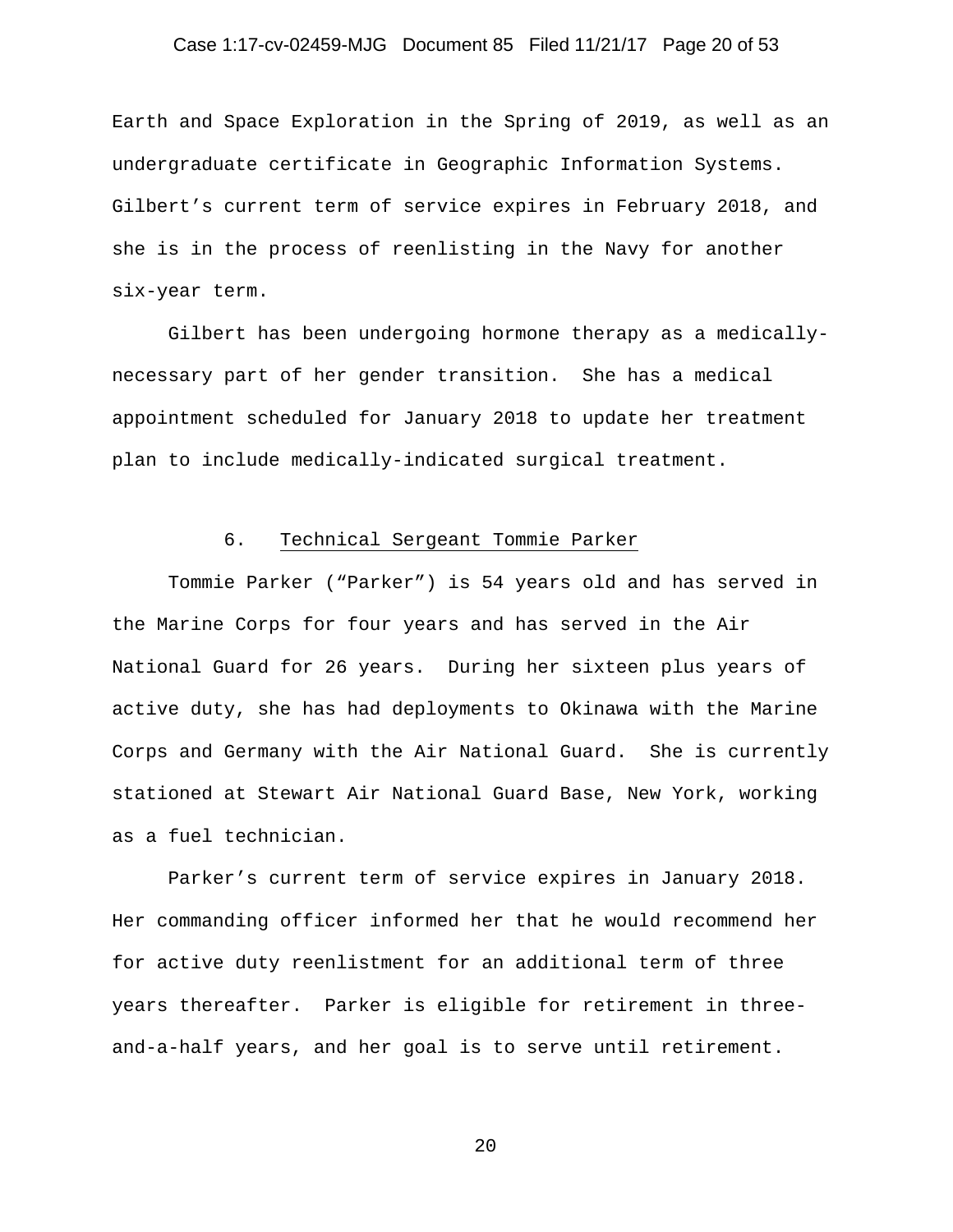## Case 1:17-cv-02459-MJG Document 85 Filed 11/21/17 Page 21 of 53

Parker is undergoing hormone therapy as a medicallynecessary part of her gender transition and is currently paying out-of-pocket while waiting for her transition plan to be fully approved. She does not intend to have any transition-related surgeries.

### F. The D.C. Court Decision

On Monday, October 30, 2017, a memorandum and order was issued in a related case, Doe 1 v. Trump, in the United States District Court for the District of Columbia ("D.C. Court"). The D.C. Court preliminarily enjoined implementation of the Retention Directive and the Accession Directive but not the Sex Reassignment Surgery Directive. Doe 1 v. Trump, --- F. Supp. 3d ----, No. CV 17-1597 (CKK), 2017 WL 4873042 (D.D.C. Oct. 30, 2017).

In Doe 1, current and aspiring transgender service members challenged the Accession, Retention, and Sex Reassignment Surgery Directives on the grounds that the Directives violated plaintiffs' Fifth Amendment equal protection and due process rights. Id. at \*1. The Doe 1 plaintiffs also argued that the defendants were estopped from rescinding the rights, benefits, and protections promised to the plaintiffs. Id. at \*2.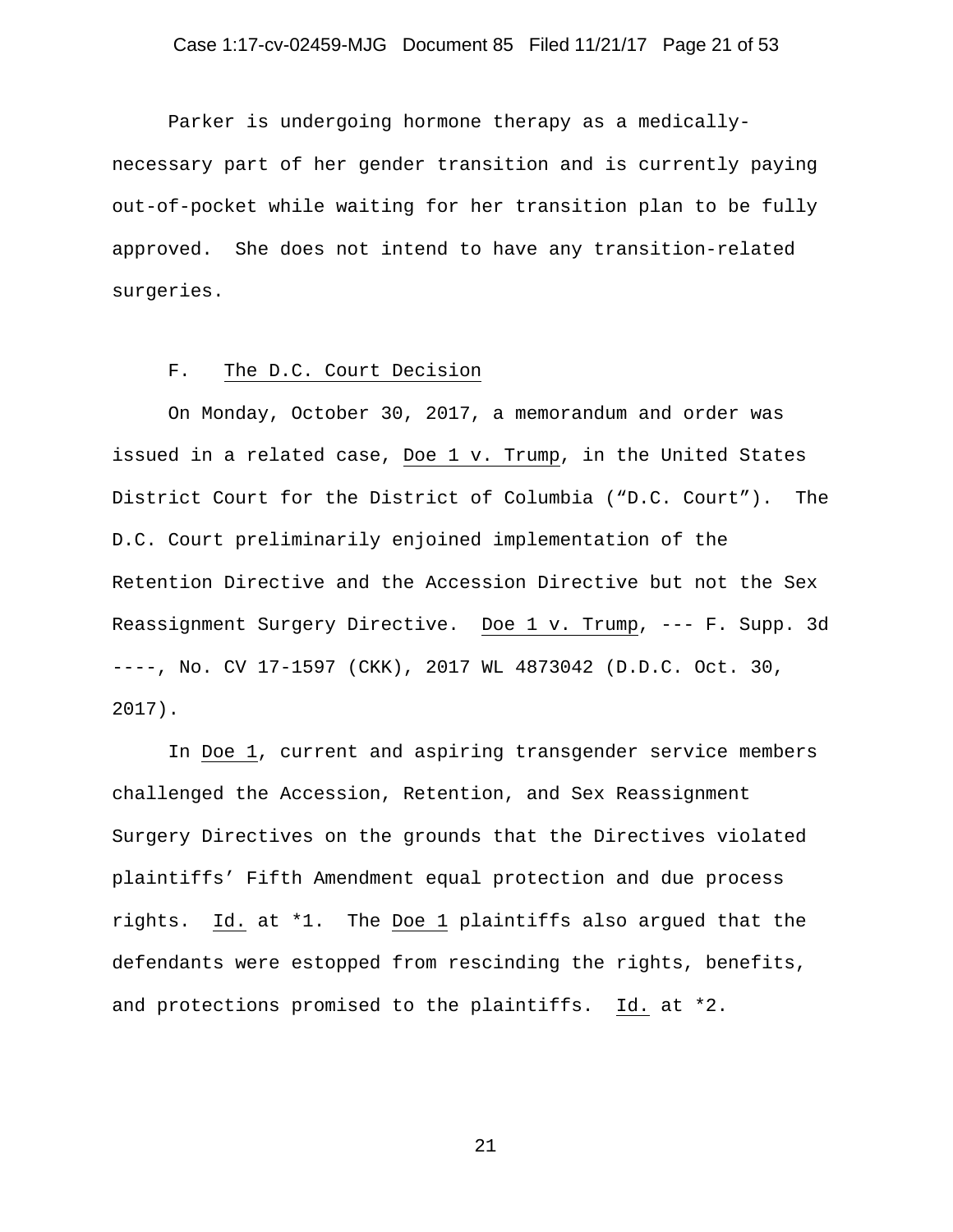#### Case 1:17-cv-02459-MJG Document 85 Filed 11/21/17 Page 22 of 53

The D.C. Court held that the Doe 1 plaintiffs had standing to challenge the Accession and Retention Directives but lacked standing to challenge the Sex Reassignment Surgery Directive. Id. The court found that the Presidential Memorandum unequivocally directed the military to prohibit indefinitely the accession of transgender individuals and to authorize their discharge and that there was no reason to believe that these directives would not be executed. Id. at \*1. The court held that the plaintiffs had established that they would be injured by these directives, "due both to the inherent inequality they imposed, and the risk of discharge and denial of accession that they engender. Further delay would only serve to harm the Plaintiffs." Id.

The D.C. Court also found that the Doe 1 plaintiffs were likely to prevail on their Fifth Amendment challenge of the Accession and Retention Directives. Id. at \*2. First, the court found that "[a]s a form of government action that classifies people based on their gender identity, and disfavors a class of historically persecuted and politically powerless individuals, the President's directives are subject to a fairly searching form of scrutiny." Id. at \*2. The Directives could not survive such scrutiny because they were not "genuinely based on legitimate concerns regarding military effectiveness or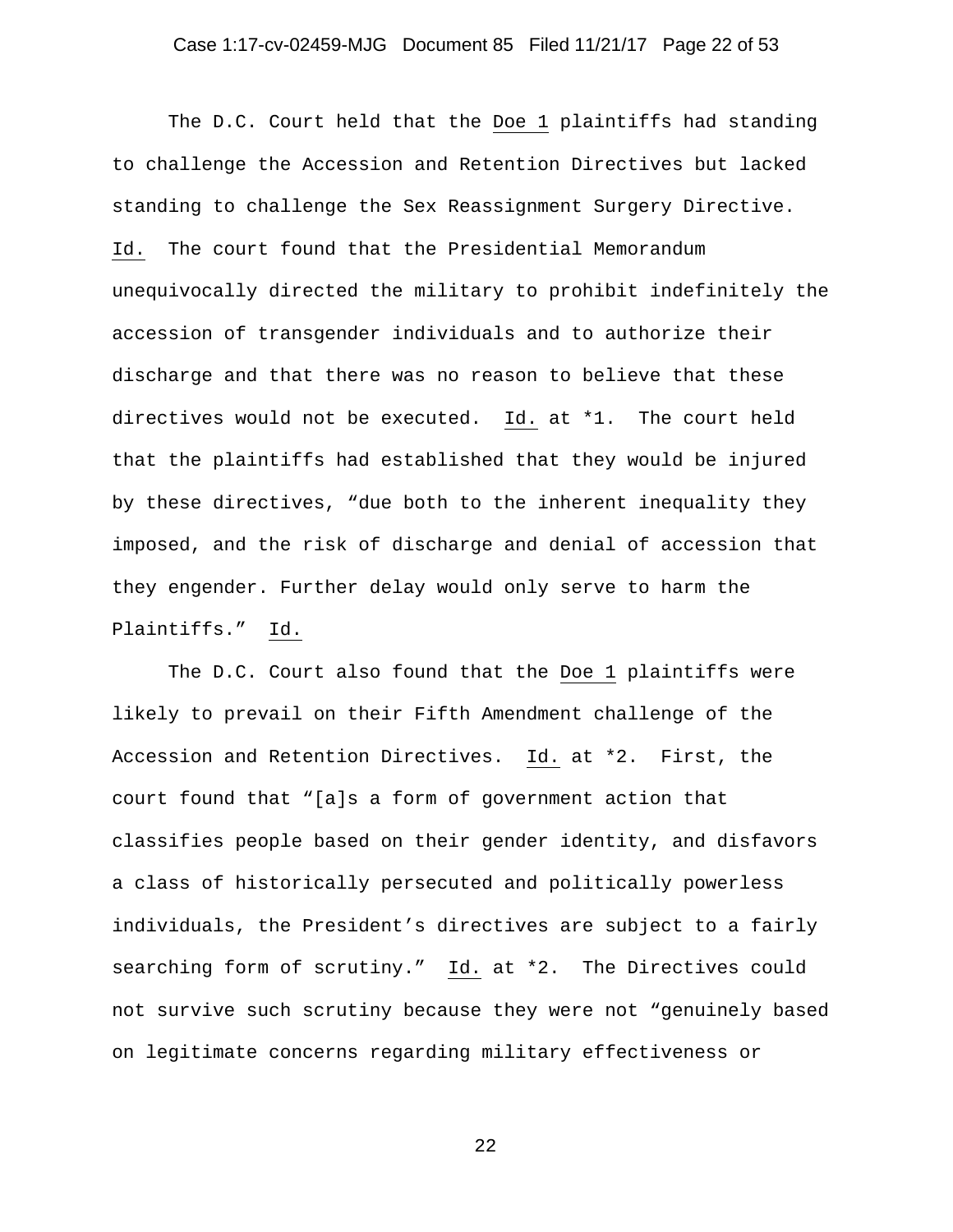# Case 1:17-cv-02459-MJG Document 85 Filed 11/21/17 Page 23 of 53

budget constraints, but [we]re instead driven by a desire to express disapproval of transgender people generally." Id.

More specifically, the court found that a number of factors —including the breadth of the exclusion, the unusual circumstances surrounding the President's announcement, the reasons given for the Directives not appearing to be supported by any facts, and the recent rejection of those reasons by the military itself—"strongly suggest that plaintiffs' Fifth Amendment claim is meritorious." Id. Finally, the court dismissed without prejudice Plaintiffs' estoppel claim, because the complaint "lack[ed] allegations of the sort of particularized representations, reliance, or government misconduct that could justify estoppel against the government." Id.

The D.C. Court granted in part and denied in part the Doe 1 plaintiffs' motion for a preliminary injunction, enjoining the enforcement of the Accession and Retention Directives and reverting the policy to the status quo that had existed before the Presidential Memorandum. Id. The court also granted in part and denied in part the defendants' motion to dismiss the lawsuit, thus dismissing plaintiffs' estoppel challenge and dismissing the plaintiffs' challenge of the Sex Reassignment Surgery Directive for lack of jurisdiction. Id. The D.C. Court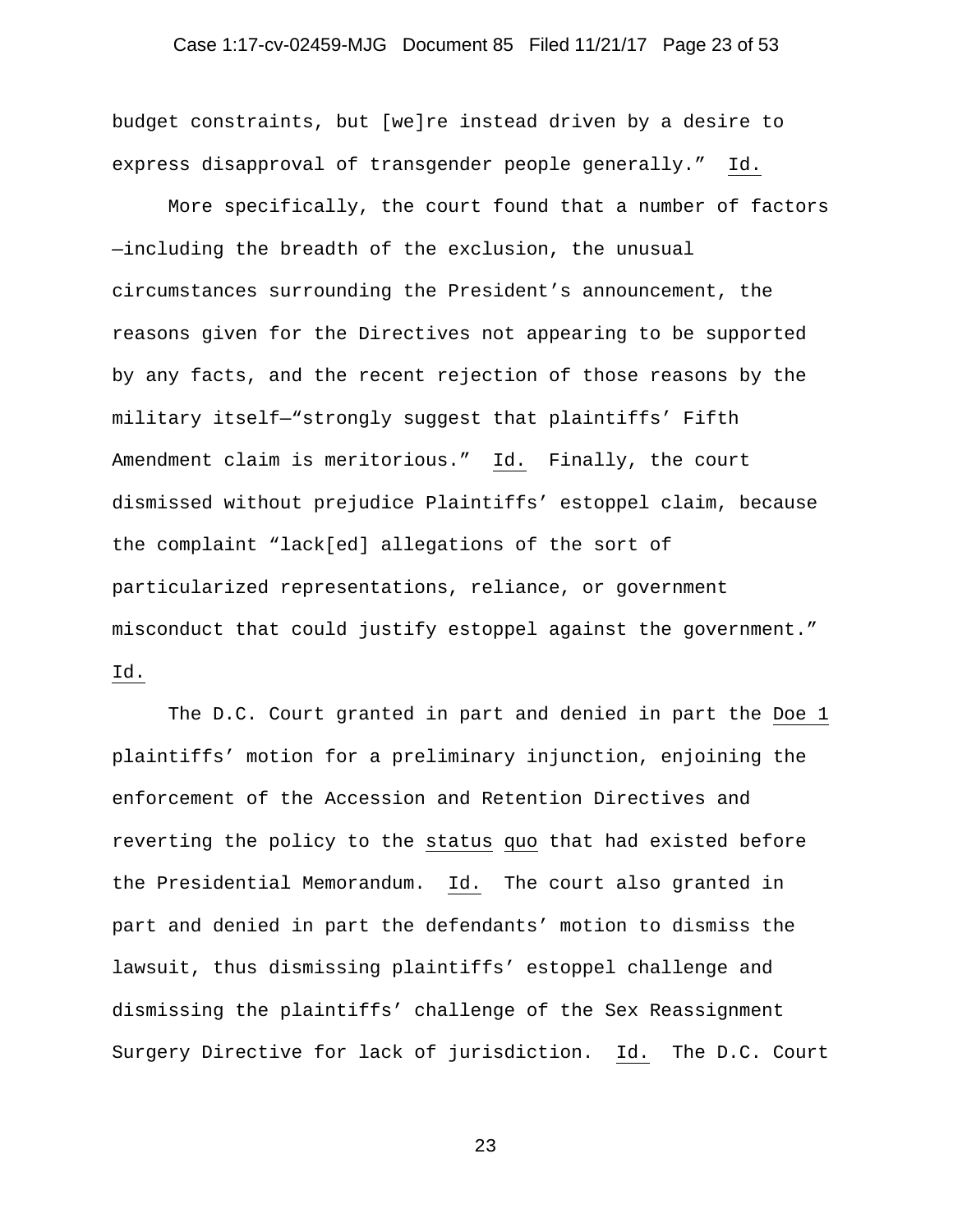#### Case 1:17-cv-02459-MJG Document 85 Filed 11/21/17 Page 24 of 53

found that none of the plaintiffs in that case could demonstrate a non-speculative injury-in-fact with respect to the Sex Reassignment Surgery Directive. Id. at \*51.

#### III. DISCUSSION

- A. The Court's Jurisdiction
	- 1. Legal Standard
		- a. Standing

The issue of plaintiff standing presents a threshold jurisdictional question because "Article III of the U.S. Constitution limits the jurisdiction of federal courts to 'Cases' and 'Controversies.'" Beck v. McDonald, 848 F.3d 262, 269 (4th Cir. 2017), cert. denied sub nom. Beck v. Shulkin, 137 S. Ct. 2307 (2017) (quoting U.S. Const. art. III, § 2). "The core goal of the standing inquiry is to ensure that a plaintiff bringing an action has enough of a stake in the case to litigate it properly." Pye v. United States, 269 F.3d 459, 466 (2001). The plaintiff bears the burden of proving jurisdiction by establishing the three "irreducible minimum requirements" of standing:

- (1) an injury-in-fact (i.e., a concrete and particularized invasion of a legally protected interest);
- (2) causation (i.e., a fairly traceable connection between the alleged injury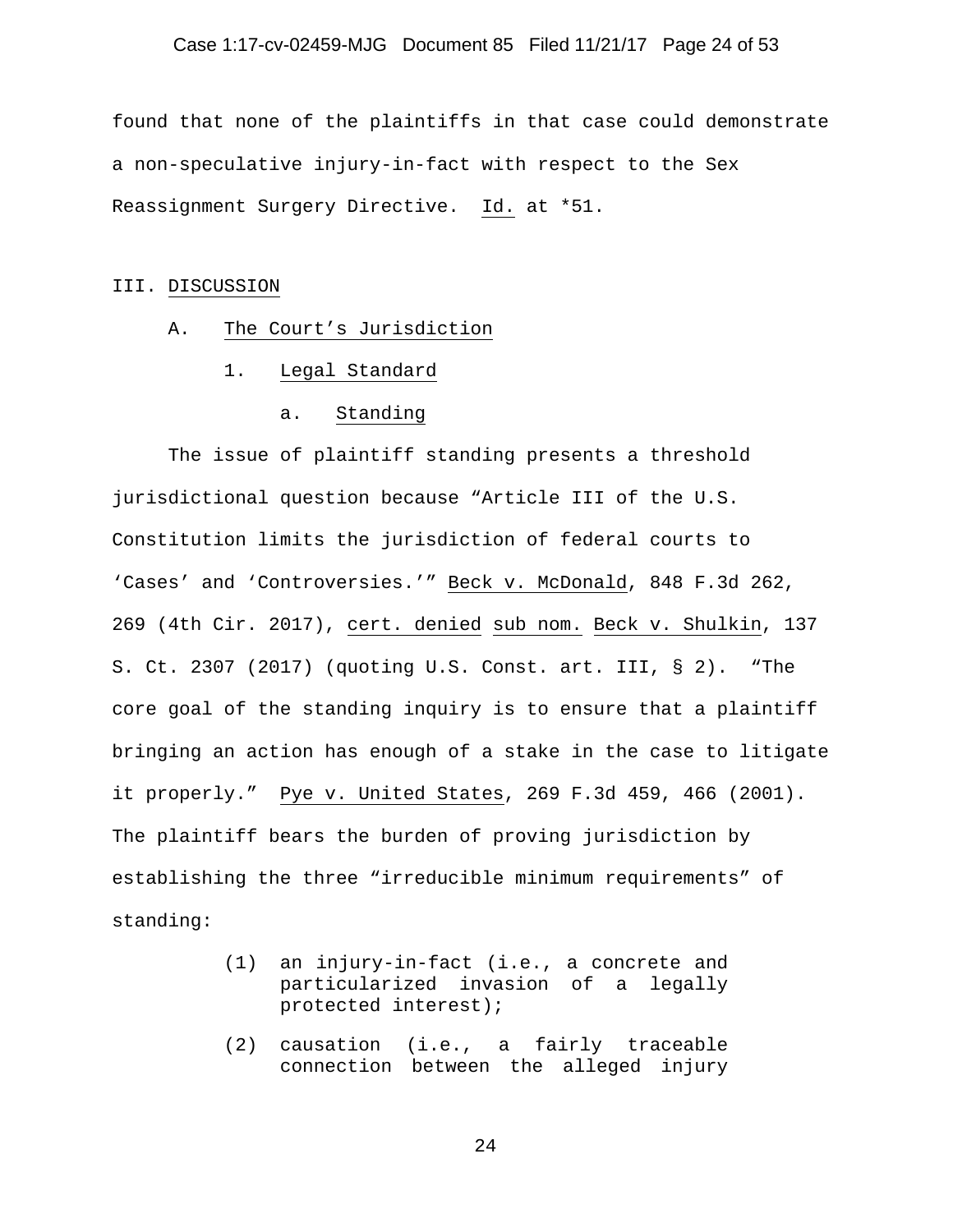in fact and the alleged conduct of the defendant); and

(3) redressability (i.e., it is likely and not merely speculative that the plaintiff's injury will be remedied by the relief plaintiff seeks in bringing suit).

Id. (quoting David v. Alphin, 704 F.3d 327, 333 (4th Cir. 2013)); Spokeo, Inc. v. Robins, ––– U.S. ––––, 136 S. Ct. 1540, 1547, as revised (May 24, 2016).

At the pleading stage, plausible factual allegations may suffice to demonstrate that each element of standing has been adequately pleaded. Spokeo, 136 St. Ct. at 1547; Beck, 848 F.3d at 270 (quoting Lujan v. Defs. of Wildlife, 504 U.S. 555, 561 (1992)). However, the standing analysis is "especially rigorous when reaching the merits of the dispute would force [the court] to decide whether an action taken by one of the other two branches of the Federal Government was unconstitutional." Clapper v. Amnesty Int'l USA, 568 U.S. 398, 408 (2013).

A defendant may challenge standing at the motion to dismiss stage either facially or factually. Wikimedia Found. v. Nat'l Sec. Agency, 857 F.3d 193, 208 (4th Cir. 2017)(quoting Beck, 848 F.3d at 270). "In a facial challenge, the defendant contends that the complaint 'fails to allege facts upon which [standing] can be based,' and the plaintiff 'is afforded the same procedural protection' that exists on a motion to dismiss." Id.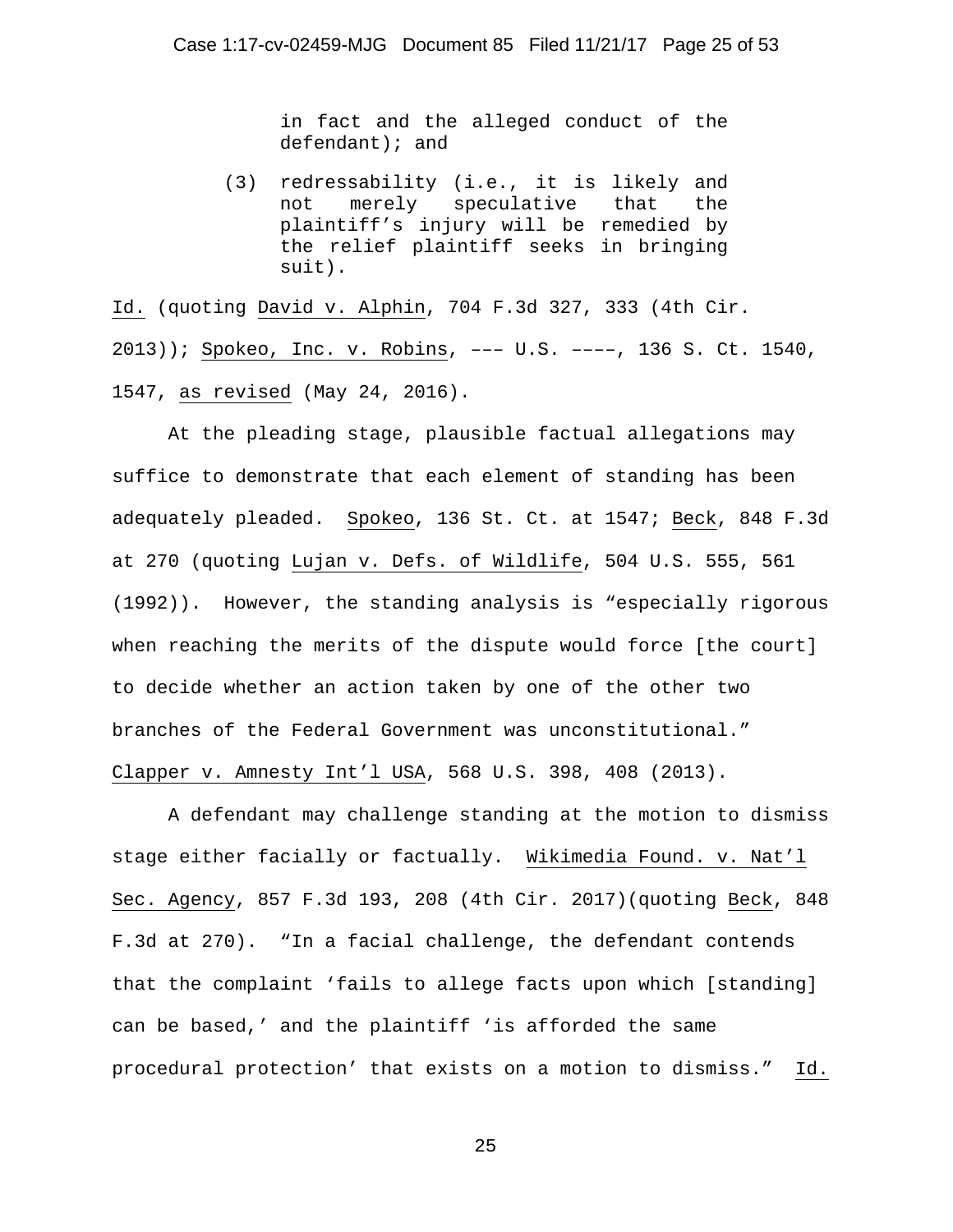# Case 1:17-cv-02459-MJG Document 85 Filed 11/21/17 Page 26 of 53

(quoting Adams, 697 F.2d at 1219). In a factual challenge, however, a trial court may look beyond the complaint to determine if there are facts to support the jurisdictional allegations. Id. "Unless the jurisdictional facts are intertwined with the facts central to the merits of the dispute, the district court may . . . resolve the jurisdictional facts in dispute by considering evidence outside the pleadings, such as affidavits." U.S. ex rel. Vuyyuru v. Jadhav, 555 F.3d 337, 348 (4th Cir. 2009) (citations omitted).

#### b. Ripeness

A second Article III threshold inquiry is whether the dispute is ripe for adjudication. Lansdowne on the Potomac Homeowners Ass'n, Inc. v. OpenBand at Lansdowne, LLC, 713 F.3d 187, 198 (4th Cir. 2013). The requirement that a case be ripe for decision is "drawn both from Article III limitations on judicial power and from prudential reasons for refusing to exercise jurisdiction." Reno v. Catholic Soc. Servs., 509 U.S. 43, 57 n. 18 (1993).

To determine if a case is ripe, the Fourth Circuit balances "(1) the fitness of the issues for judicial decision and (2) the hardship to the parties of withholding court consideration." Cooksey v. Futrell, 721 F.3d 226, 2226 (4th Cir. 2013) (quoting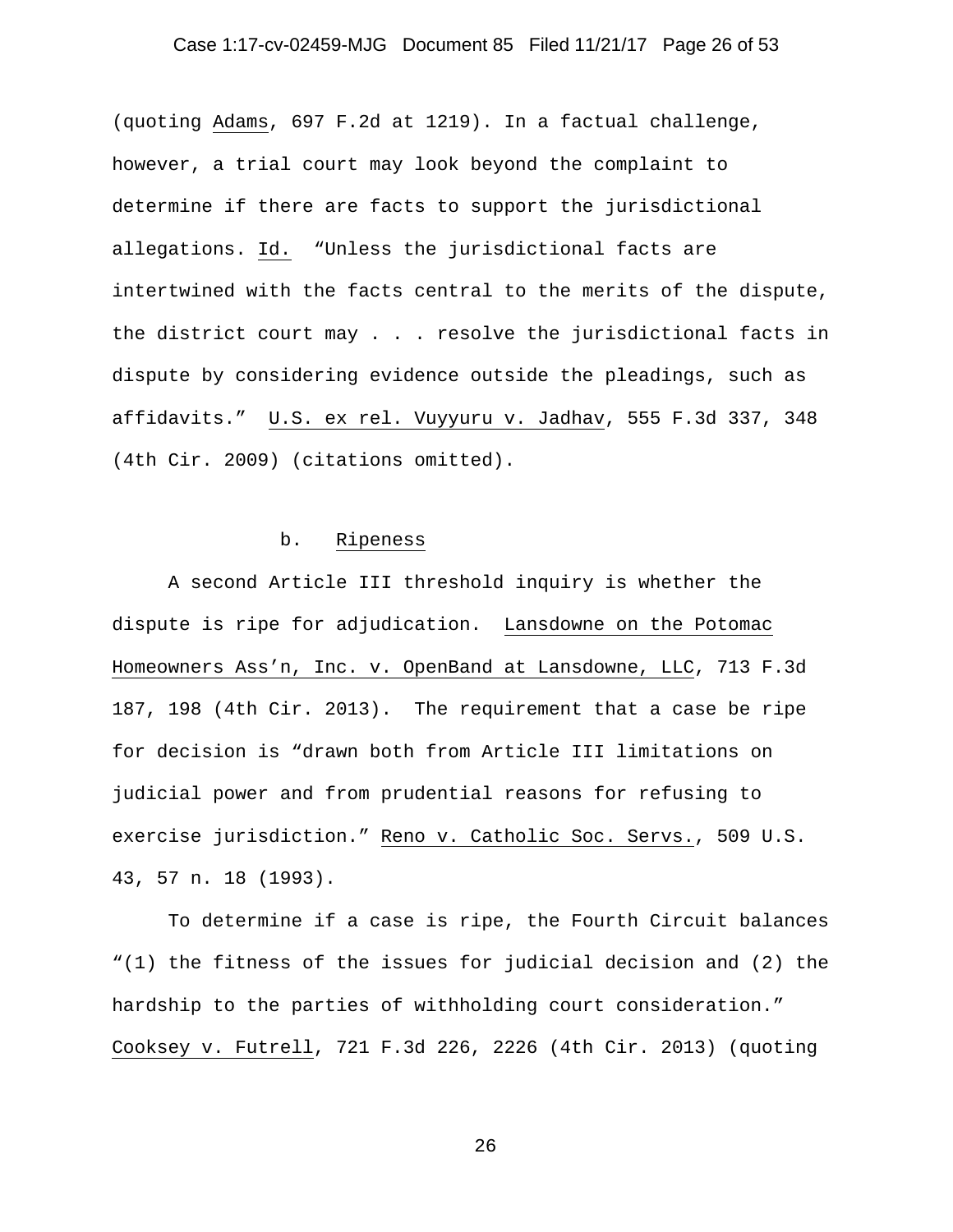Nat'l Park Hosp. Ass'n v. Dep't of Interior, 538 U.S. 803, 808 (2003)); Lansdowne, 713 F.3d at 198.

"[A] case is 'fit for judicial decision when the issues are purely legal and when the action in controversy is final and not dependent on future uncertainties.'" Lansdowne, 713 F.3d at 198 (quoting Miller v. Brown, 462 F.3d 312, 319 (4th Cir. 2006)). "The hardship prong is measured by the immediacy of the threat and the burden imposed on the [plaintiff]." Id. at 199 (quoting Charter Fed. Sav. Bank v. Office of Thrift Supervision, 976 F.2d 203, 208–09 (4th Cir. 1992)).

## 2. Injury-in-fact

There is no dispute that the Plaintiffs have satisfied the causation and redressability elements of standing. While the matter is disputed, the Court finds that Plaintiffs have met their burden to satisfy the need for an injury-in-fact.

An injury-in-fact is the "[f]irst and foremost" of standing's three elements. Steel Co. v. Citizens for Better Env't, 523 U.S. 83, 103 (1998). To suffer an injury-in-fact, the plaintiff must have suffered "'an invasion of a legally protected interest' that is 'concrete and particularized' and 'actual or imminent, not conjectural or hypothetical.'" Spokeo, 136 S. Ct. at 1548 (quoting Lujan, 504 U.S. at 560). The Spokeo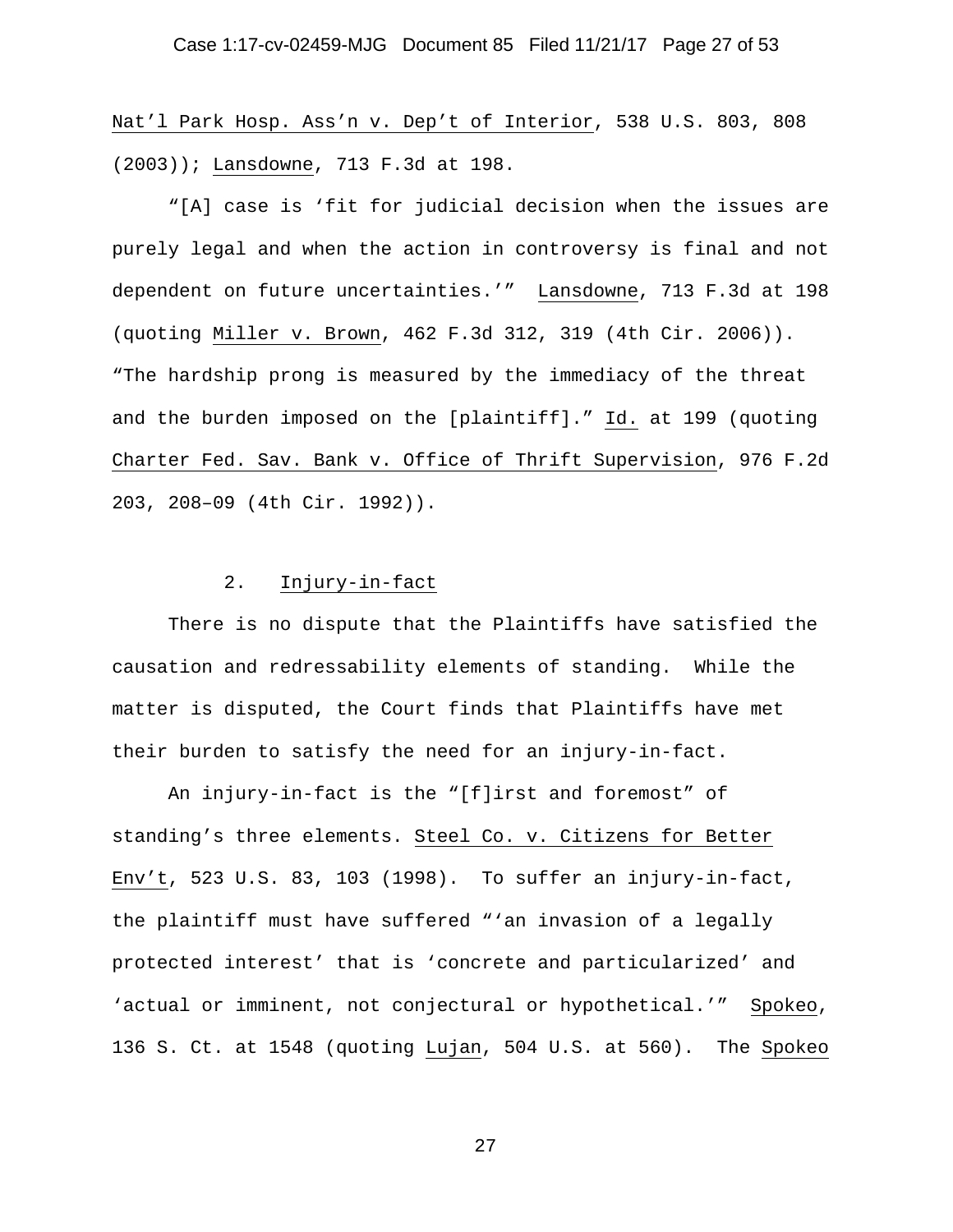#### Case 1:17-cv-02459-MJG Document 85 Filed 11/21/17 Page 28 of 53

court stated that to constitute a concrete injury, an injury "must be 'de facto'; that is, it must actually exist . . . [that is] 'real,' and not 'abstract.'" Id.

"This does not mean, however, that the risk of real harm cannot satisfy the requirement of concreteness." Id. at 1549. A court may find standing based on a threatened injury that is "certainly impending" or if there is a "substantial risk" that the harm will occur. Beck, 848 F.3d at 275 (quoting Clapper, 568 U.S. at 409, 414 n.5).

Defendants contend that the Interim Guidance maintains the status quo while the military studies the "President's policy directive," and therefore, they contend that none of the Plaintiffs face a current or imminent threat of injury. Defs.' Mot. 12, ECF No. 52-1. Defendants state that "it is unclear whether those currently serving members will be affected by the future policy regarding service by transgender individuals once it is finalized and implemented." Id. at 2.

When reviewing the effect of the directives in the President's Memorandum, the Court finds persuasive and agrees with the D.C. Court's analysis of the import of the President's Memorandum. See Doe 1, 2017 WL 4873042 at \*16-18 ("there is a substantial likelihood that transgender individuals will be indefinitely prevented from acceding to the military as of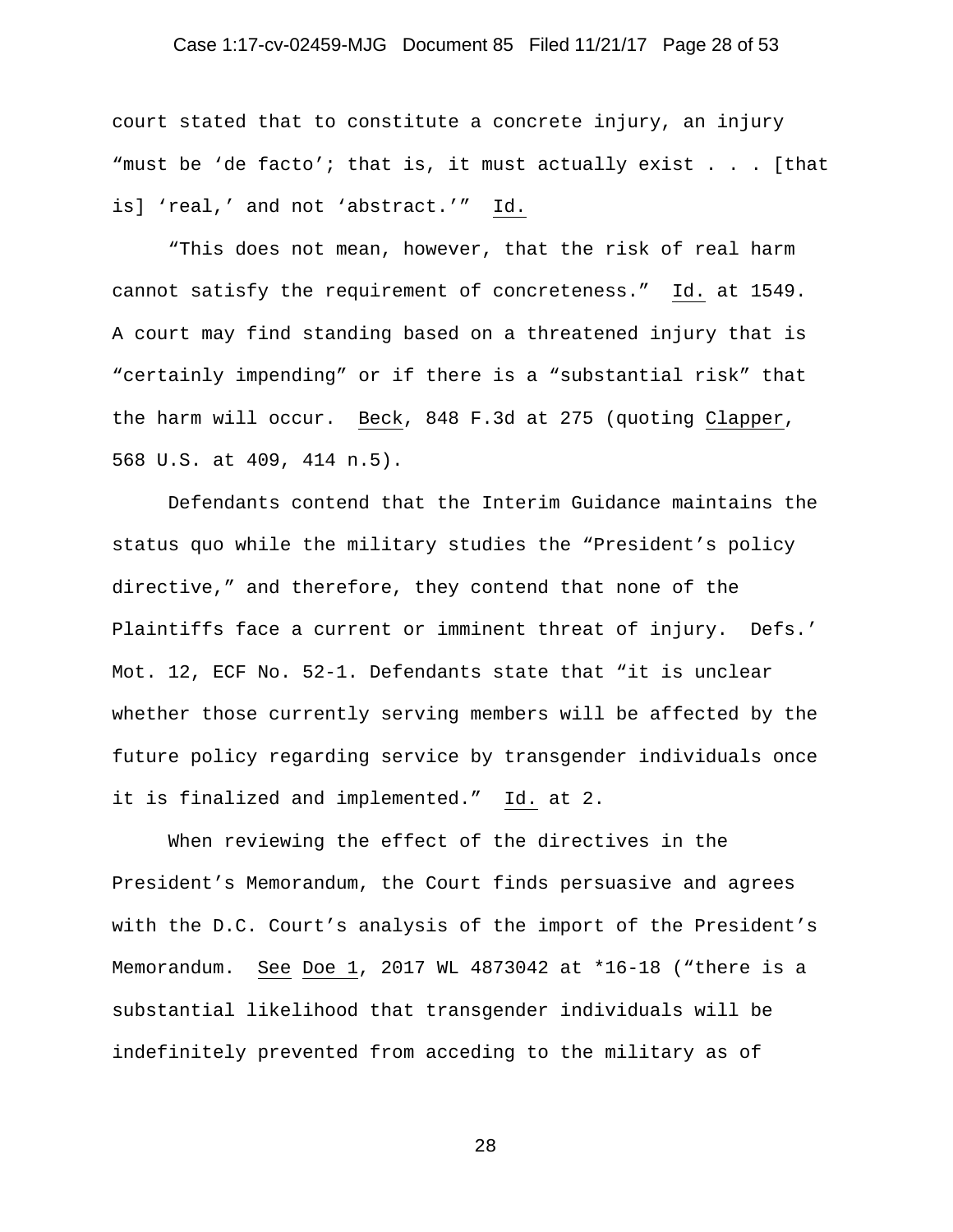# Case 1:17-cv-02459-MJG Document 85 Filed 11/21/17 Page 29 of 53

January 1, 2018, and that the military shall authorize the discharge of current service members who are transgender as of March 23, 2018."). As Plaintiffs allege, the result of the President's Memorandum, once implemented, constitutes a return to the policy in place prior to June 2016 "until President Trump is personally persuaded that a change is warranted." Am. Compl. ¶ 107. Although there is no immediate implementation pending the provision of the requested plan, the Interim Guidance states that "[n]ot later than February 21, 2018, [Secretary Mattis] will present the President with a plan to implement the policy and directives in the Presidential Memorandum." Interim Guidance 1, ECF No. 45, Ex. 1. "The Court must and shall assume that the directives of the Presidential Memorandum will be faithfully executed." Doe 1, 2017 WL 4873042, at \*17. Therefore, the protections of the Interim Guidance expire on February 21, 2018.

The Court cannot interpret the plain text of the President's Memorandum as being a request for a study to determine whether or not the directives should be implemented. Rather, it orders the directives to be implemented by specified dates. President's Mem. § 3, Pls.' Mot. Ex. 18, ECF No. 40-21 ("shall take effect on January 1, 2018 [and] March 23, 2018").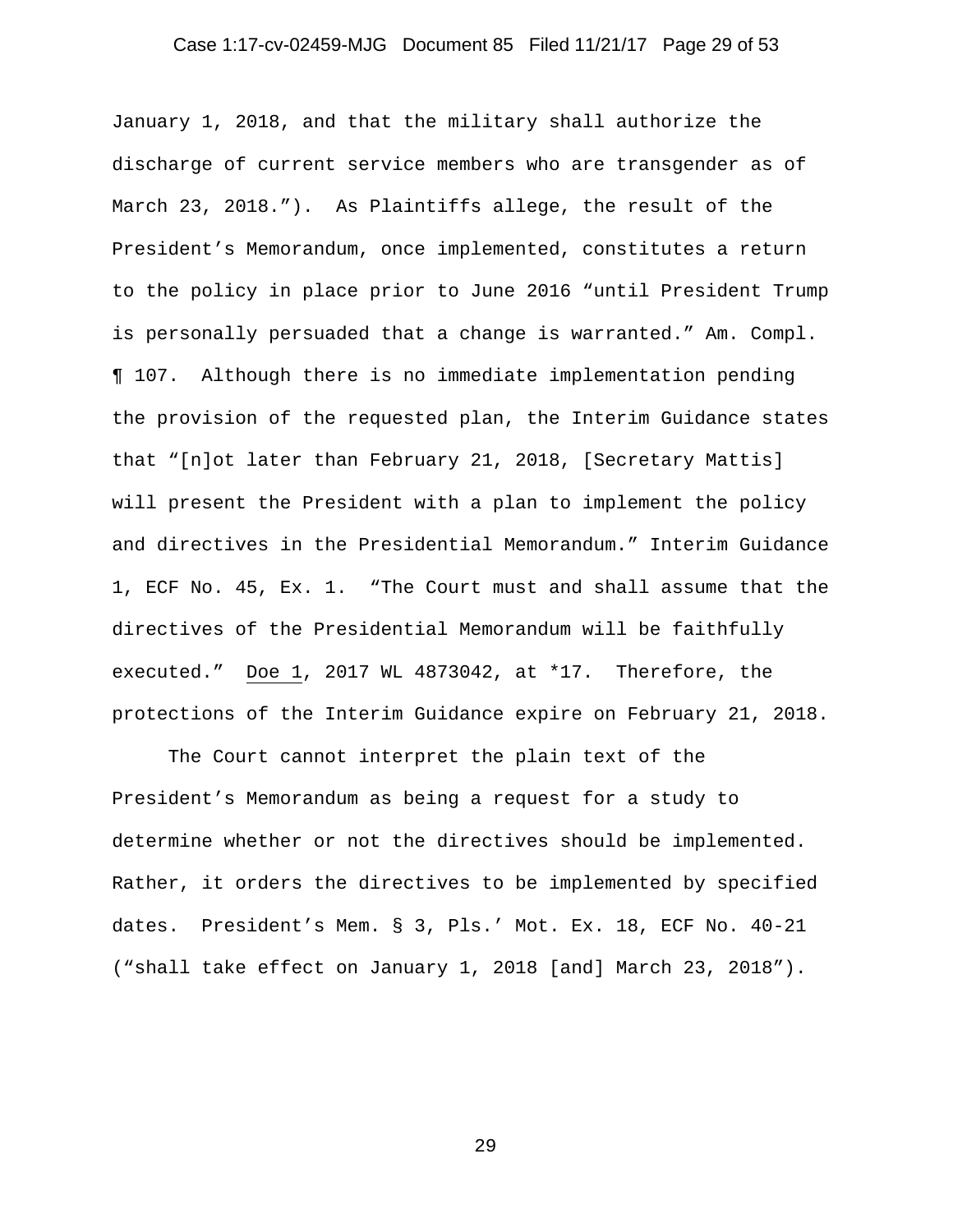#### a. Retention Directive Injury

The Retention Directive, which authorizes the discharge of service members from the military on the basis of transgender status alone, subjects all of the individual Plaintiffs<sup>14</sup> to the threat of discharge as administratively unfit even if they meet the military's demanding medical fitness standards. While it is possible, as Defendants contend, that none of the Plaintiffs will be discharged on March 23, 2018, they certainly face a substantial risk of being discharged solely on the basis of being transgender.

Importantly, Plaintiffs allege that becoming "subject to discharge" solely for being transgender is a loss of a right they have had since June 2016, withdrawing the guarantee that protects their ability to serve on terms equal to those applied to others. Am. Compl. Count I, ECF No. 39. The Retention Directive effectively constitutes a revocation of rights that transgender people had been given. This revocation of equal protection is an injury. See, e.g., Planned Parenthood Of S.C. Inc. v. Rose, 361 F.3d 786, 790 (4th Cir. 2004) ("Discriminatory treatment is a harm that is sufficiently particular to qualify as an actual injury for standing purposes.").

<sup>14</sup> Plaintiff Stone is a member of the ACLU of Maryland, which gives the ACLU associational standing on the basis of the injuries experienced by Stone. Am. Compl. ¶ 18; Hunt v. Washington State Apple Advert. Comm'n, 432 U.S. 333, 343 (1977).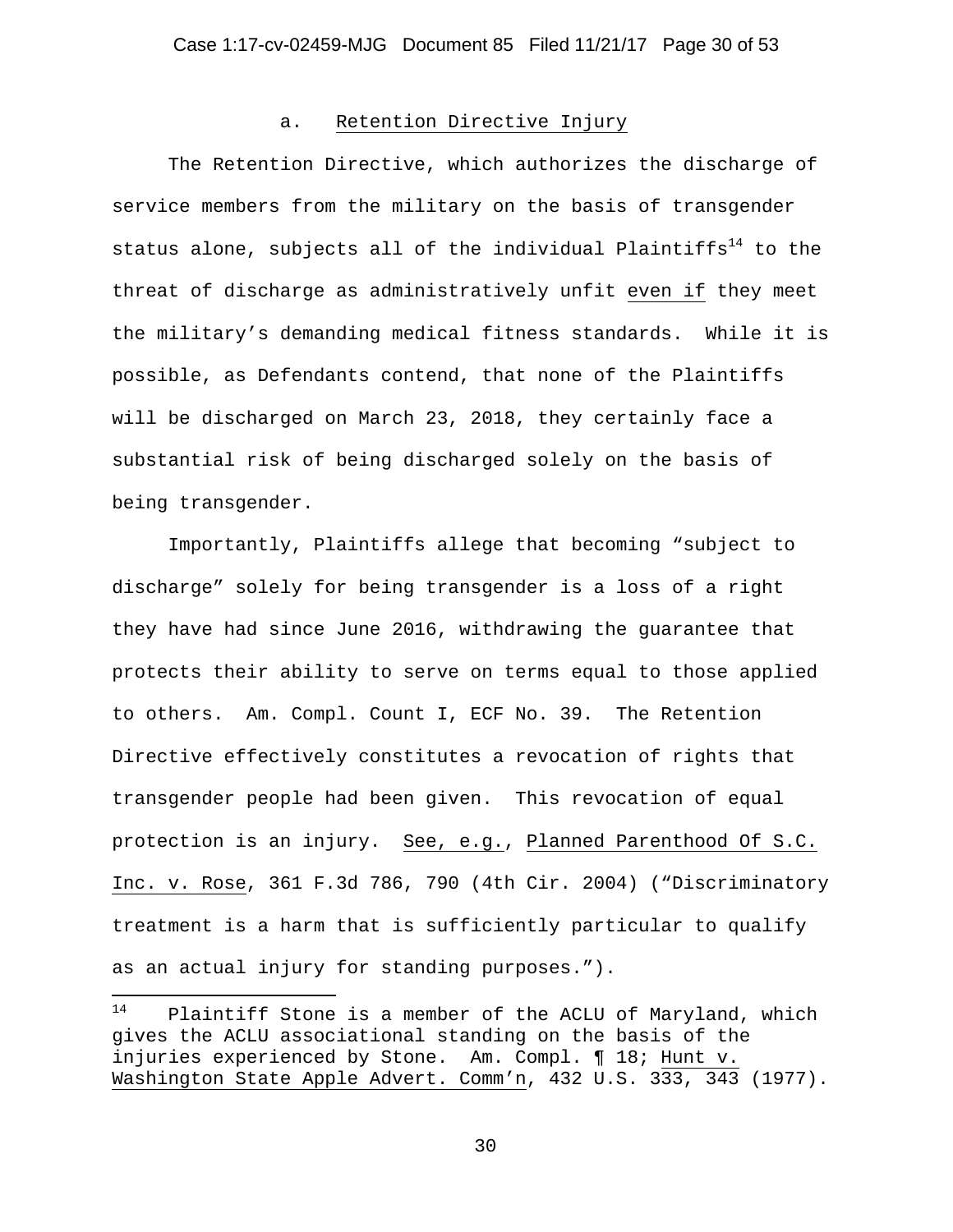### Case 1:17-cv-02459-MJG Document 85 Filed 11/21/17 Page 31 of 53

Further, Plaintiffs allege that they are now suffering from the uncertainty, the destabilization of their lives and careers, and the stigma associated with being singled out as unfit for service. Am. Compl. ¶¶ 142-143. Stigmatic injury can be held sufficient to support standing. See Allen v. Wright, 468 U.S. 737, 755 (1984) (finding that "stigmatizing injury often caused by racial discrimination" is a type of "noneconomic injury" that is "sufficient in some circumstances to support standing"). In the instant case, the Court finds that Plaintiffs' stigmatization is an additional alleged harm that provides support to Plaintiffs' standing arguments, but the Court need not, and does not, address whether it would be sufficient on its own.

In sum, the Court finds that Plaintiffs have met their burden to demonstrate standing to challenge the Retention Directive.

# b. Accession Directive Injury

The Accession Directive prohibits transgender individuals from entering or seeking a commission in the military solely on the basis of their transgender status. The current prohibition is set to expire on December 31, 2017, but the directive in the President's Memorandum extends the prohibition indefinitely.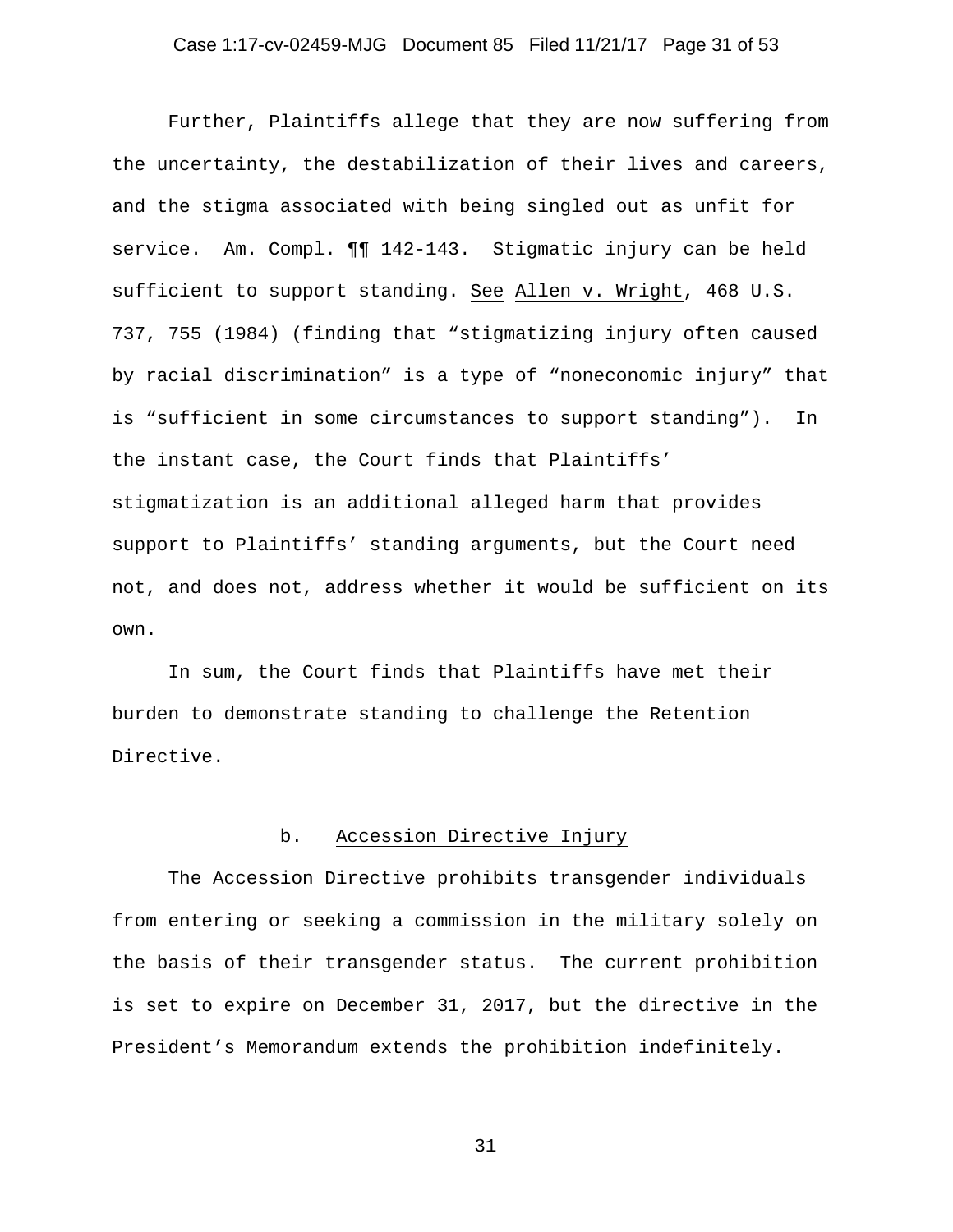#### Case 1:17-cv-02459-MJG Document 85 Filed 11/21/17 Page 32 of 53

Defendants contend that Plaintiffs have not been injured by the Accession Directive because no one has applied for accession into the military and been denied. Defendants assert that Plaintiffs George and Gilbert's plans to apply for a commission are too speculative and that they could apply for a waiver to allow their accession into the military under the Interim Guidance.

Plaintiffs George and Gilbert allege that they face imminent harm because they will be denied accession into the military as commissioned officers. Am. Compl. ¶¶ 40, 47, ECF No. 39; Decl. George, ECF No. 40-42; Suppl. Decl. George, ECF No. 66-9; Suppl. Decl. Gilbert, ECF No. 66-11. Plaintiff Gilbert has one year of coursework left in her degree before she plans to apply to Officer Candidate School and return to "active duty" status. However, Plaintiff George expects to be ready to commission immediately upon the lift of the ban in January 2018. Plaintiffs clarified at the hearing that George

> is ready, willing, and able to apply to directly commission as an officer as soon as he can. All he's been waiting for is for the final change in his gender market in the [DEERS] system to go through. He submitted all that paperwork. It should go through any minute. He wants to apply the first day that he can.

. . . .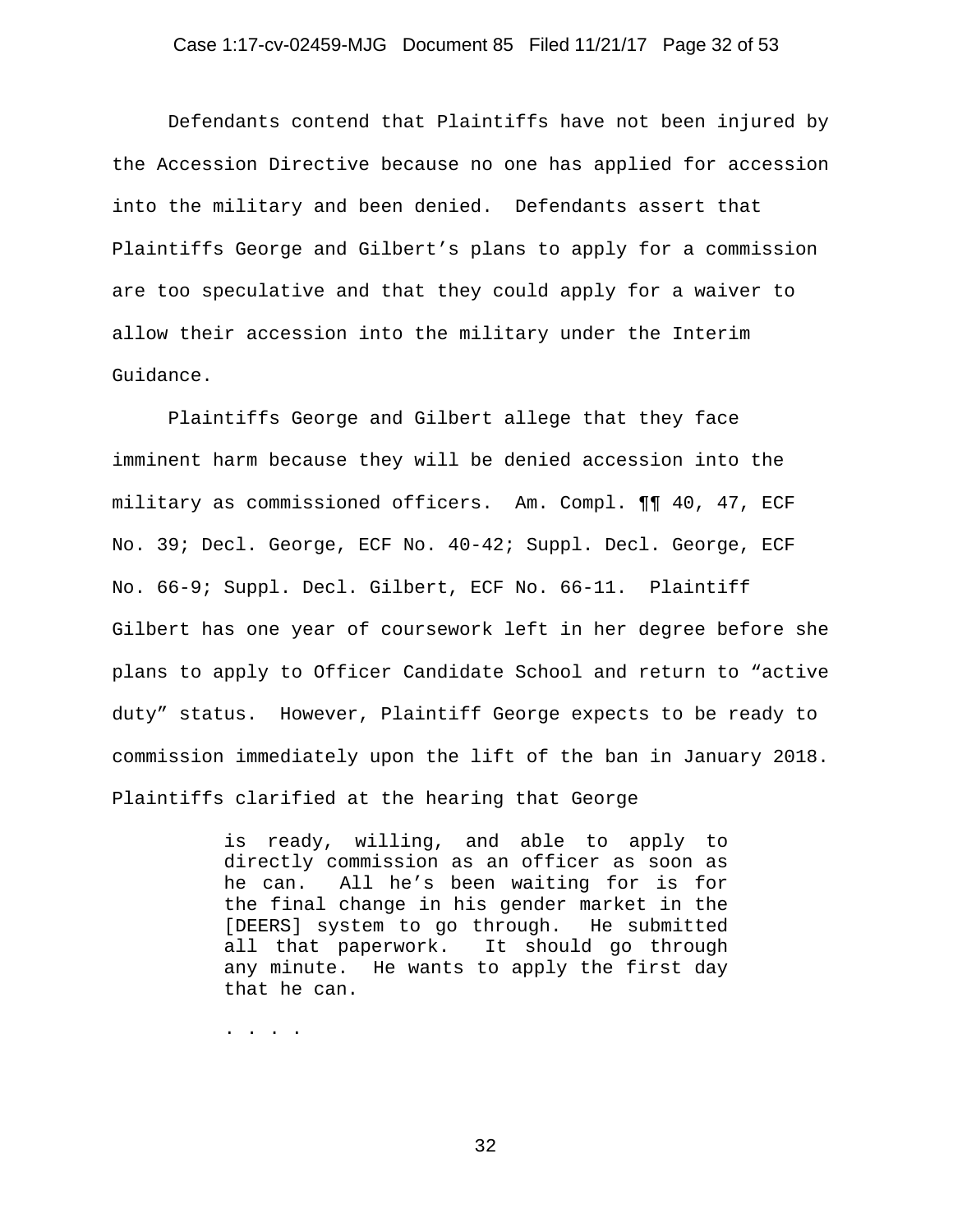[H]is ability to commission and his desire to commission are not contingent on him completing that nursing program.

 As soon as he can commission, he will. And he would do it on January 1st if he were allowed to do so.

Hr'g Tr. 48:4-17.

George has demonstrated that he is eligible to commission as an officer. He met with a recruiter in October 2016 to pursue an active duty commission. Suppl. Decl. George, ECF No. 66-9. George's plan and efforts to implement his plan are not speculative. The Court finds that Plaintiff George is subject to a substantial risk that his attempt to accede into the military as a commissioned officer will be prohibited solely on the basis of his transgender status.

Accordingly, the Court finds that Plaintiffs have met their burden to demonstrate standing to challenge the Accession Directive.

# c. The Sex Reassignment Surgery Directive

The Sex Reassignment Surgery Directive prohibits the expenditure of military resources on sex-reassignment surgical procedures. President's Mem. § 2(b), ECF No. 40-21. This section takes effect on March 23, 2018. Id. § 3.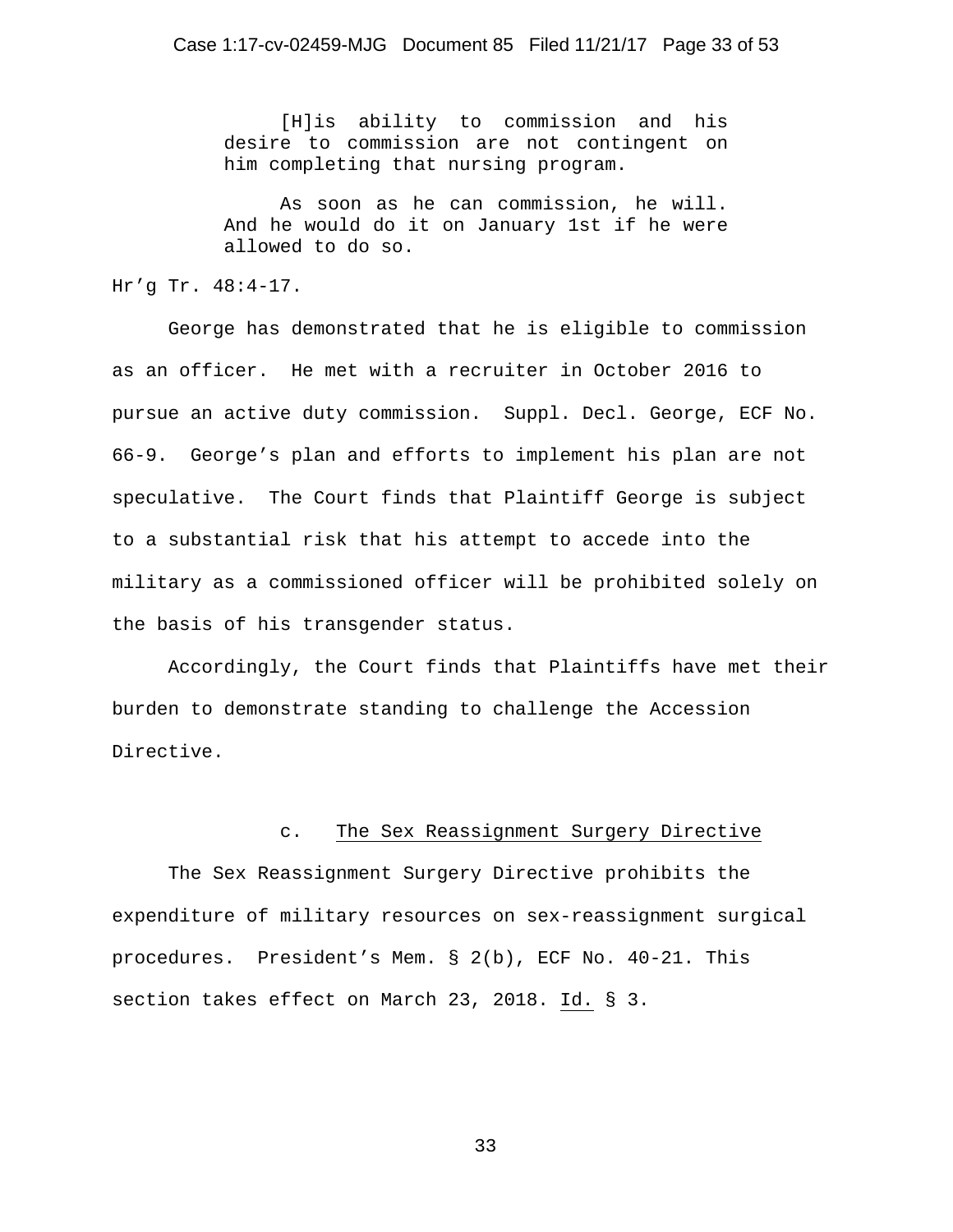# Case 1:17-cv-02459-MJG Document 85 Filed 11/21/17 Page 34 of 53

Defendants contend that no Plaintiff can demonstrate injury-in-fact because the military is continuing to provide transition-related medical care under the Interim Guidance. Any cancellations that occurred after the President's Memorandum have subsequently been remedied, so no one has been denied transition-related medical care. Defendants assert that the Plaintiffs in the instant case, like the plaintiffs in Doe 1, have not "'demonstrated that they are substantially likely to be impacted' by the relevant portion of the [President's] Memorandum." Defs.' Reply 8, ECF No. 77 (quoting 2017 WL 4873042, at \*24).

In Doe 1, the D.C. Court held that the Doe 1 plaintiffs did not have standing to challenge the Sex Reassignment Surgery Directive because none of them had demonstrated an injury-infact with respect to that Directive. 2017 WL 4873042 at \*51. First, the court noted that, for the two Doe 1 plaintiffs who were implicated by the provision, the risk of being impacted was not sufficiently great to confer standing. Id.

One of the Doe 1 plaintiffs alleged that her scheduled transition-related surgery had been canceled. However, the defendants submitted a declaration, which revealed that her application for supplemental health care waiver was currently being processed, and her transition related-surgery had been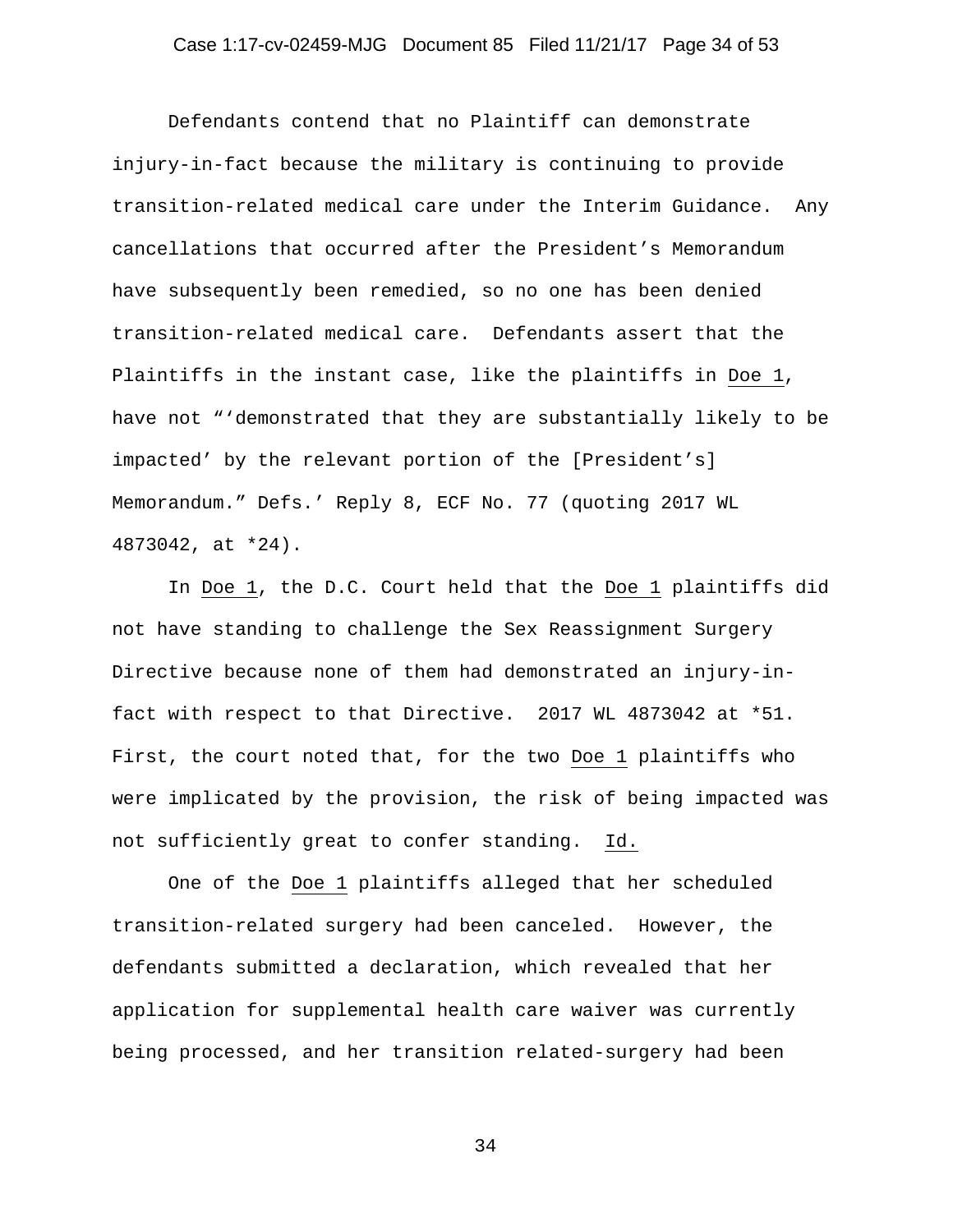#### Case 1:17-cv-02459-MJG Document 85 Filed 11/21/17 Page 35 of 53

rescheduled for January 4, 2018. Id. at \*52. The defendants represented that this date remained unaffected by the Presidential Memorandum. Id. Therefore, the D.C. Court concluded that this plaintiff had failed to show that "she will not receive the surgery prior to the effective date of the Sex Reassignment Surgery Directive." Id.

A second Doe 1 plaintiff had developed a transition treatment plan but was not planning to begin her treatment until after a long-term deployment in Iraq. Id. The D.C. Court concluded that "[g]iven the possibility of discharge, the uncertainties attended by the fact that she has yet to begin any transition treatment, and the lack of certainty on when such treatment will begin, the prospective harm engendered by the Sex Reassignment Surgery Directive is too speculative . . . ." Id.

In the instant case, Plaintiffs Cole, Doe, Gilbert, and Stone are potentially impacted by the Sex Reassignment Surgery Directive. At the hearing, Plaintiffs asserted that they would rely on Plaintiffs Cole and Stone for standing to challenge the Sex Reassignment Surgery Directive. Hr'g Tr. 62:7-8.

Plaintiff Cole has a final, approved medical plan that calls for two additional surgeries. Suppl. Decl. Cole, ECF No. 66-8. Because Cole will be attending Drill Sergeant School from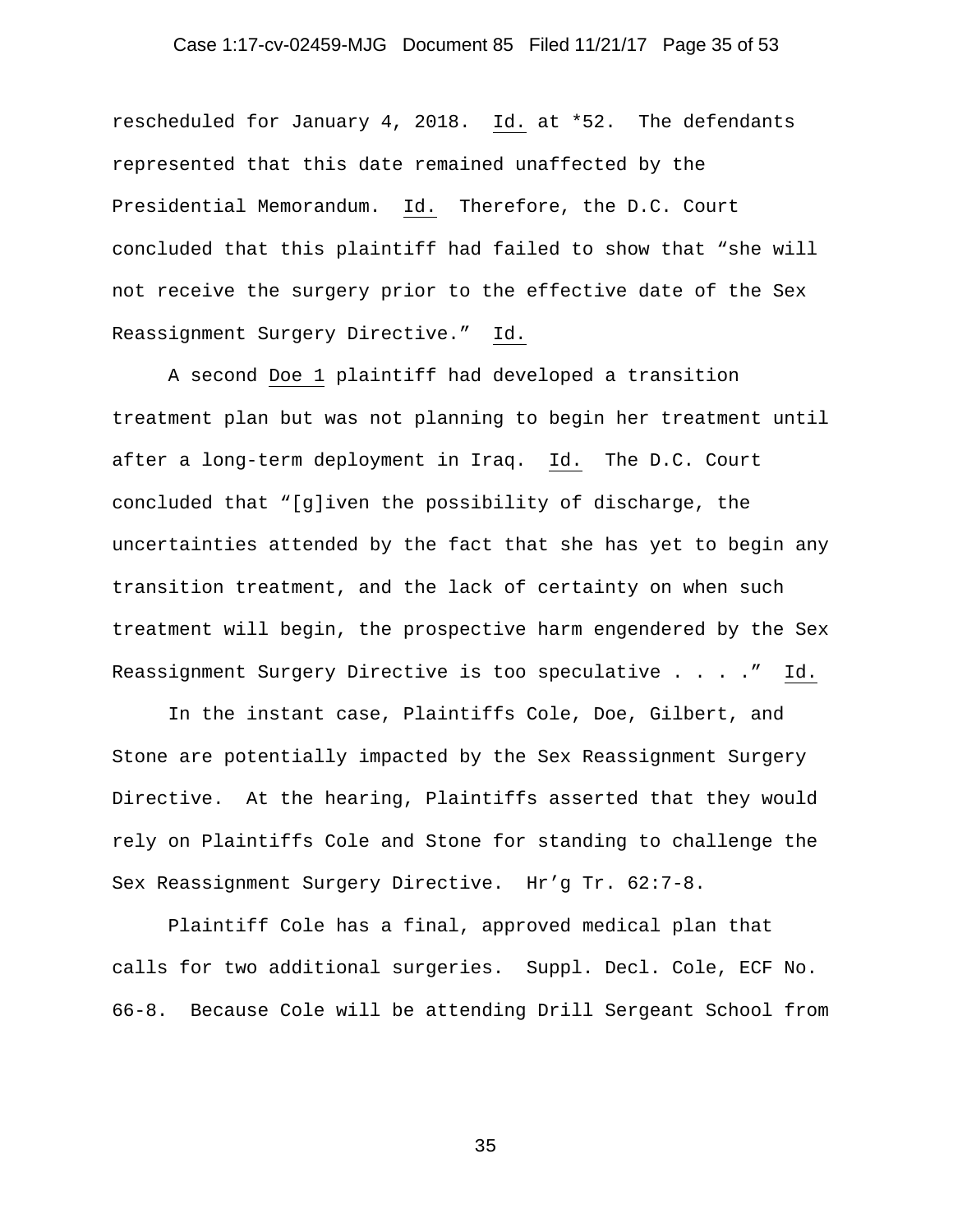### Case 1:17-cv-02459-MJG Document 85 Filed 11/21/17 Page 36 of 53

January 3, 2018 until March 7, 2018, it is impossible for her to have both surgeries before the March 23rd deadline. Id.

Plaintiff Stone has a near-final treatment plan that calls for two surgeries, needing only a final stamp of approval, which is not in doubt. Suppl. Decl. Stone, ECF No. 66-13. The plan calls for the first of the surgeries in April 2018. Hr'g Tr. 63:15-17. Although Stone is trying to move the first surgery up to February in an attempt to meet the deadline, it seems unlikely, and the second surgery still needs to be scheduled. Id. at 18-22, Suppl. Decl. Stone, ECF No. 66-13.

Unlike the first plaintiff in Doe 1, Stone and Cole are highly unlikely to complete their medically-necessary surgeries before the effective date of the Directive. Unlike the second plaintiff in Doe 1, there is no lack of certainty regarding when transition treatment will begin for Stone and Cole since treatment has already begun, and Stone and Cole's surgeries are endangered by the Directive's deadline.

Plaintiffs also seek to assert a statutory claim in support of their challenge to the Directive. Am. Compl. ¶¶ 163–169, ECF No. 39.<sup>15</sup> However, the Court does not find the Amended Complaint

 $15$ Pursuant to 10 U.S.C.  $\S$  1074(a), active duty and reserve members of the United States armed services are entitled to medical and dental care in military treatment facilities. Plaintiffs claim that medically-necessary surgery indicated for the treatment of a gender dysphoria diagnosis is "medical care"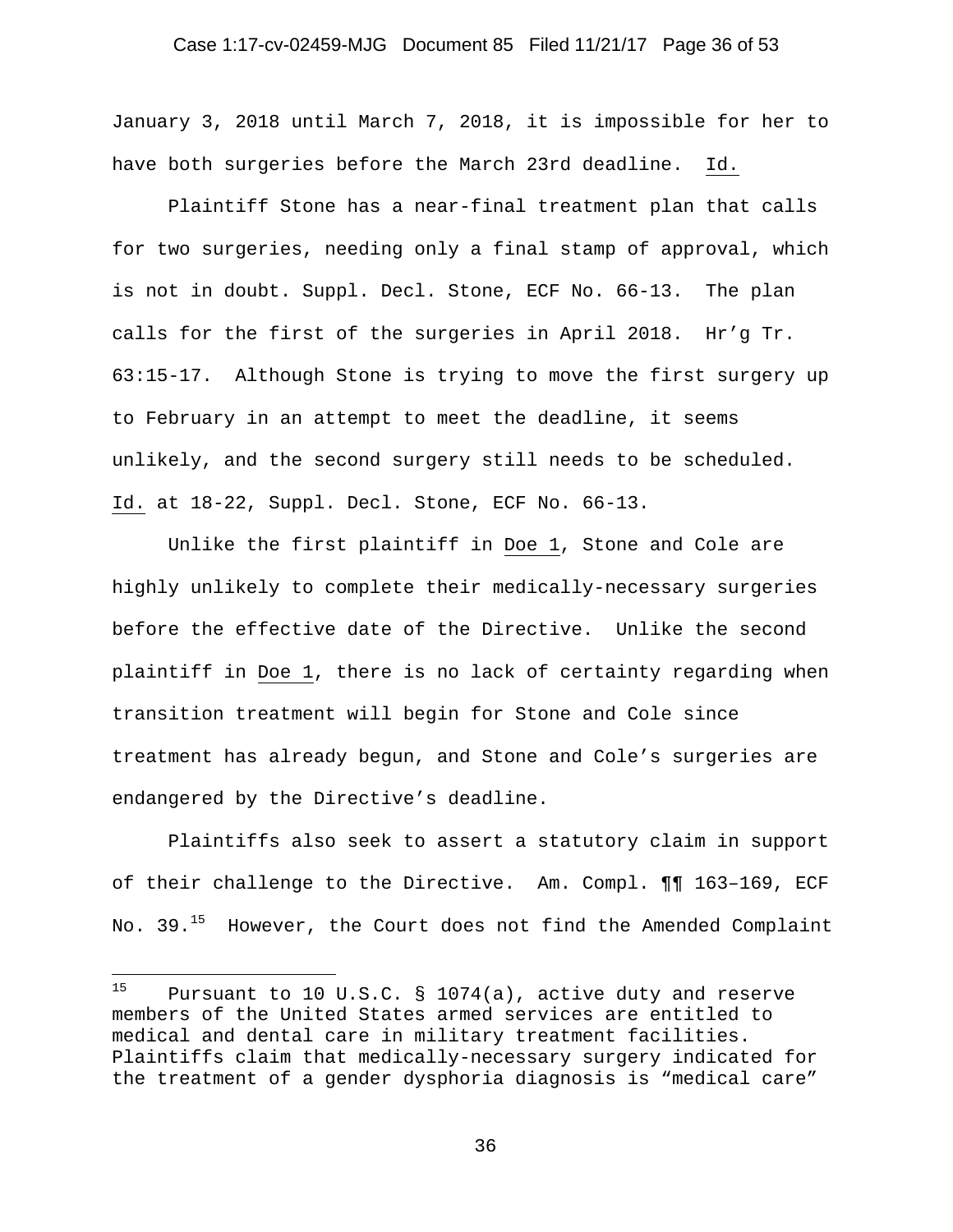#### Case 1:17-cv-02459-MJG Document 85 Filed 11/21/17 Page 37 of 53

to present factual allegations sufficient to present a plausible statutory claim.

Defendants argue that the exception in the Directive will "cover" the Plaintiffs who will not have completed all of their approved and medically-required sex-reassignment surgeries by the effective date. Section 2(b) directs the Secretaries to "halt all use of DoD or DHS resources to fund sex reassignment surgical procedures for military personnel, except to the extent necessary to protect the health of an individual who has already begun a course of treatment to reassign his or her sex." President's Mem. § 2(b), ECF No. 40-21 (emphasis added). Defendants assert that because "Plaintiffs have in fact started a course of treatment to reassign their sex, and have transition plans either submitted or already in place, the exception may in fact apply to them." Defs.' Reply 9, ECF No. 77 (emphasis added). At the hearing, however, Defendants' counsel could not commit that the exception would apply to Plaintiffs. Hr'g Tr. 18:22-19:17, 20:11-19.

Plaintiffs contend that the exception seems to refer to "situations in which complications arise from surgery performed

i<br>Li

that is covered by the statutory right under  $\S$  1074(a)(1). Am. Compl. ¶ 165, ECF No. 39. As a result, Plaintiffs allege that the Directive will cause them to imminently suffer a violation of a statutory right. Id. at ¶¶ 165, 167.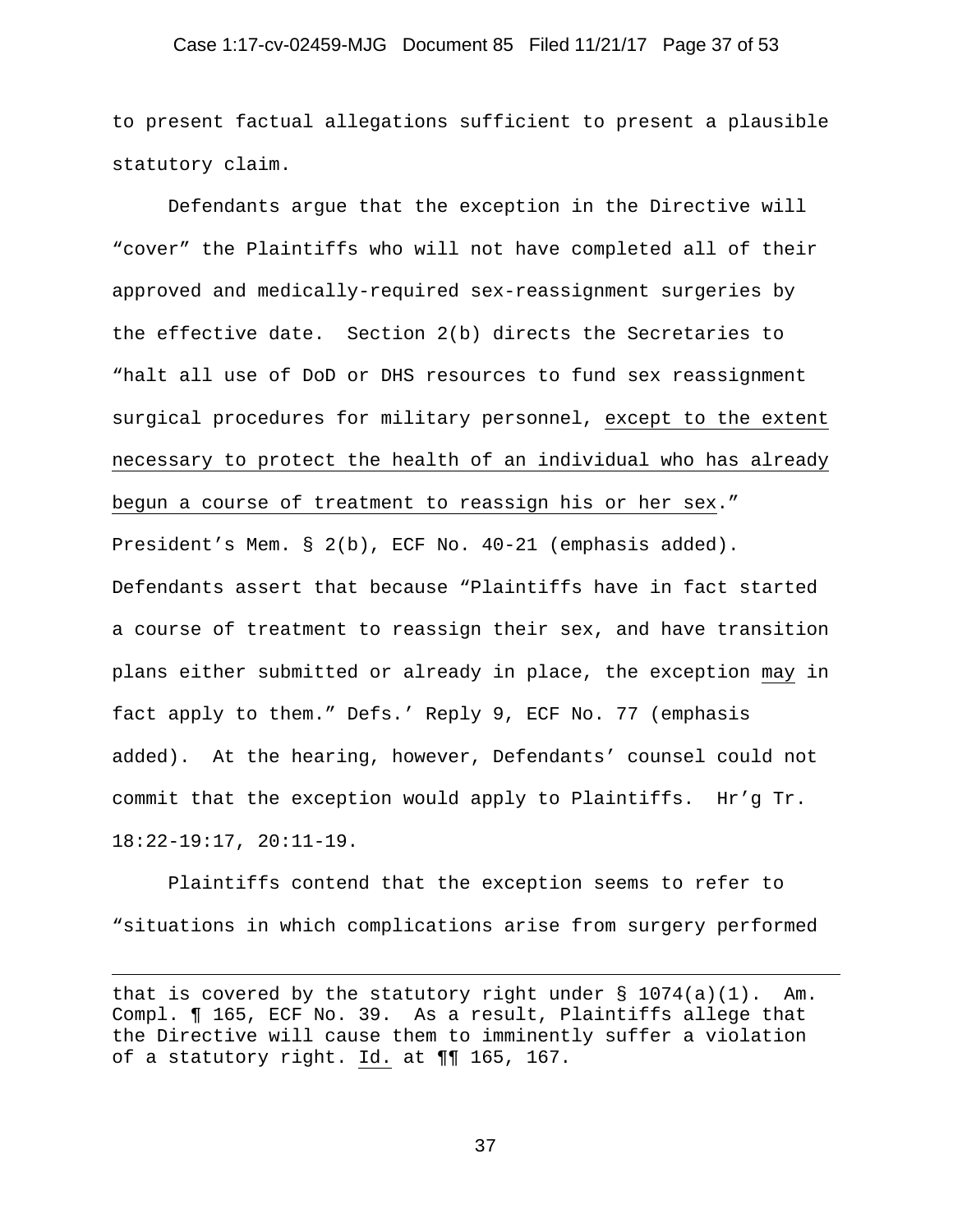# Case 1:17-cv-02459-MJG Document 85 Filed 11/21/17 Page 38 of 53

before March 23." Pls.' Opp'n 12, ECF No. 66. Plaintiffs add that it is not clear that "any service member with a medical need for surgery will receive that surgery—even if he or she received no surgical treatment before March 23." Id. Plaintiffs argue that if the exception were to be interpreted under the broad terms proposed by Defendants, the "exception" would essentially nullify the Directive and contravene President Trump's premise about the cost of surgical care, adding that Defendants "may not evade judicial review by advancing (or, in this case, weakly suggesting) an interpretation of the challenged action that both is implausible and would fatally undercut the President's announced policy." Id. At the hearing, Plaintiffs added that "the Government, as far as we're aware, is not scheduling anything for after March 22nd." Hr'g Tr. 28:17-19; 29:8-9.

The Court finds that it is at the very least plausible that the exception would not apply to Stone and Cole's scheduled post-March-23rd surgeries. That conclusion is sufficient at this juncture to raise Plaintiffs' right to relief above the speculative and to the plausible level.

Accordingly, the Court finds that Plaintiffs have met their burden to demonstrate standing to challenge the Sex Reassignment Surgery Directive.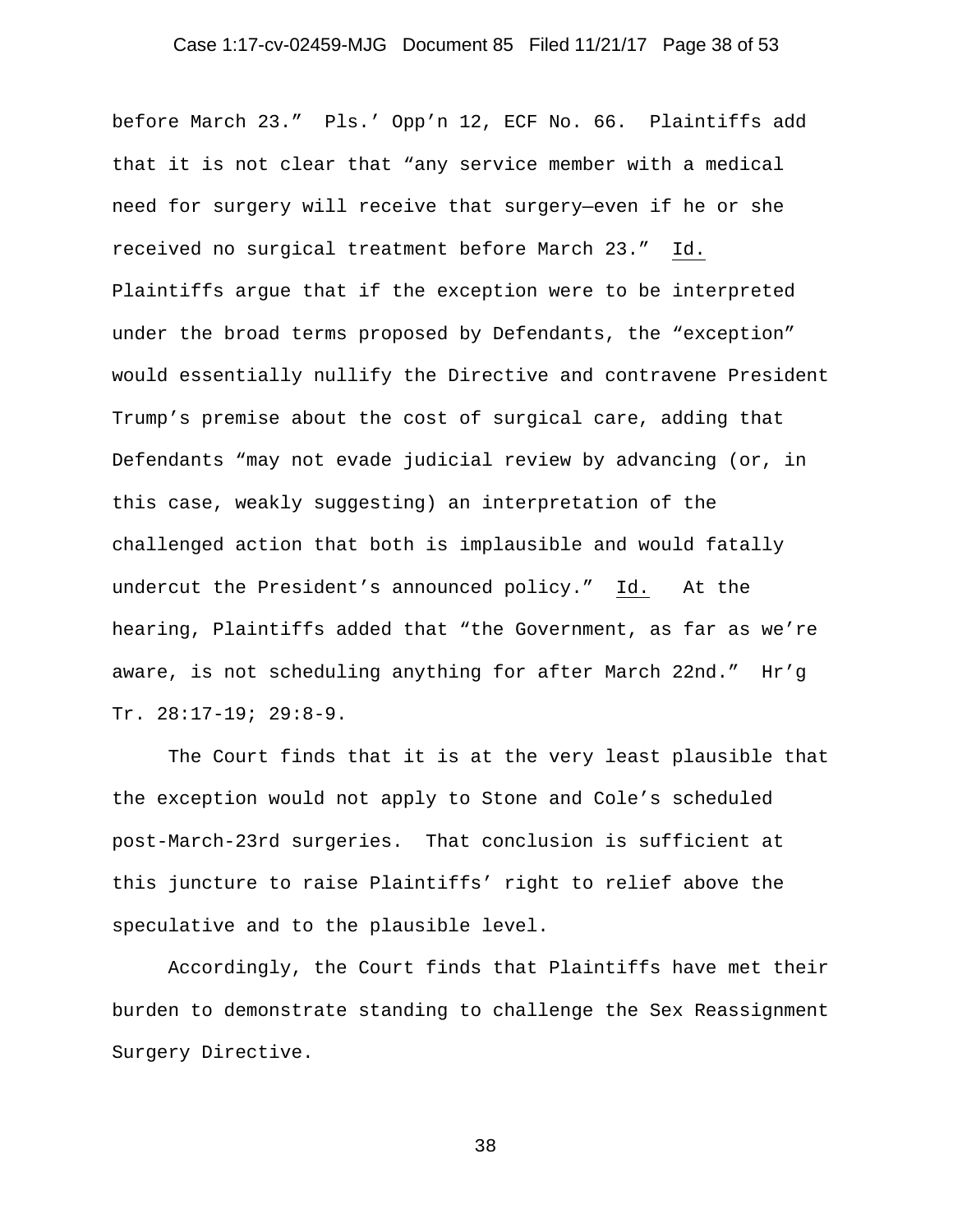#### 3. Ripe for Review

Defendants assert that the Court is being asked to prematurely judge the constitutionality of a future Government policy. The Defendants' argument based on alleged uncertainty of military policy is not supported by the record before the Court. The President has expressly directed the military to "return to the longstanding policy that was in place prior to June 2016" that "prohibit[s] openly transgender individuals from accession into the United States military and authorize[s] the discharge of such individuals." President's Mem. § 1, ECF No. 40-21. The President directed that the military stop using military resources to fund sex-reassignment surgical procedures for military personnel. Id. at § 2(b). The President ordered an implementation plan and set definite implementation dates. Id. at § 3. The only uncertainties are how, not if, the policy will be implemented and whether, in some future context, the President might be persuaded to change his mind and terminate the policies he is now putting into effect. Id. at § 1. The validity of the Directives in the President's Memorandum is fit for review.

Further, withholding review would impose hardship on the Plaintiffs. The hardship inquiry has largely been addressed in the standing discussion. Plaintiffs have demonstrated to the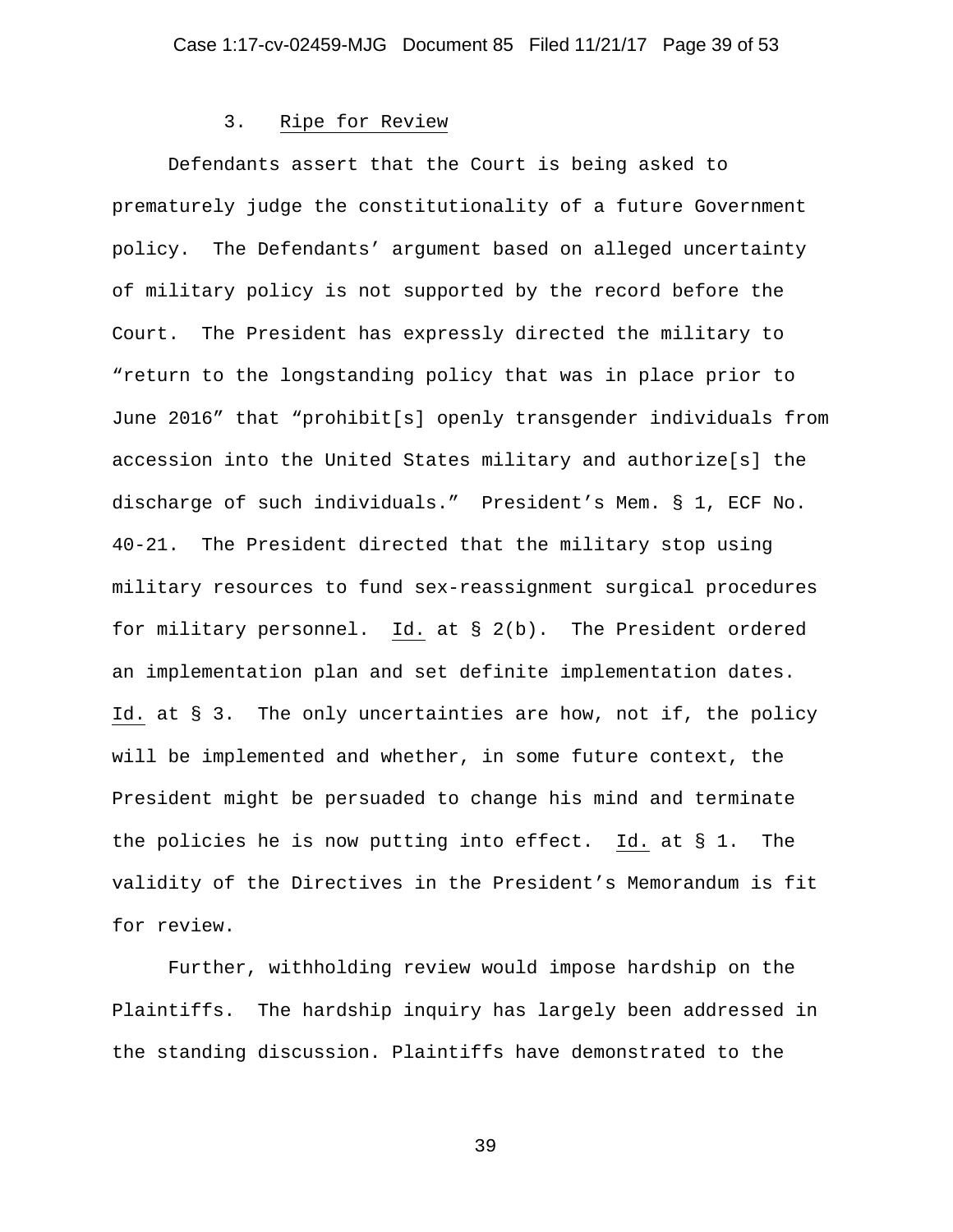#### Case 1:17-cv-02459-MJG Document 85 Filed 11/21/17 Page 40 of 53

Court's satisfaction that they are likely to suffer imminent harm as a result of the Directives in the President's Memorandum. They have further demonstrated that they are already suffering harmful consequences such as the cancellation and postponements of surgeries, the stigma of being set apart as inherently unfit, facing the prospect of discharge and inability to commission as an officer, the inability to move forward with long-term medical plans, and the threat to their prospects of obtaining long-term assignments. Waiting until after the Directives have been implemented to challenge their alleged violation of constitutional rights only subjects them to substantial risk of even greater harms.

Accordingly, the Court finds that this case is ripe for review.

#### B. Preliminary Injunction

#### 1. Legal Standard

"The purpose of a preliminary injunction is merely to preserve the relative positions of the parties until a trial on the merits can be held." United States v. South Carolina, 720 F.3d 518, 524 (4th Cir. 2013) (quoting Univ. of Tex. v. Camenisch, 451 U.S. 390, 395 (1981)).

To obtain a preliminary injunction, a plaintiff must show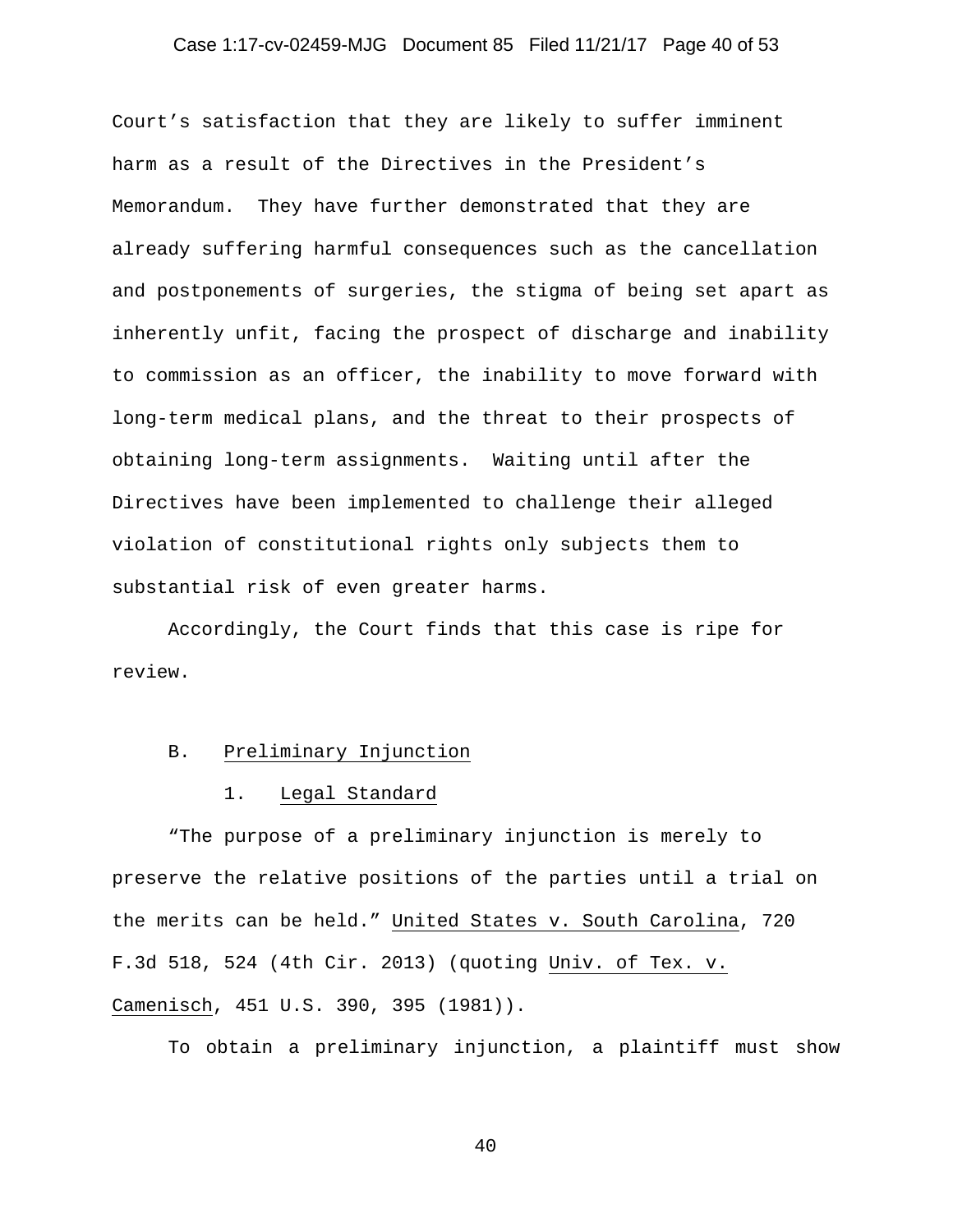that:

- 1. It will likely succeed on the merits;
- 2. It is likely to suffer irreparable harm absent preliminary relief;
- 3. The balance of equities tips in its favor; and

4. An injunction is in the public interest. Winter v. Natural Resources Defense Council, Inc., 555 U.S. 7, 20 (2008); Centro Tepeye v. Montgomery Cty., 722 F.3d 184, 188 (4th Cir. 2013)(en banc). The plaintiff has the burden of establishing that it meets the Winter factors. Dewhurst v. Century Aluminum Co., 649 F.3d 287, 293 (4th Cir. 2011).

Statements contained in an uncontroverted affidavit may be accepted as true. See, e.g., Elrod v. Burns, 427 U.S. 347, 350 n. 1 (1976) ("For purposes of our review . . . uncontroverted affidavits filed in support of the motion for a preliminary injunction are taken as true."). The weight to be accorded to affidavit testimony is within the discretion of the court, and statements based on belief rather than personal knowledge may be discounted. Federal Practice & Procedure § 2949 (collecting authority).

### 2. Likely Success on the Merits

Plaintiffs assert that the Directives in the President's Memorandum violate the equal protection and substantive due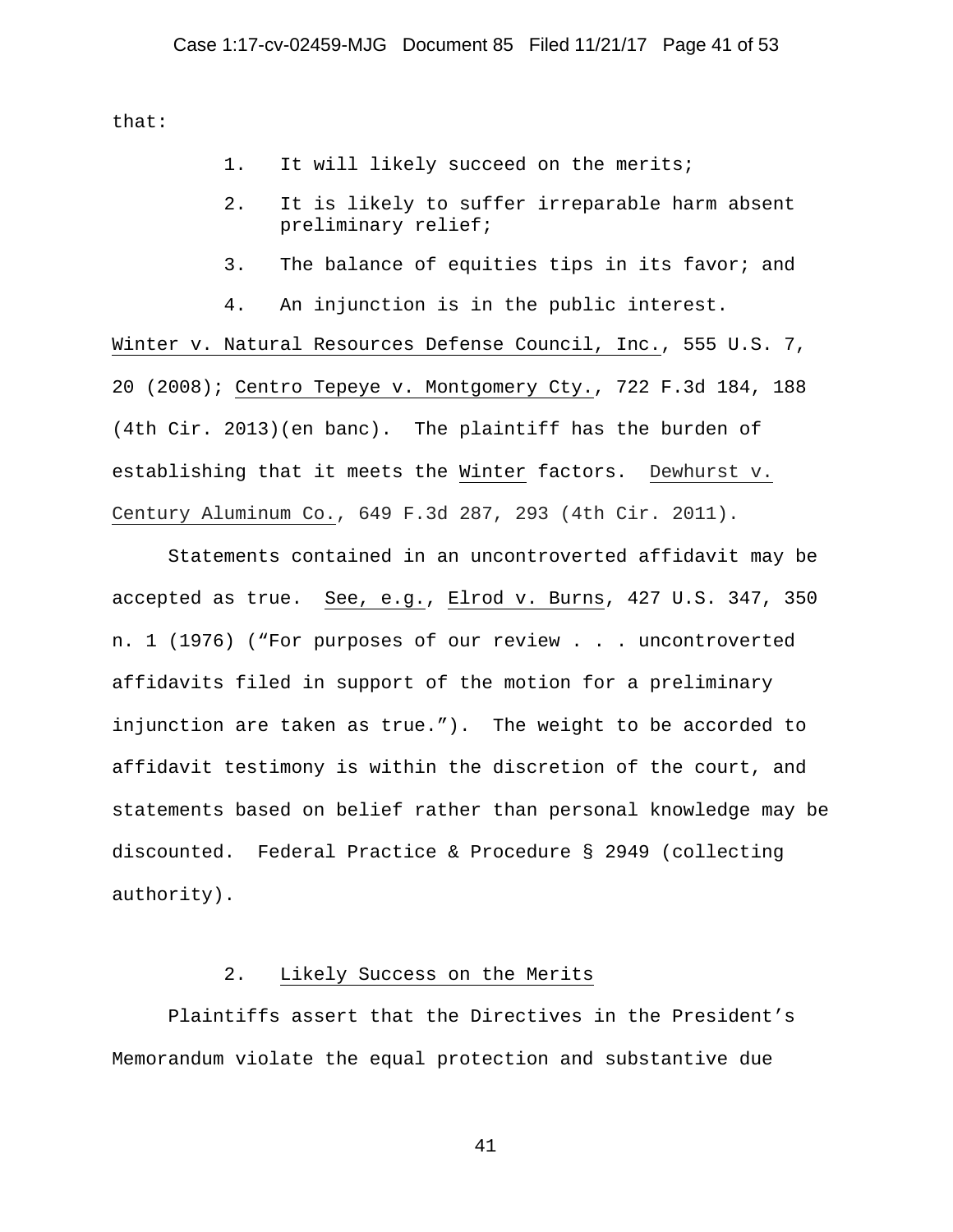# Case 1:17-cv-02459-MJG Document 85 Filed 11/21/17 Page 42 of 53

process guarantees of the United States Constitution, as well as service members' statutory right to medical care. The Court finds that Plaintiffs are likely to succeed on their Equal Protection claim, as discussed below. Therefore, the Court finds it unnecessary to analyze separately the merits of the Substantive Due Process claim and the Violation of Statute claim.

The men and women who serve in the Armed Forces are "protected by the Fifth Amendment's Due Process Clause[,which] contains within it the prohibition against denying to any person the equal protection of the laws." United States v. Windsor, -- - U.S. ----, 133 S. Ct. 2675, 2695 (2013); Frontiero v. Richardson, 411 U.S. 677, 690–91 (1973). To succeed on an equal protection claim, Plaintiffs must demonstrate that they have been treated differently from others who are similarly situated and also show that the unequal treatment was the result of "intentional or purposeful discrimination." Morrison v. Garraghty, 239 F.3d 648, 654 (4th Cir. 2001). If Plaintiffs can make this showing, the court must then determine "whether the disparity in treatment can be justified under the requisite level of scrutiny." Id.

There is no doubt that the Directives in the President's Memorandum set apart transgender service members to be treated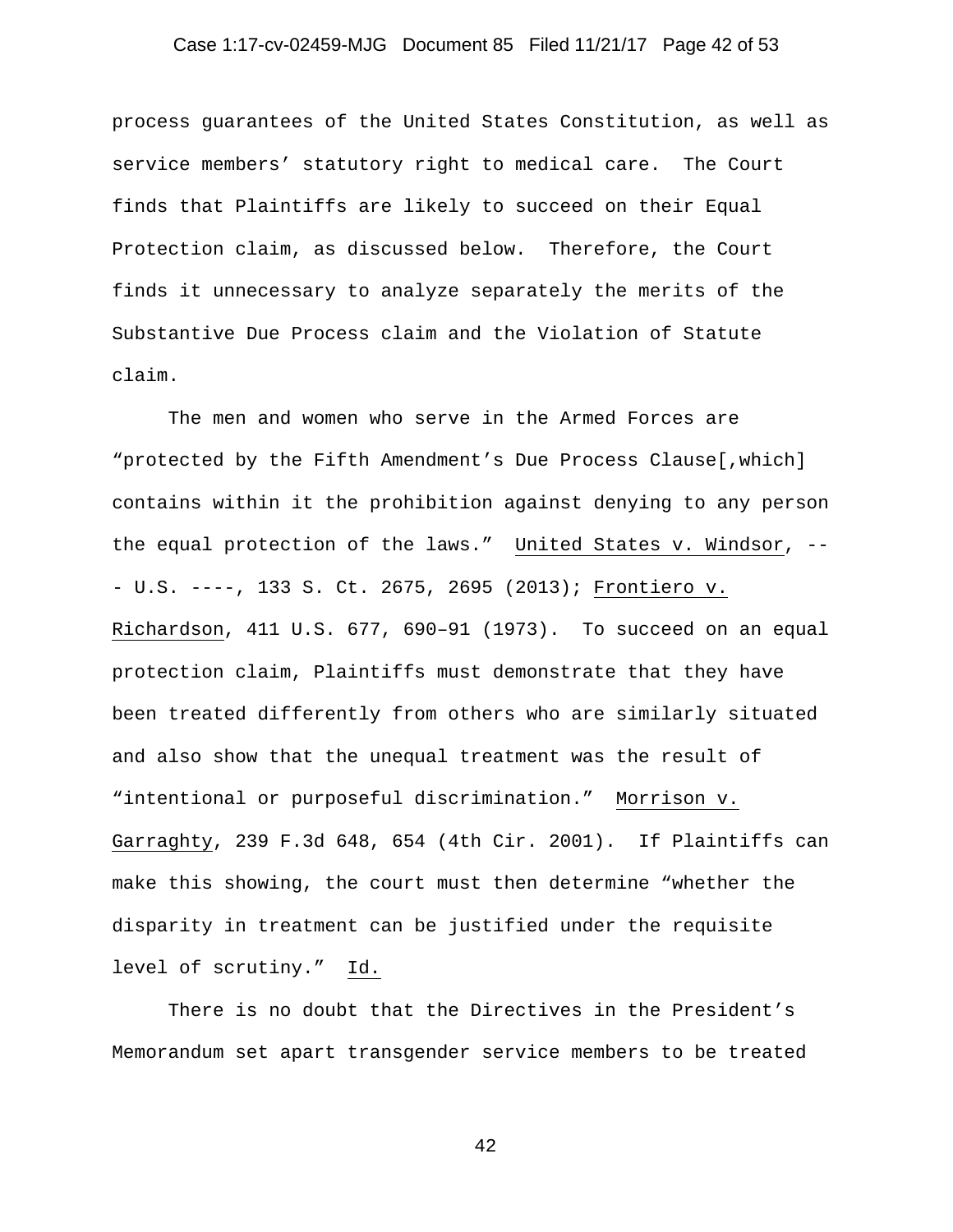#### Case 1:17-cv-02459-MJG Document 85 Filed 11/21/17 Page 43 of 53

differently from all other military service members. Defendants argue that deference is owed to military personnel decisions and to the military's policymaking process. The Court does not disagree. However, the Court takes note of the Amici of retired military officers and former national security officials, who state "this is not a case where deference is warranted, in light of the absence of any considered military policymaking process, and the sharp departure from decades of precedent on the approach of the U.S. military to major personnel policy changes." Amicus Br. 6, ECF No. 65-1. President Trump's tweets did not emerge from a policy review, nor did the Presidential Memorandum identify any policymaking process or evidence demonstrating that the revocation of transgender rights was necessary for any legitimate national interest. Based on the circumstances surrounding the President's announcement and the departure from normal procedure, the Court agrees with the D.C. Court that there is sufficient support for Plaintiffs' claims that "the decision to exclude transgender individuals was not driven by genuine concerns regarding military efficacy." Doe 1, 2017 WL 4873042, at \*30.

The Court finds persuasive the D.C. Court's reasons for applying intermediate scrutiny: transgender individuals appear to satisfy the criteria of at least a quasi-suspect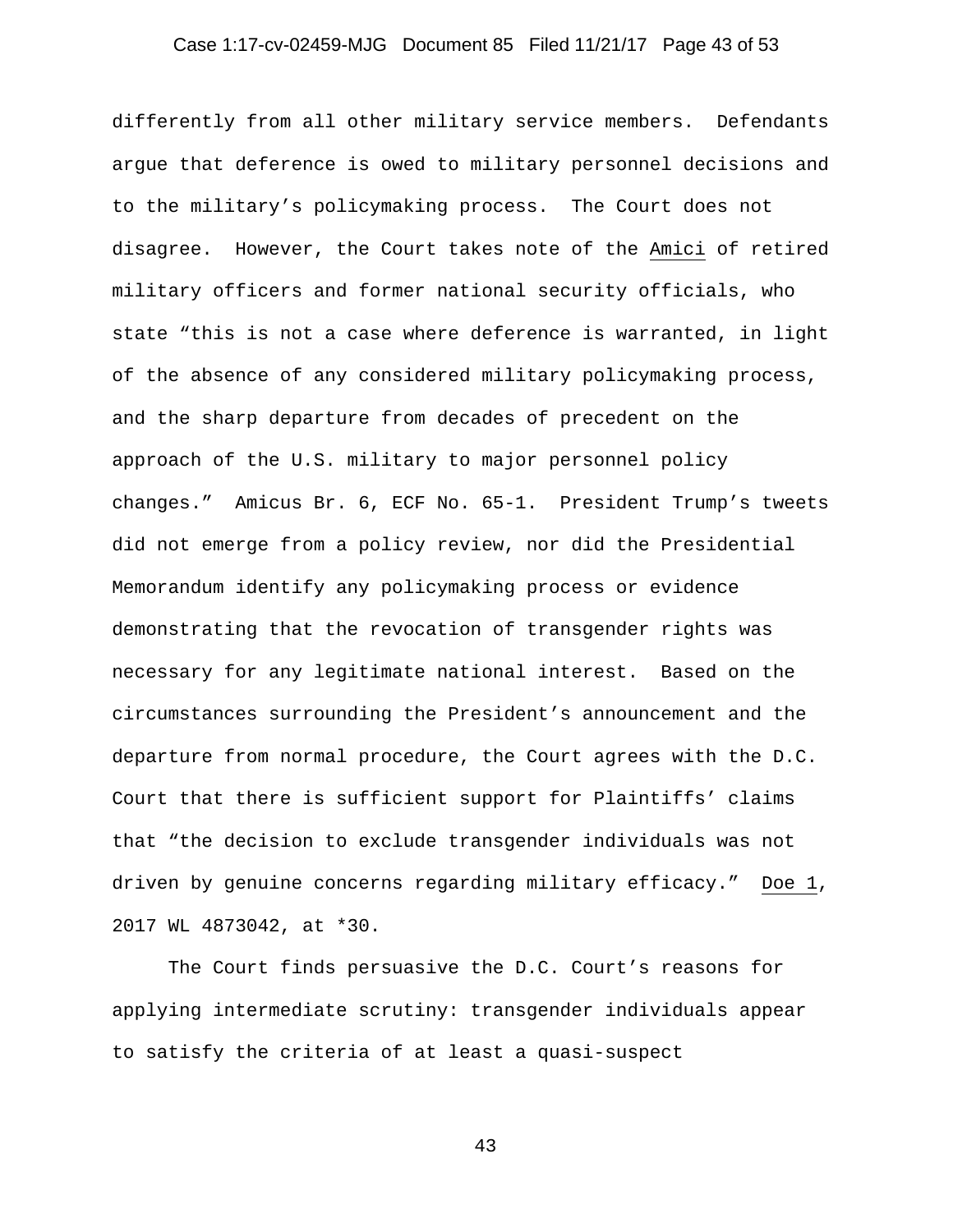#### Case 1:17-cv-02459-MJG Document 85 Filed 11/21/17 Page 44 of 53

classification, and the Directives are a form of discrimination on the basis of gender. Id. at \*27-28. The Court also adopts the D.C. Court's reasoning in the application of intermediate scrutiny to the Directives and finds that the Plaintiffs herein are likely to succeed on their Equal Protection claim. See id. at \*29-32.

Moreover, the Court finds that, based on the exhibits and declarations currently on the record, the Directives are unlikely to survive a rational review. The lack of any justification for the abrupt policy change, combined with the discriminatory impact to a group of our military service members who have served our country capably and honorably, cannot possibly constitute a legitimate governmental interest. See U. S. Dep't of Agric. v. Moreno, 413 U.S. 528, 534 (1973).

#### 3. Irreparable Harm

Plaintiffs must also make a clear showing that they are likely to be irreparably harmed absent preliminary relief. Winter, 555 U.S. at 20.

Plaintiffs' injuries as described above are the result of alleged violations of their rights to equal protection of the laws under the Fifth Amendment. In the context of an alleged violation of constitutional rights, a plaintiff's claimed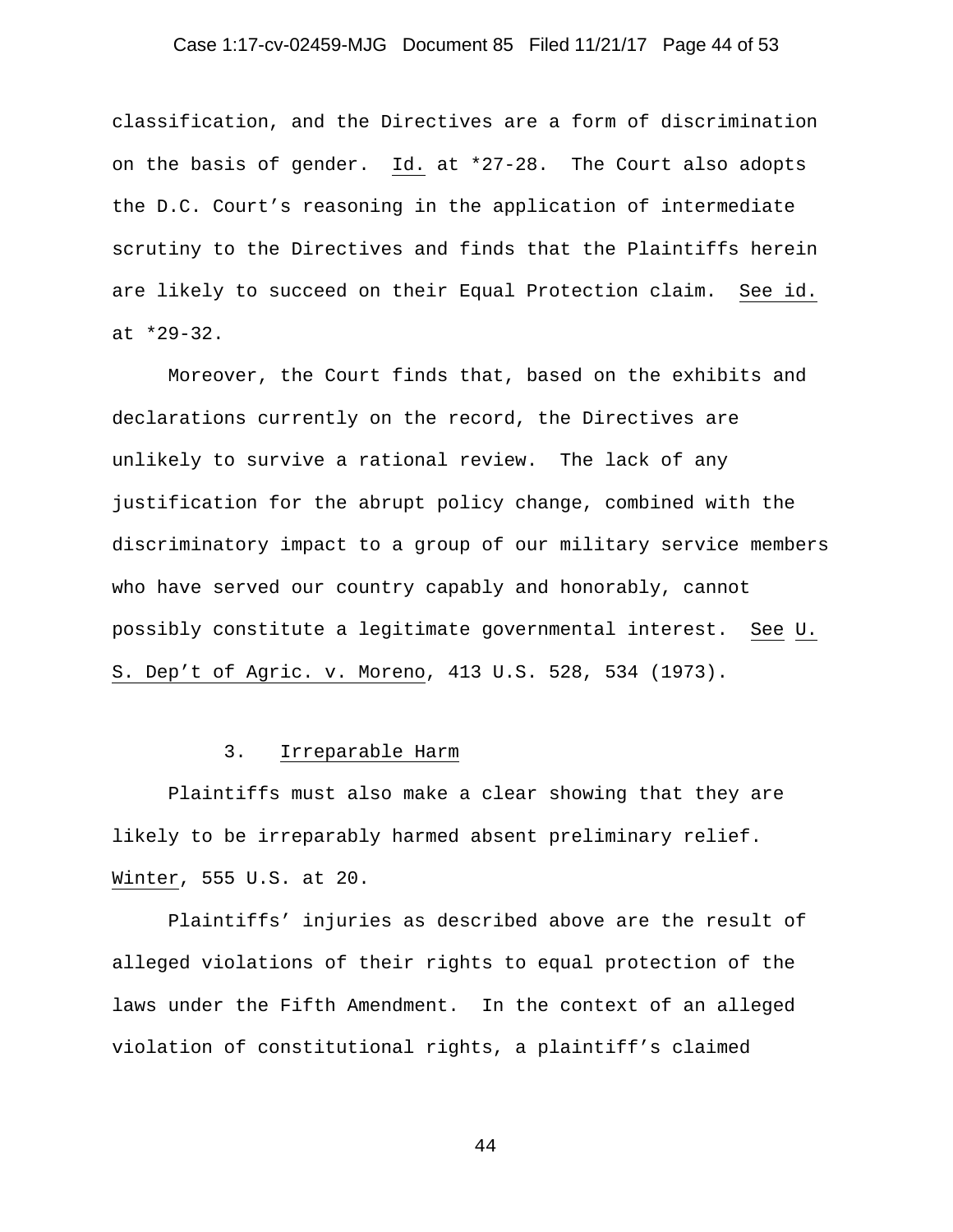#### Case 1:17-cv-02459-MJG Document 85 Filed 11/21/17 Page 45 of 53

irreparable harm is inseparably linked to the likelihood of success on the merits. See Centro, 722 F.3d at 190.

Accordingly, the Court's finding that Plaintiffs are likely to succeed on the merits of their constitutional claim counsels in favor of finding that, in the absence of an injunction, they will suffer irreparable harm.

#### 4. Balance of Equities and Public Interest

Courts "must balance the competing claims of injury and must consider the effect on each party of the granting or withholding of the requested relief." Winter, 555 U.S. at 24. The Court agrees with the D.C. Court "that Plaintiffs have shown that the public interest and the balance of hardships weigh in favor of granting injunctive relief." Doe 1, 2017 WL 4873042, at \*33. As stated:

> A bare invocation of "national defense" simply cannot defeat every motion for preliminary injunction that touches on the military. On the record before the Court, there is absolutely no support for the claim that the ongoing service of transgender people would have any negative effective on the military at all. In fact, there is considerable evidence that it is the discharge and banning of such individuals that would have such effects. . . . Moreover, the injunction that will be issued will in no way prevent the government from conducting studies or gathering advice or recommendations on transgender service.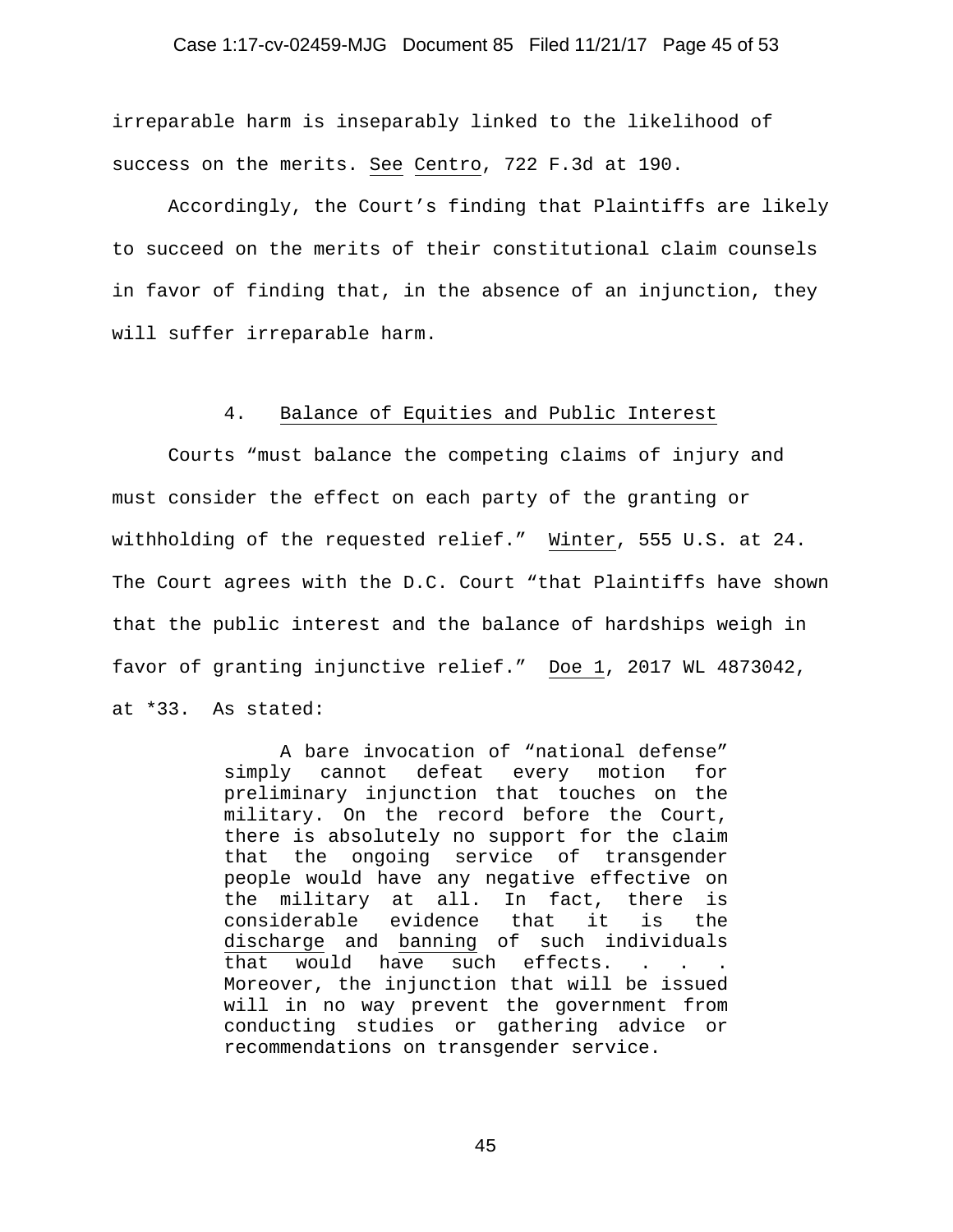Id.

Further, this Court has also received an Amici brief from 15 States, urging the Court to enjoin the Directives because a reinstatement of the pre-June 2016 policies will harm the Amici States and their residents. Amici Br. 13, ECF No. 63-1.

### 5. Summary

In summary, all the Winter factors weigh in favor of granting a preliminary injunction. The Court shall enjoin the enforcement of the Retention, Accession, and Sex Reassignment Surgical Directives pending the final resolution of this lawsuit.

#### C. Dismissal Under Rule 12(b)(6)

#### 1. Legal Standard

A motion to dismiss filed pursuant to Rule 12(b)(6) tests the legal sufficiency of a complaint. A complaint need only contain "a short and plain statement of the claim showing that the pleader is entitled to relief, in order to give the defendant fair notice of what the . . . claim is and the grounds upon which it rests." Bell Atl. Corp. v. Twombly*,* 550 U.S. 544, 555 (2007)(citations omitted).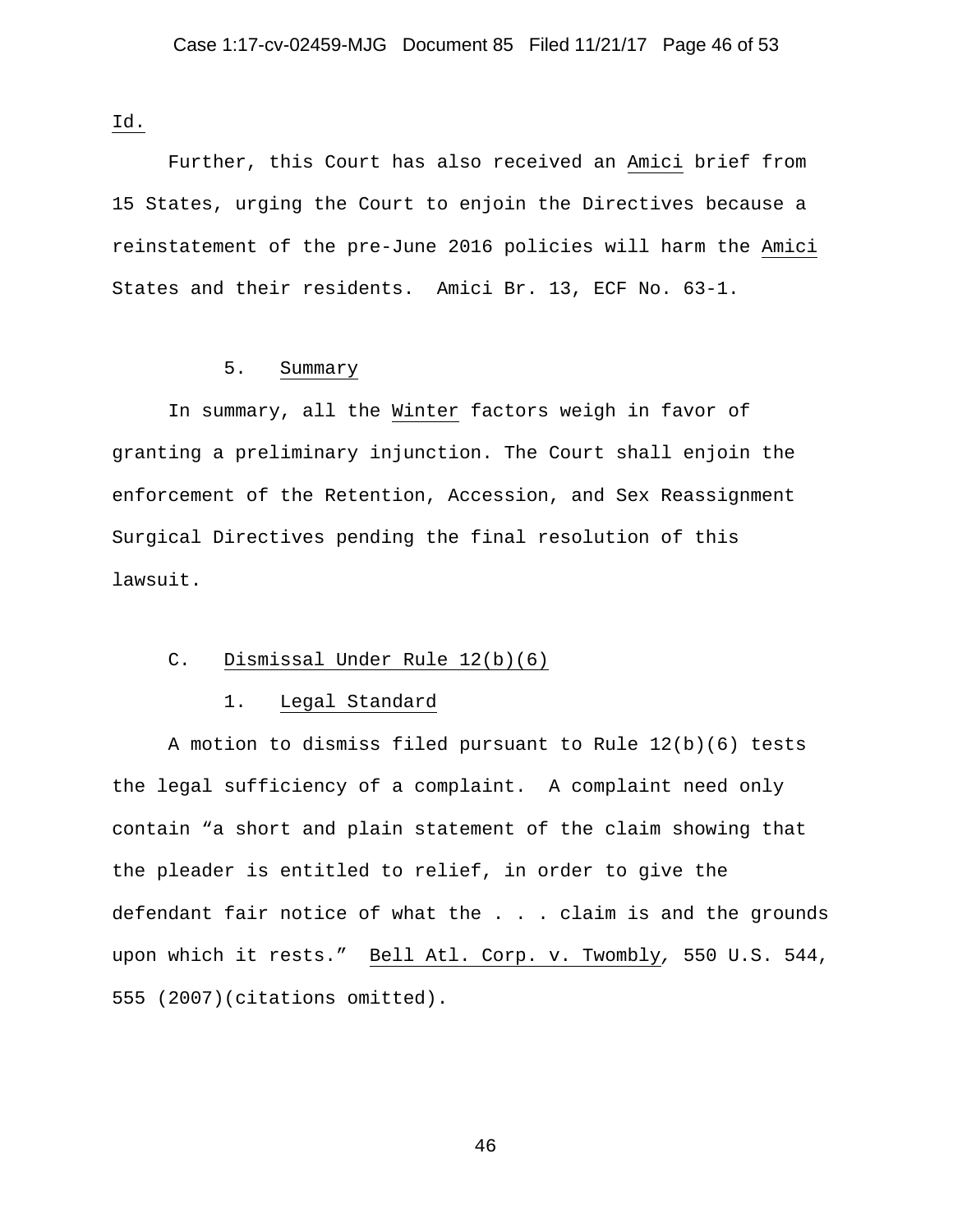#### Case 1:17-cv-02459-MJG Document 85 Filed 11/21/17 Page 47 of 53

When evaluating a 12(b)(6) motion to dismiss, a plaintiff's well-pleaded allegations are accepted as true, and the complaint is viewed in the light most favorable to the plaintiff. However, conclusory statements or a "formulaic recitation of the elements of a cause of action" will not suffice. Id. A complaint must allege sufficient facts to "cross 'the line between possibility and plausibility of entitlement to relief.'" Francis v. Giacomelli, 588 F.3d 186, 193 (4th Cir. 2009)(quoting Twombly, 550 U.S. at 557).

# 2. Plaintiffs Present Plausible Claims

Defendants have moved to dismiss Plaintiffs' claims under Rule  $12(b)(6)$ . For the same reasons as the Court has concluded that Plaintiffs are likely to succeed on the merits of the Equal Protection claim, as discussed above, the Court holds that the allegations are adequate and present plausible claims. The Court shall address separately the plausibility of the Substantive Due Process claim and the Violation of Statute claim.

## a. Substantive due process

The Supreme Court has stated that "the Due Process Clause was intended to prevent government officials from abusing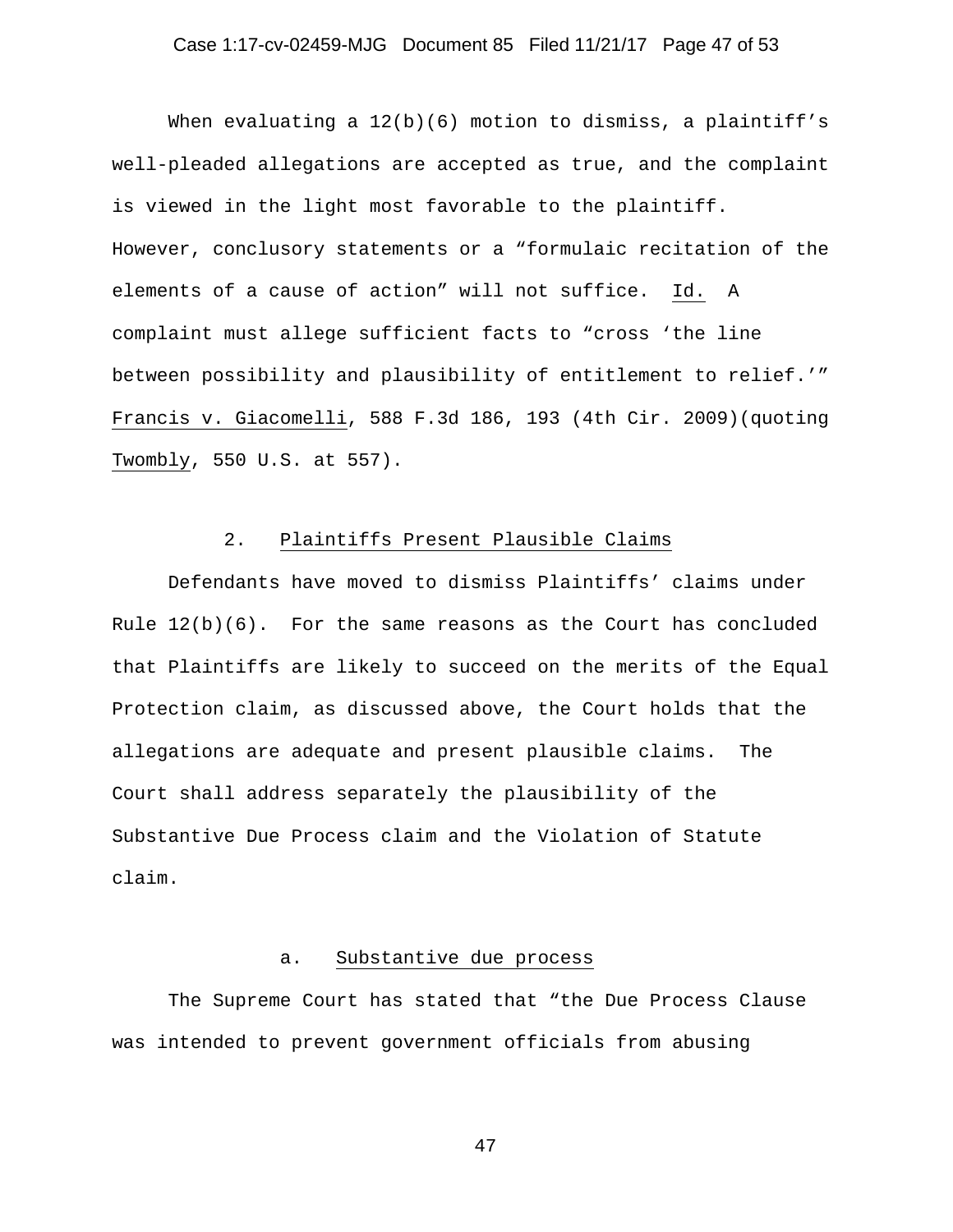#### Case 1:17-cv-02459-MJG Document 85 Filed 11/21/17 Page 48 of 53

[their] power, or employing it as an instrument of oppression." Cty. of Sacramento v. Lewis, 523 U.S. 833, 846 (1998)(citations omitted). Substantive due process claims deal with the reasonableness, or arbitrariness, of the governmental decision. Kerr v. Marshall Univ. Bd. of Governors, 824 F.3d 62, 80 (4th Cir. 2016). "Where executive action is concerned, a violation of an individual's substantive due process rights exists only when the official action is so egregious, so outrageous, that it may fairly be said to shock the contemporary conscience." Id. (citations omitted).

What rises to the level of conscience-shocking?

[N]egligently inflicted harm is categorically beneath the threshold of constitutional due process. It is, on the contrary, behavior at the other end of the culpability spectrum that would most probably support a substantive due process claim; conduct intended to injure in some way unjustifiable by any government interest is the sort of official action most likely to rise to the conscience-shocking level. Historically, this guarantee of due process has been applied to deliberate decisions of government officials to deprive a person of life, liberty, or property.

. . . .

 Rules of due process are not, however, subject to mechanical application in unfamiliar territory. Deliberate indifference that shocks in one environment may not be so patently egregious in another, and our concern with preserving the constitutional proportions of substantive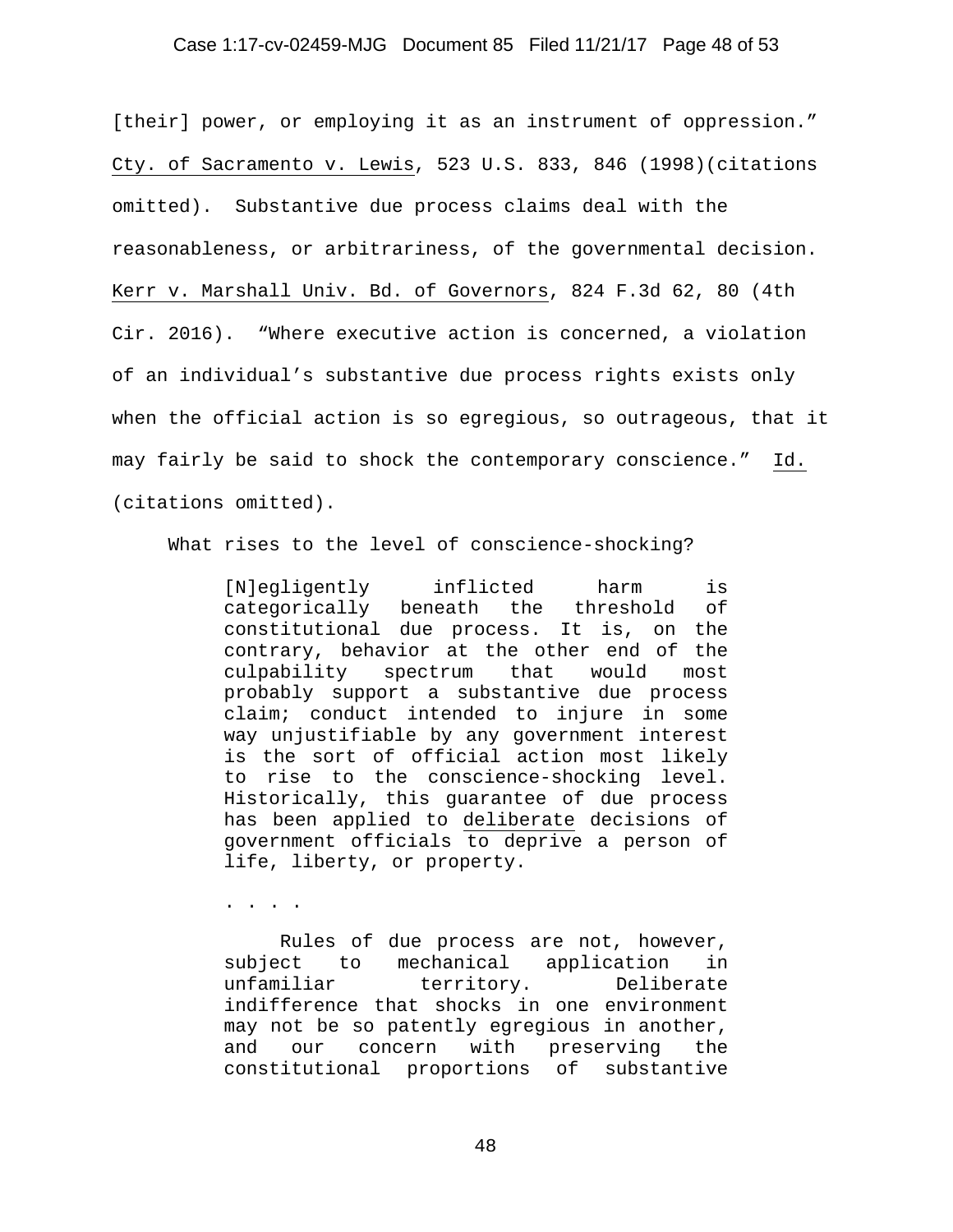due process demands an exact analysis of circumstances before any abuse of power is condemned as conscience shocking.

Lewis, 523 U.S. at 849, 850 (citations omitted).

Plaintiffs assert that President Trump's arbitrary decision, plainly inconsistent with all available data, to exclude men and women who are transgender from military service serves no legitimate interest and cannot be reconciled with the liberty and equality protected by the Constitution. Pls.' Mot. 28, ECF No. 40-2. Plaintiffs also argue that it is egregiously offensive to actively encourage transgender service members to reveal their status and serve openly, only to use the revelation to destroy those service members' careers. Id. at 29; see also Pls.' Reply 30, ECF No. 66 (referring to the maneuver as a "bait and switch").

"[T]he Fifth Amendment itself withdraws from Government the power to degrade or demean . . . . " Windsor, 133 S. Ct. at 2695. An unexpected announcement by the President and Commander in Chief of the United States via Twitter that "the United States Government will not accept or allow Transgender individuals to serve in any capacity in the U.S. Military" certainly can be considered shocking under the circumstances. Am. Compl. ¶¶ 94-95. According to news reports provided by Plaintiffs, the Secretary of Defense and other military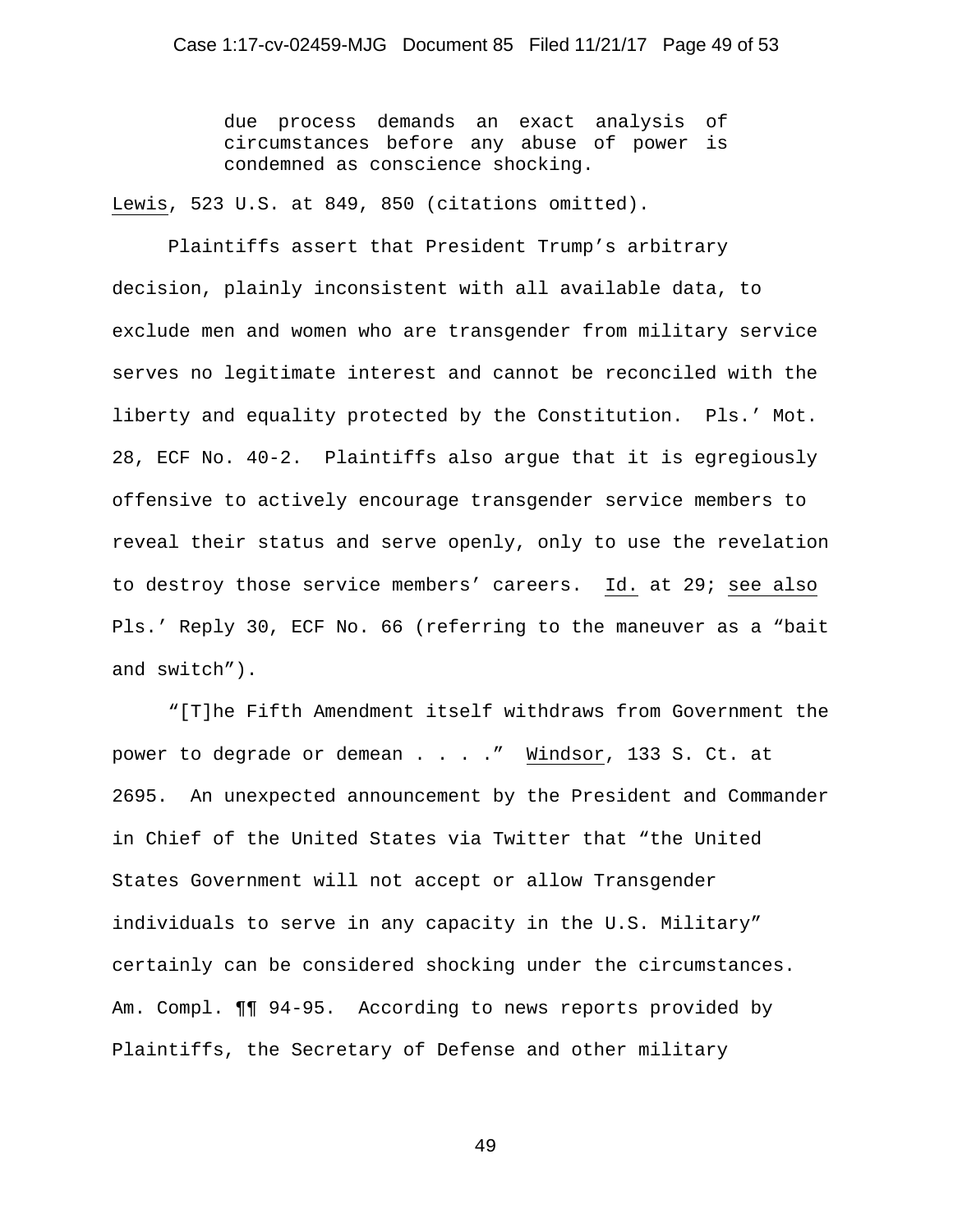# Case 1:17-cv-02459-MJG Document 85 Filed 11/21/17 Page 50 of 53

officials were surprised by the announcement. Id. ¶¶ 96-97, 104. The announcement also drew swift criticism from retired generals and admirals, senators, and more than 100 Members of Congress. Id. at ¶¶ 100-102. A capricious, arbitrary, and unqualified tweet of new policy does not trump the methodical and systematic review by military stakeholders qualified to understand the ramifications of policy changes.

Defendants argue that the President did not actually announce a policy decision, and it was rational for the President to order the military to study the issue further. The Court agrees that it could find an order for further study to be rational, but as already discussed, the Court finds that the President's Memorandum is not a request for a study but an order to implement the Directives contained therein.

Courts are reminded to be "reluctant to expand the concept of substantive due process" and "exercise the utmost care whenever we are asked to break new ground in this field, lest the liberty protected by the Due Process Clause be subtly transformed into the policy preferences of [judges]." Hawkins v. Freeman, 195 F.3d 732, 738 (4th Cir. 1999). Proceeding with full recognition of that caution, the Court finds that Plaintiffs have stated a plausible claim sufficient to withstand a motion to dismiss.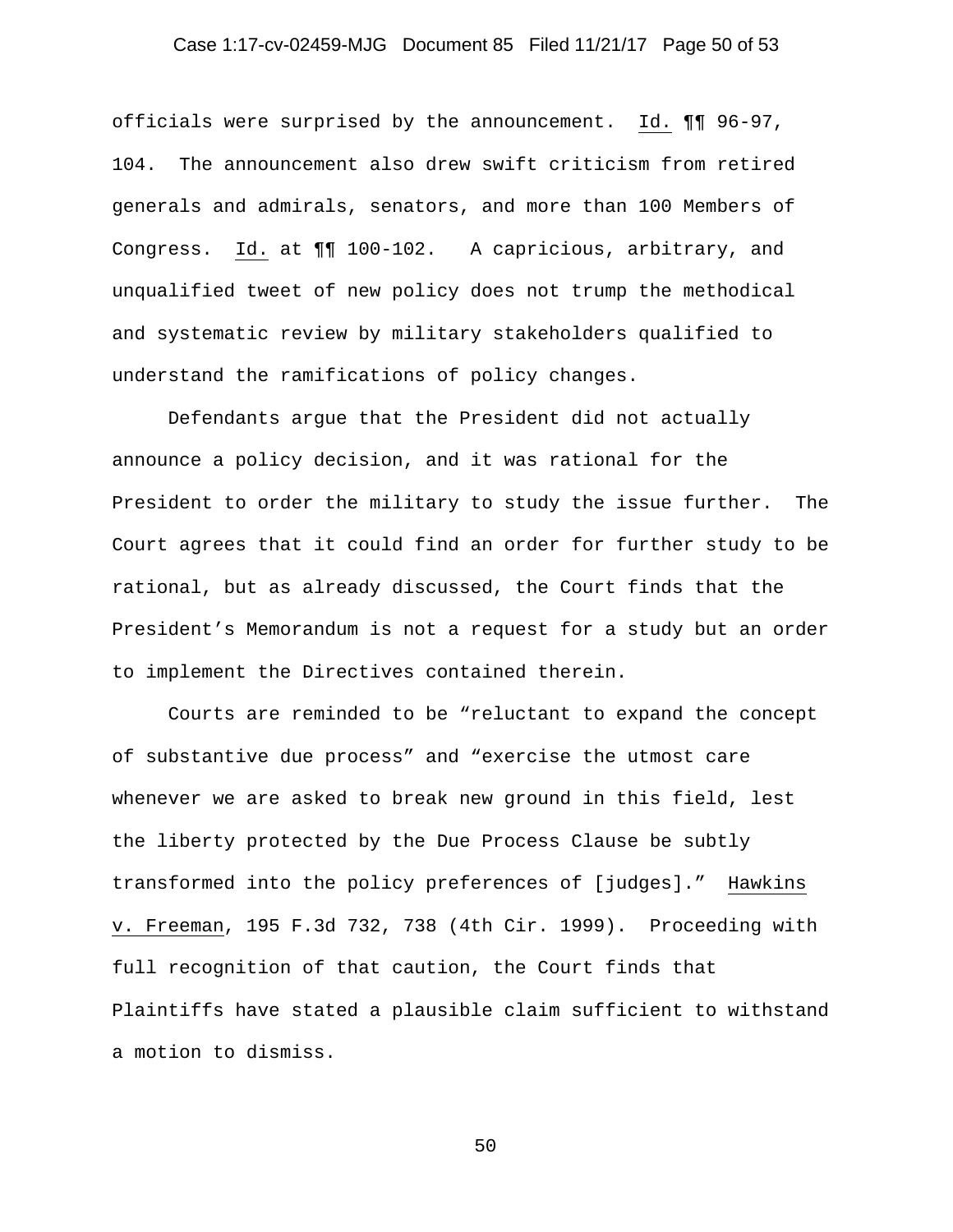#### b. Violation of Statute

Pursuant to 10 U.S.C. § 1074(a)(1), members of the United States armed services, including active duty and reserve members, are entitled to medical care in military treatment facilities. Plaintiffs allege that the President cannot override a duly-enacted statute by denying necessary medical care to a group of service members he happens to disfavor. Am. Compl. ¶ 169, ECF. No. 39. Plaintiffs also allege that the DoD's actions in implementing and enforcing the Sex Reassignment Surgery Directive are not in accordance with law under the Administrative Procedure Act, 5 U.S.C. § 706(2). Id.

Defendants do not dispute that the military has a statutory obligation to provide medically-necessary treatment, nor that surgical procedures are sometimes necessary to treat transgender individuals who have been diagnosed with gender dysphoria. Defendants argue, however, that the Interim Guidance, which is the operative policy at this point in time, is consistent with the statutory provision and that the exception to the surgical ban may mean that the statute will not be contravened after the Sex Reassignment Surgical Directive is implemented on March 23, 2018. Defendants assert that the statute does not create a private cause of action to sue the military in civilian court over the denial of medical treatment. Further Defendants assert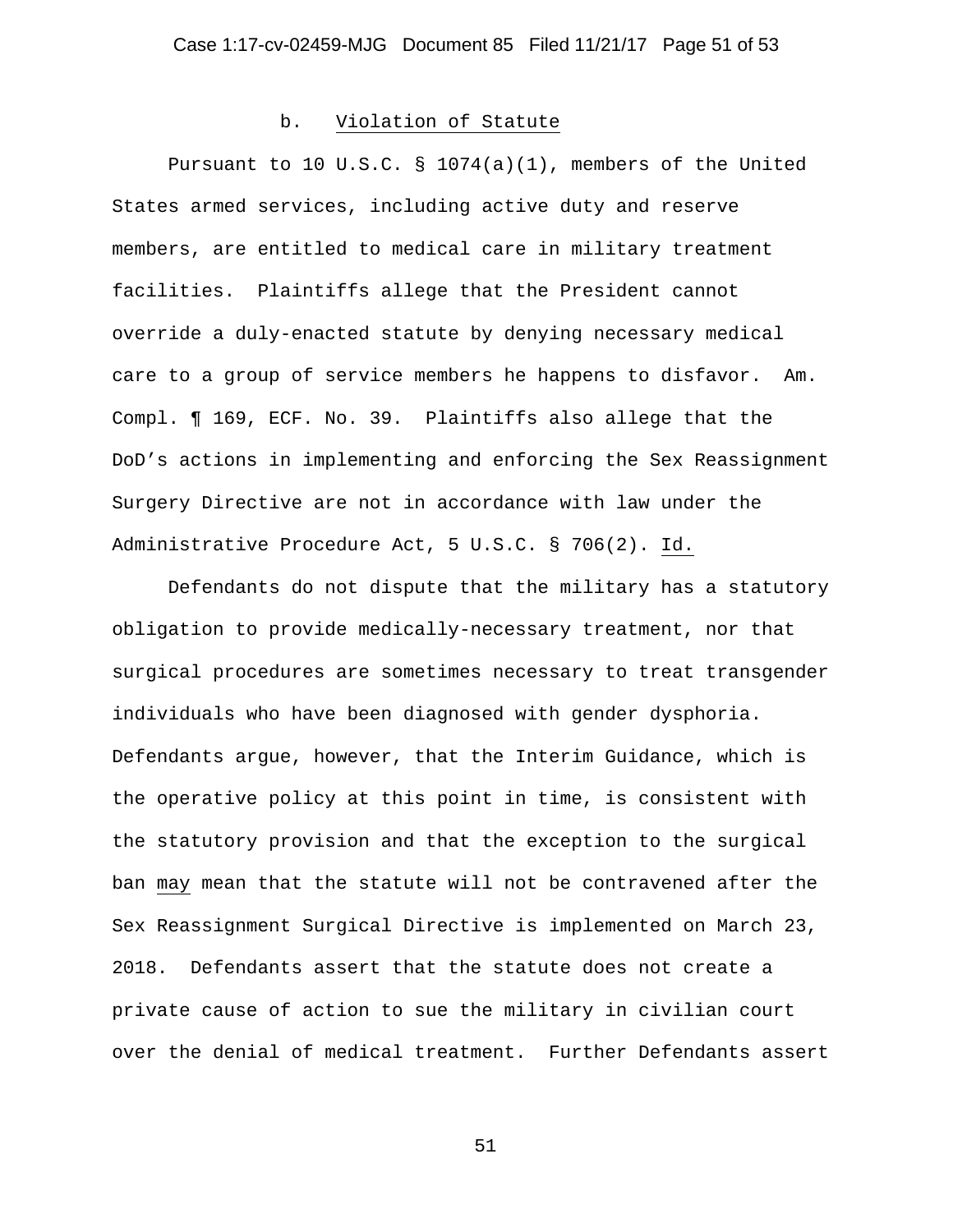#### Case 1:17-cv-02459-MJG Document 85 Filed 11/21/17 Page 52 of 53

that the DoD has broad discretion to shape the scope of services provided at military facilities, citing 10 U.S.C. § 1074(a)(1) and § 1073(a)(b).

 Plaintiff's allegations in support of their statutory claim are conclusory. They alleged that "DoD's actions in implementing and enforcing the ban are not in accordance with law under the Administrative Procedure Act, 5 U.S.C. § 706(2)." Am. Compl. ¶ 168. And that "Defendants, including the President, cannot act in contravention of a validly enacted statute. Their actions in establishing, implementing, and enforcing the ban on surgical care are ultra vires." Am. Compl. ¶ 169.

 Perhaps Plaintiffs could assert an adequate and plausible statutory claim. They have not done so here. The Court shall dismiss the statutory claim without prejudice to the ability of Plaintiffs to seek to file an amendment that adequately asserts such a claim if they can do so.

#### IV. CONCLUSION

For the foregoing reasons:

- 1. Plaintiffs' Motion for Preliminary Injunction [ECF No. 40] is GRANTED.
- 2. By separate Order, the Court shall issue a Preliminary Injunction.
- 3. Defendants' Motion to Dismiss [ECF No. 52] is GRANTED IN PART and DENIED IN PART.